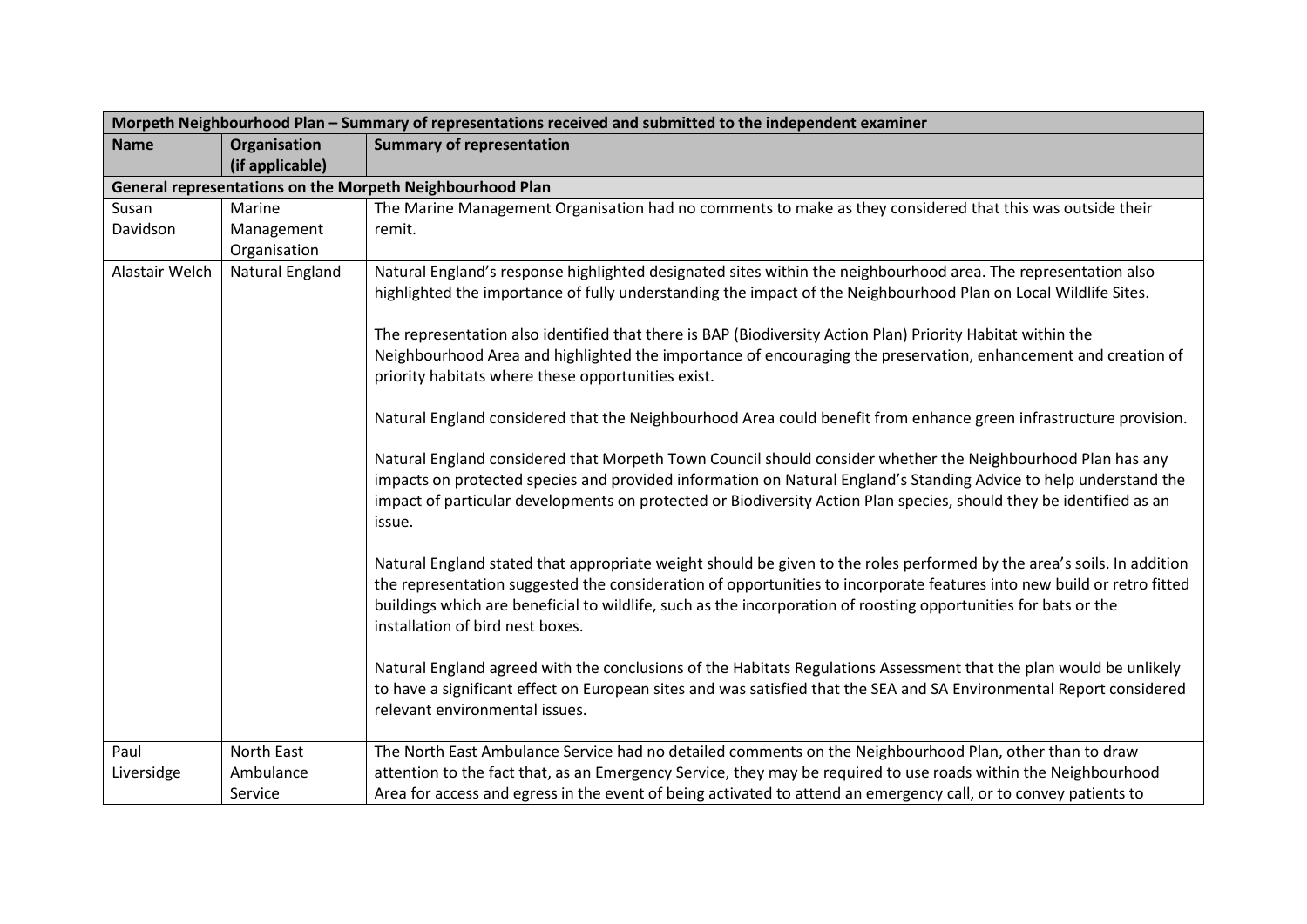|              |                       | hospital for out-patient appointments.                                                                                                                                                                                                                                                                                                                                                                                                                                                                                                                                                                                                                                                                                                                    |
|--------------|-----------------------|-----------------------------------------------------------------------------------------------------------------------------------------------------------------------------------------------------------------------------------------------------------------------------------------------------------------------------------------------------------------------------------------------------------------------------------------------------------------------------------------------------------------------------------------------------------------------------------------------------------------------------------------------------------------------------------------------------------------------------------------------------------|
| Rachael Bust | <b>Coal Authority</b> | According to the Coal Authority Development High Risk Area Plans, there are numerous recorded risks from past coal<br>mining activity. If the Neighbourhood Plan allocates sites for future development in these areas then consideration as<br>to the development will need to respond to these risks to surface stability in accordance with the National Planning<br>Policy Framework and the emerging Northumberland Development Plan. In addition any allocations on the surface<br>coal resource will need to consider the impacts of mineral sterilisation in accordance with the National Planning Policy<br>Framework and emerging Northumberland Local Plan.                                                                                    |
|              |                       | <b>Hebron</b>                                                                                                                                                                                                                                                                                                                                                                                                                                                                                                                                                                                                                                                                                                                                             |
|              |                       | The NDP does not allocate any sites in Hebron, however it should be noted that the eastern section of the settlement<br>boundary is affected by recorded mining legacy in the form of past surface mining. The eastern edge of Hebron lies on<br>the surface coal resource and new development will therefore also need to consider the issue of mineral sterilisation.                                                                                                                                                                                                                                                                                                                                                                                   |
|              |                       | <b>Mitford</b>                                                                                                                                                                                                                                                                                                                                                                                                                                                                                                                                                                                                                                                                                                                                            |
|              |                       | Mitford is not on the surface coal resource and is not affected by any recorded mining legacy features.                                                                                                                                                                                                                                                                                                                                                                                                                                                                                                                                                                                                                                                   |
|              |                       | Hepscott<br>The Neighbourhood Plan does not allocate any sites in Hepscott, however it should be noted that the area within the<br>settlement boundary is affected by recorded mining legacy in the form of mine entries, thick coal outcrops and<br>probable underground coal workings at shallow depth. The entire village of Hepscott lies on the surface coal resource<br>and any new development will therefore also need to consider the issue of mineral sterilisation.                                                                                                                                                                                                                                                                            |
|              |                       | Pegswood                                                                                                                                                                                                                                                                                                                                                                                                                                                                                                                                                                                                                                                                                                                                                  |
|              |                       | Site Hou1 AP1 - This site is affected by recorded past shallow coal workings;<br>$\circ$<br>Site Hou1 AP2 - This site is affected by recorded past shallow coal workings and probable underground coal<br>O<br>workings at shallow depth;<br>Site Emp6 - This site is affected by recorded past shallow coal workings;<br>$\circ$<br>Site Emp3 – This site is affected by recorded past shallow coal workings and probable underground coal<br>$\circ$<br>workings at shallow depth;<br>Site Tra4 - This site is affected by recorded past shallow coal workings and probable underground coal<br>$\circ$<br>workings at shallow depth;<br>Pegswood Community Park - This site is affected by 6 recorded mine entries, past surface mining, recorded<br>O |
|              |                       | past shallow coal workings and probable underground coal workings at shallow depth.                                                                                                                                                                                                                                                                                                                                                                                                                                                                                                                                                                                                                                                                       |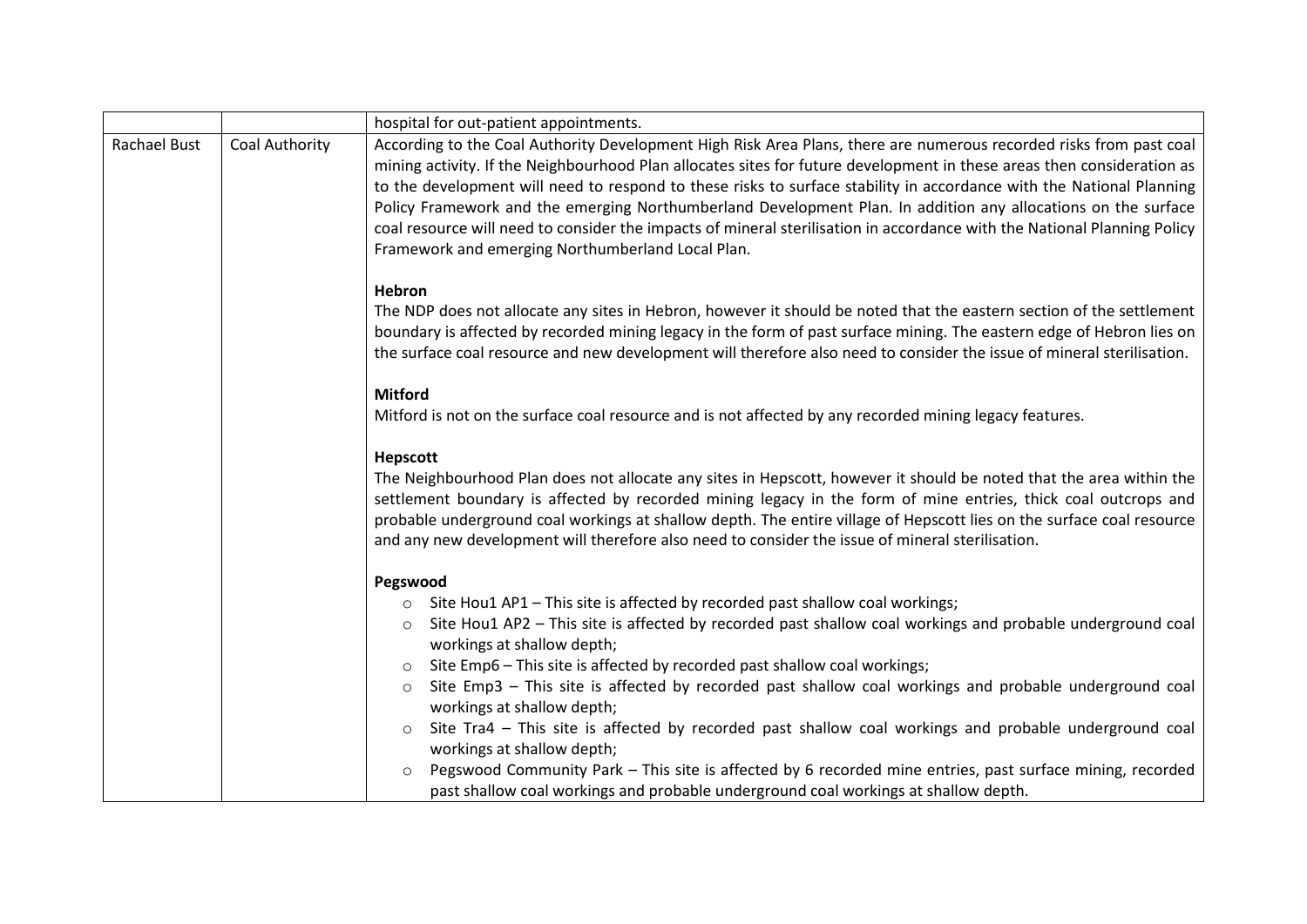The area within the settlement boundary is affected by recorded mining legacy features including recorded mine entries, past surface mining, recorded past shallow coal workings and probable underground coal workings at shallow depth. In addition the entire village lies on the surface coal resource and all new development will therefore also need to consider the issue of mineral sterilisation.

## **Morpeth**

- o Site Hou1 AM1 This site is affected by a thick coal outcrop and probable underground coal workings at shallow depth;
- o Site Emp6 (Eastern Morpeth) This site is affected by a recorded mine entry, thick coal outcrops and probable underground coal workings at shallow depth;
- o Site Emp6 (County Hall) This site is affected by a thick coal outcrop.

Most of the Town boundary lies on the surface coal resource and any new development will therefore also need to consider the issue of mineral sterilisation. All of the allocated sites (except those adjacent to the A1) lie on the surface coal resource and all new development will therefore also need to consider the issue of mineral sterilisation.

## **Morpeth Town Centre**

None of the allocated sites are affected by mining legacy features; the eastern edge of the town centre boundary contains thick coal outcrops and probable underground coal workings at shallow depth The entire Town Centre boundary lies on the surface coal resource and all new development will therefore also need to consider the issue of mineral sterilisation.

The Coal Authority raised concerns that the Neighbourhood Plan did not properly address the issues of unstable land and mineral safeguarding. Given the Morpeth Neighbourhood Plan is progressing ahead of the emerging Northumberland Local Plan it cannot rely upon that part of the Development Plan to address those issues.

There has been significant historic coal mining activity within the plan area. This is an important locally distinctive issue which needs to be afforded due consideration in the location and then subsequent design, layout and eventual construction of new development. Historic coal mining features have the potential to be disturbed during new development activity and consequently can affect land stability and public safety.

These factors can impact upon the deliverability of sites and their economic viability. As we have clearly indicated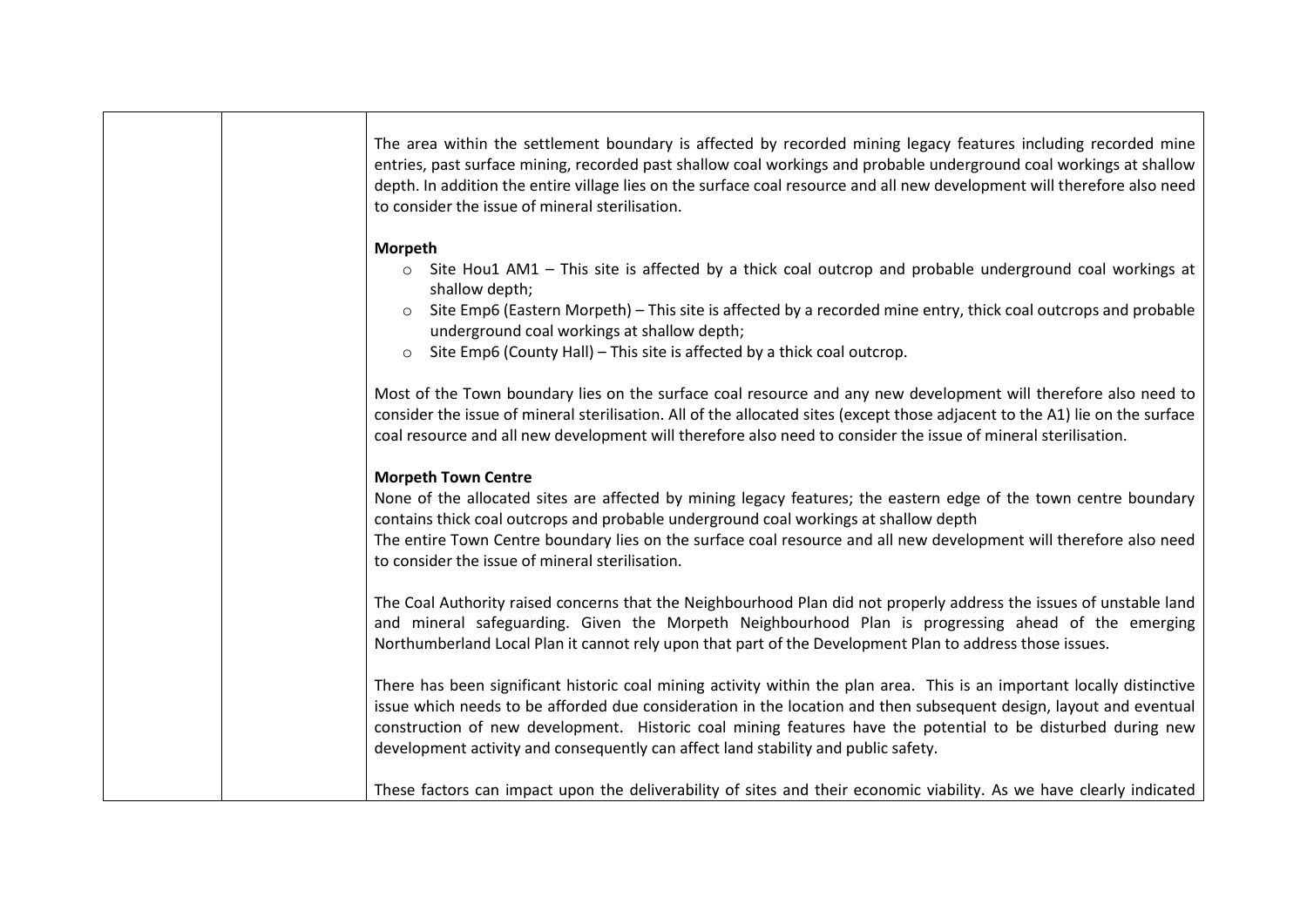|                     |                                                                   | previously, whilst Neighbourhood Plans are prevented from dealing with minerals issues, mineral sterilisation and<br>safeguarding is not just a 'County Matter' it is also clearly spelt out in National Policy as a matter for plans which<br>allocate new development. The NDP therefore needs to address the issue in order to be in conformity with National<br>Planning Policy.<br>The Coal Authority objected to the Morpeth Neighbourhood Plan on the grounds that it does not meet the necessary<br>basic conditions of conforming to National Policy and the adopted parts of the Development Plan.<br>The Strategic Environmental Assessment was also considered deficient in that the Housing Location Assessment: Site                                                                                                                                                                                                                                                                                                                            |
|---------------------|-------------------------------------------------------------------|---------------------------------------------------------------------------------------------------------------------------------------------------------------------------------------------------------------------------------------------------------------------------------------------------------------------------------------------------------------------------------------------------------------------------------------------------------------------------------------------------------------------------------------------------------------------------------------------------------------------------------------------------------------------------------------------------------------------------------------------------------------------------------------------------------------------------------------------------------------------------------------------------------------------------------------------------------------------------------------------------------------------------------------------------------------|
|                     |                                                                   | Assessment Criteria set out in Appendix B fails to respond to the comments made by The Coal Authority previously on<br>the draft NDP that unstable land and mineral sterilisation need to be considered.                                                                                                                                                                                                                                                                                                                                                                                                                                                                                                                                                                                                                                                                                                                                                                                                                                                      |
| Julian Austin       | Amec Foster<br>Wheeler (on<br>behalf of client<br>National Grid). | National Grid identified the following High Pressure Gas Transmission pipelines as falling within the Neighbourhood<br>area boundary:<br>FM10 - Thrunton to Saltwick;<br>$\circ$<br>FM13 - Simprim to Corbridge<br>$\circ$                                                                                                                                                                                                                                                                                                                                                                                                                                                                                                                                                                                                                                                                                                                                                                                                                                    |
|                     |                                                                   | From the consultation information provided, the above gas transmission pipelines do not interact with any of the<br>proposed development sites.                                                                                                                                                                                                                                                                                                                                                                                                                                                                                                                                                                                                                                                                                                                                                                                                                                                                                                               |
| Laura<br>Kennedy    | Northumbrian<br>Water                                             | Upon reviewing the submission draft of the Neighbourhood Plan, Northumbrian Water were pleased to note the<br>incorporation of a number of suggested revisions and additions and considered that the submission draft of the<br>Neighbourhood Plan provides guidance and policies that will contribute towards sustainable development in the<br>neighbourhood plan area.                                                                                                                                                                                                                                                                                                                                                                                                                                                                                                                                                                                                                                                                                     |
| Naomi<br>Cunningham | <b>Holder Planning</b><br>(on behalf of<br>client, CWP)           | A representation was submitted regarding a site controlled by CWP at Stobhill East, Morpeth. The site is located on<br>the south eastern edge of Morpeth and has a capacity for approximately 113 homes.<br>At the time of the Neighbourhood Plan submission, the site was identified in the emerging Core Strategy as<br>safeguarded land, excluded from the Green Belt. The representation stated that the Neighbourhood Plan does not<br>include the site within the settlement boundary, which was considered inconsistent with the emerging Core Strategy.<br>The representation also considered that the Neighbourhood Plan's housing requirement of at least 1700 homes to be<br>inconsistent with the 2100 identified in the emerging Core Strategy. The representation requested that the<br>settlement boundary be revised to include the Stobhill East site and allocated for housing; or, if not allocated,<br>safeguarded.<br>Issues were also raised regarding the lack of a 5-year supply of housing land in the City Region Commuter Area and |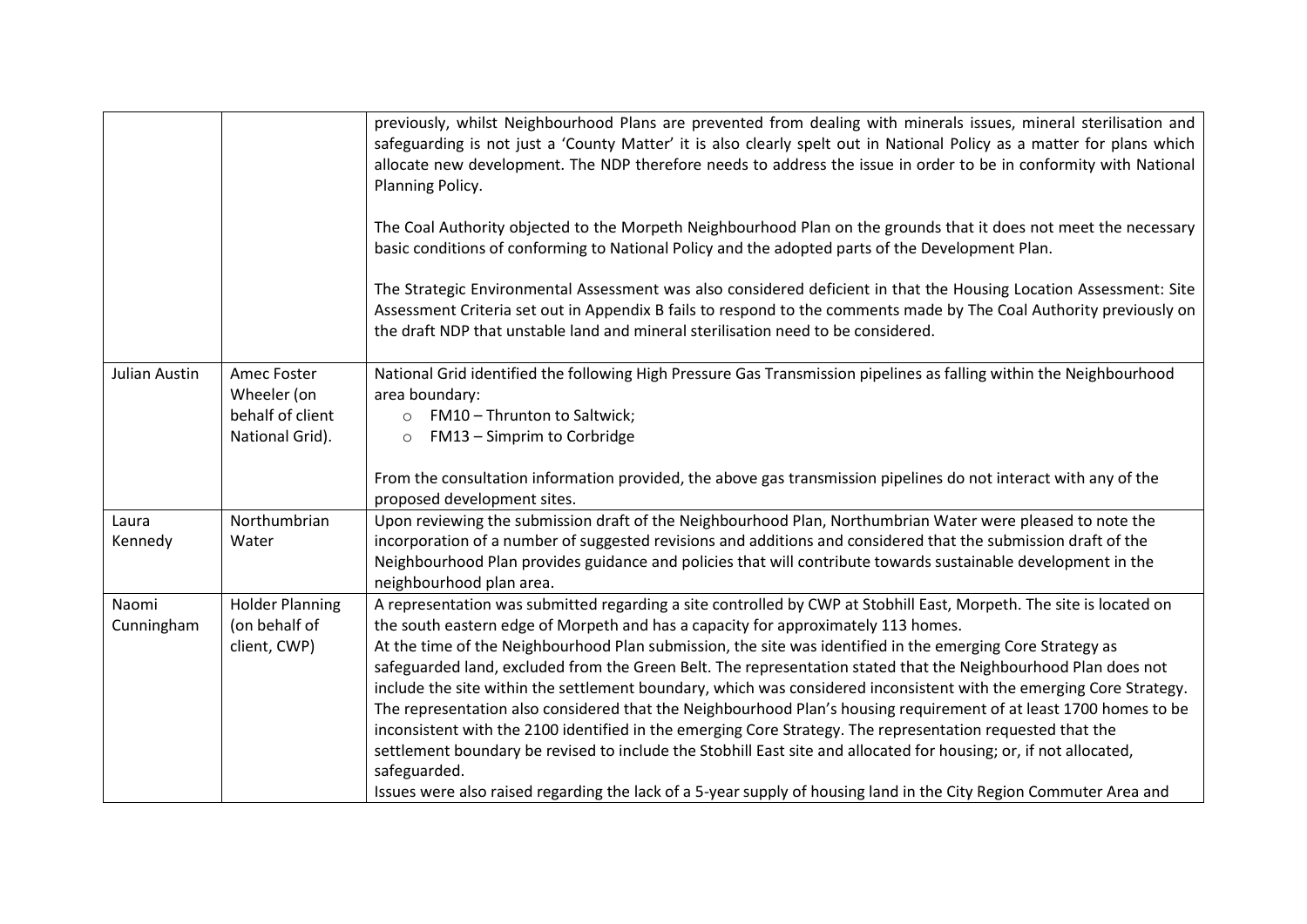|              |                         | that this shortfall was not being addressed through the Neighbourhood Plan.                                                                                                                                                     |
|--------------|-------------------------|---------------------------------------------------------------------------------------------------------------------------------------------------------------------------------------------------------------------------------|
| Naomi        | <b>Holder Planning</b>  | A representation was submitted regarding a site controlled by CWP at Stobhill South, Morpeth. The site is located on                                                                                                            |
| Cunningham   | (on behalf of           | the southern edge of Morpeth and has a capacity for approximately 550 homes.                                                                                                                                                    |
|              | client, CWP)            | The site is identified in the Northumberland Local Plan Core Strategy Full Draft Plan as Green Belt and is located                                                                                                              |
|              |                         | immediately to the south of the site known as Stobhill, which received planning permission for residential                                                                                                                      |
|              |                         | development in December 2014 (on appeal) and has been identified in the MNDP as Stobhill South Hou1, CM4 and its                                                                                                                |
|              |                         | allocation is supported. The respondent stated that the site which is the subject of their representation should also be                                                                                                        |
|              |                         | allocated for housing as they considered that the site is suitable for that use and will be required in the medium to                                                                                                           |
|              |                         | long term if housing needs for the area are to be met and a 5-year housing land supply to be maintained.                                                                                                                        |
|              |                         | The representation also considered that the Neighbourhood Plan's housing requirement of at least 1700 homes to be                                                                                                               |
|              |                         | inconsistent with the 2100 identified in the emerging Core Strategy. The representation requested that the                                                                                                                      |
|              |                         | settlement boundary be revised to include the Stobhill East site and allocated for housing; or, if not allocated,                                                                                                               |
|              |                         | safeguarded.                                                                                                                                                                                                                    |
| Denise Byrom | Morpeth North           | The representation expressed strong support for the Neighbourhood Plan and emphasised that the Plan should be in                                                                                                                |
|              | <b>Residents Action</b> | place as soon as possible in order to prevent the development of more housing than is needed in Morpeth at this                                                                                                                 |
|              | Group                   | time. The representation sets out the Group's views that development of Morpeth should be in the form of a                                                                                                                      |
|              |                         | democratically and competently planned expansion, together with necessary infrastructure to ensure that future                                                                                                                  |
|              |                         | development is sustainable.                                                                                                                                                                                                     |
| John and Wyn | N/A                     | The respondent objected to the Neighbourhood Plan on the following grounds:                                                                                                                                                     |
| Cook         |                         | It was considered that the Neighbourhood Plan had already been submitted to the County Council before the<br>$\circ$                                                                                                            |
|              |                         | expiry of the consultation period. Issues regarding prematurity were raised due to the submission taking place                                                                                                                  |
|              |                         | before the consultation period;                                                                                                                                                                                                 |
|              |                         | The Northumberland Local Plan Core Strategy has not yet been adopted. The respondent considered that the<br>$\circ$                                                                                                             |
|              |                         | Neighbourhood Plan could not be in compliance with a document which does not yet exist;                                                                                                                                         |
|              |                         | The respondent considered that the settlement boundary for Morpeth, as set out in the Neighbourhood Plan,<br>$\circ$                                                                                                            |
|              |                         | is outdated and based on historic growth rather than the needs of Morpeth as a modern settlement;                                                                                                                               |
|              |                         | The area of the Wansbeck valley from "The Stanners" in the east towards Mitford and from the river in the<br>$\circ$                                                                                                            |
|              |                         | North to "Springhill Estate in the south should not be designated as Green Belt;                                                                                                                                                |
|              |                         | The area from the river bank on the north up to the hanging woodland on the south and between "The<br>$\circ$                                                                                                                   |
|              |                         | Stanners" to the east and the housing to the west forms part of Springfield House and is garden area. In no<br>way can this be classified as "open countryside"; the respondent believed that this is a prerequisite to a Green |
|              |                         | Belt definition being applied;                                                                                                                                                                                                  |
|              |                         | The settlement boundaries relate generally to pre-Victorian Morpeth. Taking account of the pattern and                                                                                                                          |
|              |                         | $\circ$                                                                                                                                                                                                                         |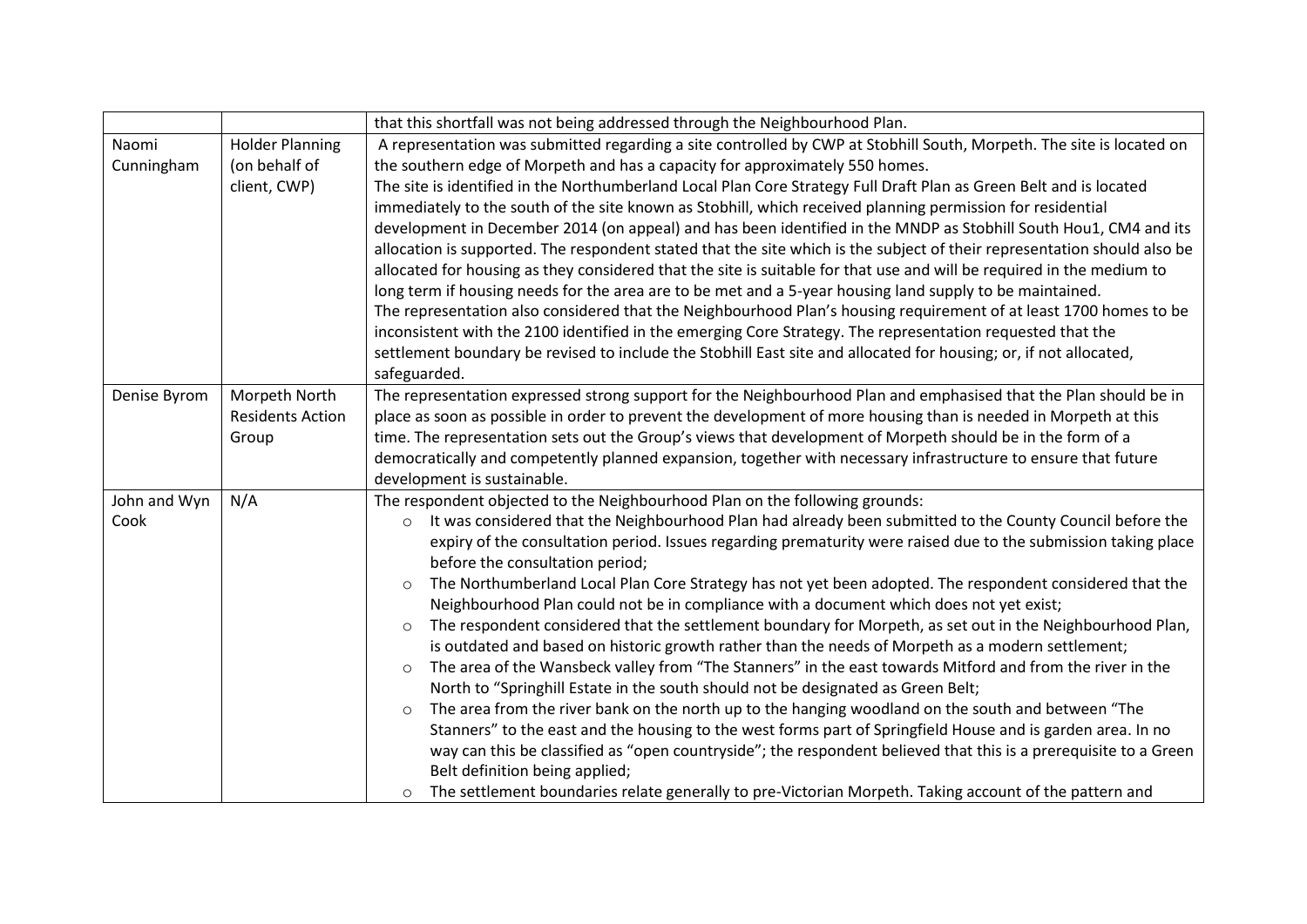|                        |                                                                          | location of existing developments, the old Morpeth settlement boundaries are no longer valid or applicable to<br>modern Morpeth; and<br>The old local urban and parish councils have no jurisdiction in planning terms and should carry no more<br>$\circ$                                                                                                                                                                                                                                                                                                                                                                                         |
|------------------------|--------------------------------------------------------------------------|----------------------------------------------------------------------------------------------------------------------------------------------------------------------------------------------------------------------------------------------------------------------------------------------------------------------------------------------------------------------------------------------------------------------------------------------------------------------------------------------------------------------------------------------------------------------------------------------------------------------------------------------------|
|                        |                                                                          | weight than residents.                                                                                                                                                                                                                                                                                                                                                                                                                                                                                                                                                                                                                             |
| David                  | England and Lyle                                                         | The representation is sought to promote the allocation of Land North of Barmoor Farm & South of High Stobhill Farm                                                                                                                                                                                                                                                                                                                                                                                                                                                                                                                                 |
| Marjoram               | (on behalf of                                                            | on the southern fringe of the Morpeth urban area for housing development in the Neighbourhood Plan; the                                                                                                                                                                                                                                                                                                                                                                                                                                                                                                                                            |
|                        | client, Taylor                                                           | representation was also made in relation to the consultation on the County Council's Local Plan Core Strategy: Full<br>Draft Plan.                                                                                                                                                                                                                                                                                                                                                                                                                                                                                                                 |
| P Snowdon              | Wimpey)<br>N/A                                                           |                                                                                                                                                                                                                                                                                                                                                                                                                                                                                                                                                                                                                                                    |
|                        |                                                                          | The respondent stated that they had attended meetings regarding the Neighbourhood Plan and feel that the<br>involvement of a large number of committed residents with knowledge and expertise demonstrates the strength of<br>the local community and how it values the area.                                                                                                                                                                                                                                                                                                                                                                      |
|                        |                                                                          | Concern was expressed regarding piecemeal development in the area and the respondent stated that it is important<br>that the Neighbourhood Plan is in place as soon as possible in order to encourage sustainable growth within a<br>sustainable environment.                                                                                                                                                                                                                                                                                                                                                                                      |
| <b>Alastair Willis</b> | <b>Signet Planning</b><br>(on behalf of<br>client, Till Services<br>Ltd) | At the time of the Submission Neighbourhood Plan, the respondent had submitted an outline planning application<br>seeking consent for 10 affordable homes. The Neighbourhood Plan listed the application site as an area of Protected<br>Open Space under Policy Env3. The respondent considered that there was a failing of the Neighbourhood Plan to<br>identify the area of land in question, as well as a number of other sites, on the Proposals Map.                                                                                                                                                                                         |
|                        |                                                                          | The respondent also considered that the Neighbourhood Plan is unlawful both in regard to legal procedure and the<br>ability for it to meet the condition tests. The representation sets out the respondent's view that the Plan is unable to<br>meet the condition tests (a), (d), (e), (f) and (g) as set out in Schedule 4B of the Town and Country Planning Act 1990<br>in relation to the process for making Neighbourhood Development Orders.                                                                                                                                                                                                 |
|                        |                                                                          | The respondent considered that the Neighbourhood Plan failed to meet the objectively assessed needs for market<br>and affordable housing as its housing requirement of at least 1,700 units is contrary to the minimum requirement of<br>2,100 units identified in the Northumberland Local Plan Core Strategy. In addition, the respondent also considered<br>that the Neighbourhood Plan failed to identify sufficient employment land and, as a result, it does not accord with the<br>strategic policies due to being advanced ahead of the Local Plan Core Strategy which the respondent considered to be<br>a fundamentally flawed approach. |
|                        |                                                                          | Overall, the respondent considered that the Neighbourhood Plan failed to satisfy a number of the basic conditions<br>tests. Many of the issues were considered to overlap between the various tests but link fundamentally to the                                                                                                                                                                                                                                                                                                                                                                                                                  |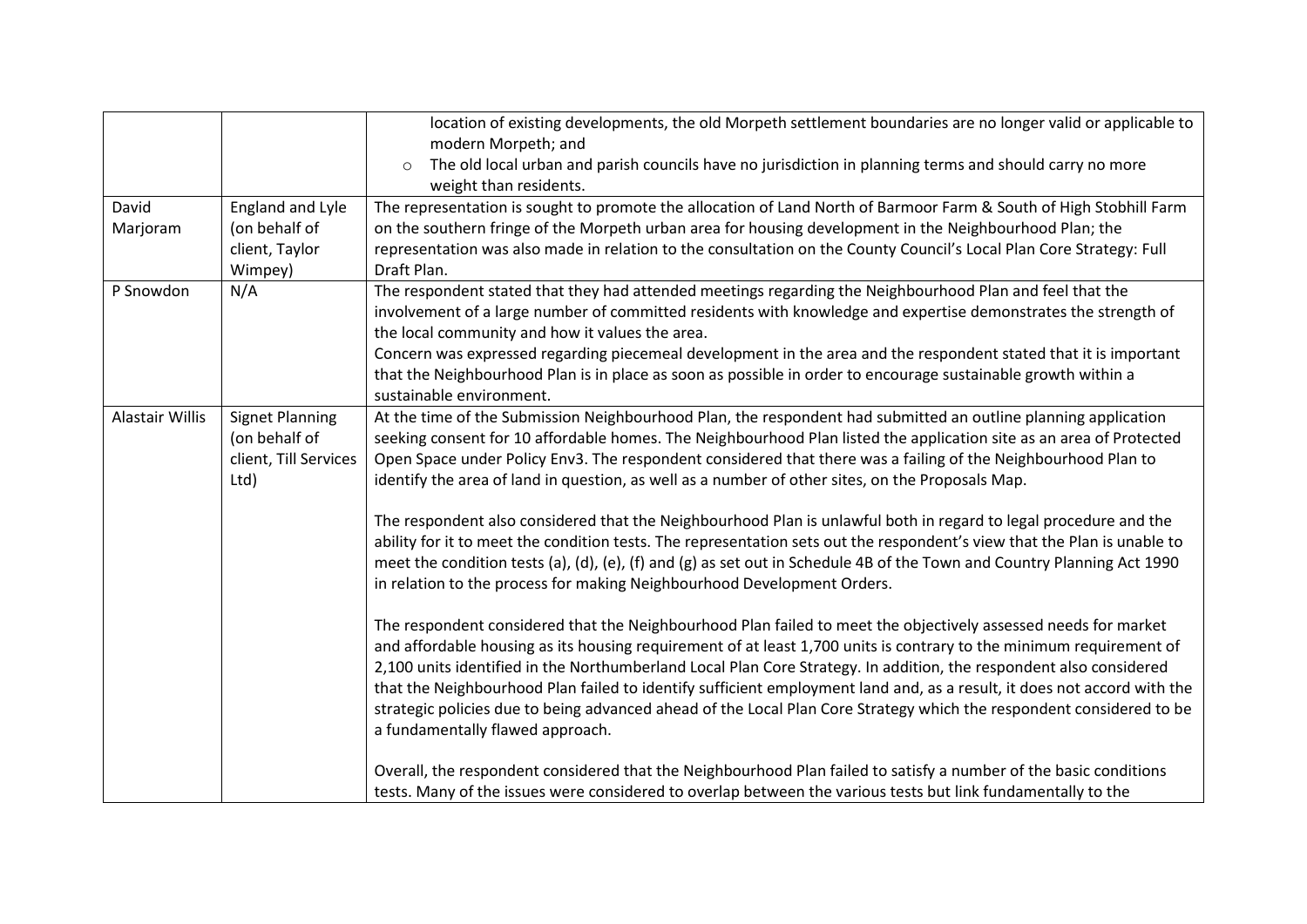|                               |                    | Neighbourhood Plan not planning positively for the correct, evidenced quantum of development for Morpeth. With<br>regard to employment land requirements it was not considered possible for the Neighbourhood Plan to plan for a<br>quantum of development led by Strategic policy since that work is not complete and not published. In relation to<br>housing requirement the respondent considered that the Neighbourhood Plan disregards the latest OAN and uses a<br>quantum that does not accord with the strategic policy approach and is limiting the ability to boost housing supply.<br>Further to this, the respondent considered it premature to attempt to do so in advance of the Core Strategy<br>preparation. It was also considered that the Neighbourhood Plan does not recognise the strategic role and function of<br>Morpeth within the County and it was contended strongly that the Plan failed to meet condition tests a), d), and e).                                                                                                                                                                                                                                                                                                                                                 |
|-------------------------------|--------------------|----------------------------------------------------------------------------------------------------------------------------------------------------------------------------------------------------------------------------------------------------------------------------------------------------------------------------------------------------------------------------------------------------------------------------------------------------------------------------------------------------------------------------------------------------------------------------------------------------------------------------------------------------------------------------------------------------------------------------------------------------------------------------------------------------------------------------------------------------------------------------------------------------------------------------------------------------------------------------------------------------------------------------------------------------------------------------------------------------------------------------------------------------------------------------------------------------------------------------------------------------------------------------------------------------------------|
| Anonymous<br>Respondent<br>#1 | N/A                | The respondent stated that the draft plan does not have a sound legal basis or an adopted Core Strategy upon which<br>to derive any legitimacy for the purposes of determining planning applications.                                                                                                                                                                                                                                                                                                                                                                                                                                                                                                                                                                                                                                                                                                                                                                                                                                                                                                                                                                                                                                                                                                          |
|                               |                    | The respondent considered that the plan vision failed to recognise the potential for gardens to be subdivided and<br>developed for market, affordable and self-build housing and similarly failed to recognise the opportunity for existing<br>plots to be subdivided and in so doing meet the housing demand and diversify the choice. The respondent considered<br>that there are number of sites/ gardens of existing houses outside of the settlement boundary that fall into this<br>category; the plan therefore excludes sites that can be developed in a sustainable way. The basis for the "Housing Site<br>Allocation - Outline Methodology and Potential Sites" was considered by the respondent to be incomplete and<br>unsound and that the scenarios listed and used to assess the options for development fail to adequately consider the<br>potential for windfall sites and subdivision of gardens.                                                                                                                                                                                                                                                                                                                                                                                           |
| Lee Crawford                  | Persimmon<br>Homes | The respondent commended the significant time and effort that has clearly been invested by the Steering Group and<br>the quality of plan which has been produced as a result. The respondent also welcomed the significant consultation<br>that has been undertaken and looked forward to further partnership working with key stakeholders in the town.<br>The respondent stated that the submission of the Neighbourhood Plan came as a surprise as it had been stated<br>throughout the process to date that the Neighbourhood Plan would be twin tracked with the emerging Core Strategy.<br>This approach had been supported by the respondent. In previous representations, the respondent highlighted that<br>there were clearly some outstanding issues in terms of conformity with the emerging Core Strategy but state that<br>they did not raise significant objections as we felt that the disparities on housing numbers could be resolved as the<br>Neighbourhood Plan evolved along with the emerging Core Strategy. The decision to proceed to submit the plan<br>based on lower housing numbers changes the context. The respondent highlights that they are aware that<br>Neighbourhood Plans can be made ahead of a new Local Plan; however, they also considered that they must still meet |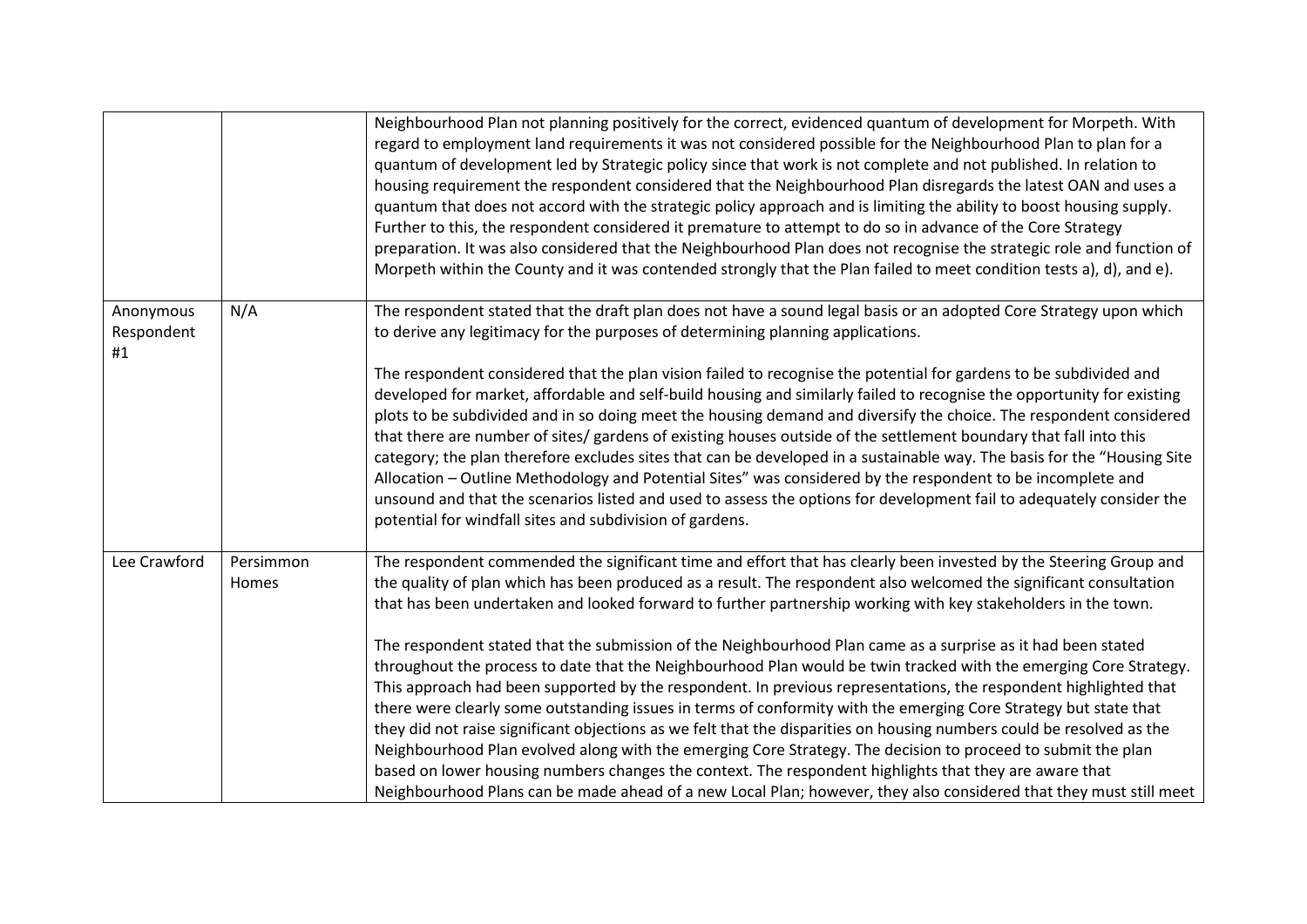|        |                                              | the basic conditions.                                                                                                                                                                                                                                                                                                                                                                                                                                                                                                                                                                                                                                                                                                                                                                                                                                                                                                                                                                                                                                                                                                  |
|--------|----------------------------------------------|------------------------------------------------------------------------------------------------------------------------------------------------------------------------------------------------------------------------------------------------------------------------------------------------------------------------------------------------------------------------------------------------------------------------------------------------------------------------------------------------------------------------------------------------------------------------------------------------------------------------------------------------------------------------------------------------------------------------------------------------------------------------------------------------------------------------------------------------------------------------------------------------------------------------------------------------------------------------------------------------------------------------------------------------------------------------------------------------------------------------|
|        |                                              | The respondent has landholdings at Peacock Gap, Morpeth, and they expressed disappointment that this site was no<br>longer allocated for housing development in the Submission Draft, whereas it had appeared as an allocation in a<br>previous consultation document.                                                                                                                                                                                                                                                                                                                                                                                                                                                                                                                                                                                                                                                                                                                                                                                                                                                 |
|        |                                              | The respondent refers to the Northumberland Local Plan Core Strategy: Full Draft Plan consultation, undertaken in<br>early 2015. The emerging Core Strategy seeks to meet Objectively Assessed Housing Needs in accordance with the<br>NPPF; it also seeks to distribute 2,100 new dwellings to Morpeth as a Main Town. The respondent accepts that, while<br>there may be outstanding issues with the emerging Core Strategy, it does provide the most up to date emerging plan<br>and the direction of travel which the emerging Neighbourhood Plan must seek to be in general conformity with. The<br>respondent highlighted key sections of the Neighbourhood Plan and came to the conclusion that the Neighbourhood<br>Plan should contain a requirement for at least 2,100 homes. The respondent considered that the Neighbourhood Plan<br>should be planning to accommodate at least 2,100 dwellings and this would show general conformity with the latest<br>targets in the Core Strategy along with genuine efforts to meet objectively assessed needs.                                                      |
|        |                                              | The Neighbourhood Plan recognises that progressing the Plan ahead of the emerging Core Strategy means that<br>certain parts of the Neighbourhood Plan will be superseded by the Core Strategy in due course. The respondent<br>requested that further detail is added to the Neighbourhood Plan to explicitly set out that this includes housing<br>policies and targets. In order to progress ahead of the Core Strategy, the Neighbourhood Plan must explain that<br>housing needs assessments may raise the figure and that additional sites will have to be identified and that this will<br>have to occur through the Core Strategy process. The respondent had been keen for this process to happen through<br>the Neighbourhood Plan so that local residents would have the greatest opportunity to shape the future of the area.<br>The respondent states that they have a number of concerns in relation to the Neighbourhood Plan and it is there view<br>that it fails the Basic Conditions in terms of having regard to national policy being in general conformity with the<br>emerging development plan. |
| Sandra | <b>Signet Planning</b>                       | Mitford Estate is a major land owner with numerous interests within the Morpeth Neighbourhood Plan Area and                                                                                                                                                                                                                                                                                                                                                                                                                                                                                                                                                                                                                                                                                                                                                                                                                                                                                                                                                                                                            |
| Manson | (on behalf of<br>client, Mitford<br>Estates) | strongly objects to the current proposals in the Neighbourhood Plan for the following reasons:<br>The approach of the local planning authority and the Neighbourhood Planning Forum to the Morpeth Plan is<br>$\bullet$<br>completely wrong. The intention of legislation and policy was that the Morpeth Neighbourhood Plan should<br>follow and take into account the strategic policies of the Core Strategy. It is completely wrong for both<br>Northumberland County Council and the Morpeth Neighbourhood Forum to seek to adopt the                                                                                                                                                                                                                                                                                                                                                                                                                                                                                                                                                                             |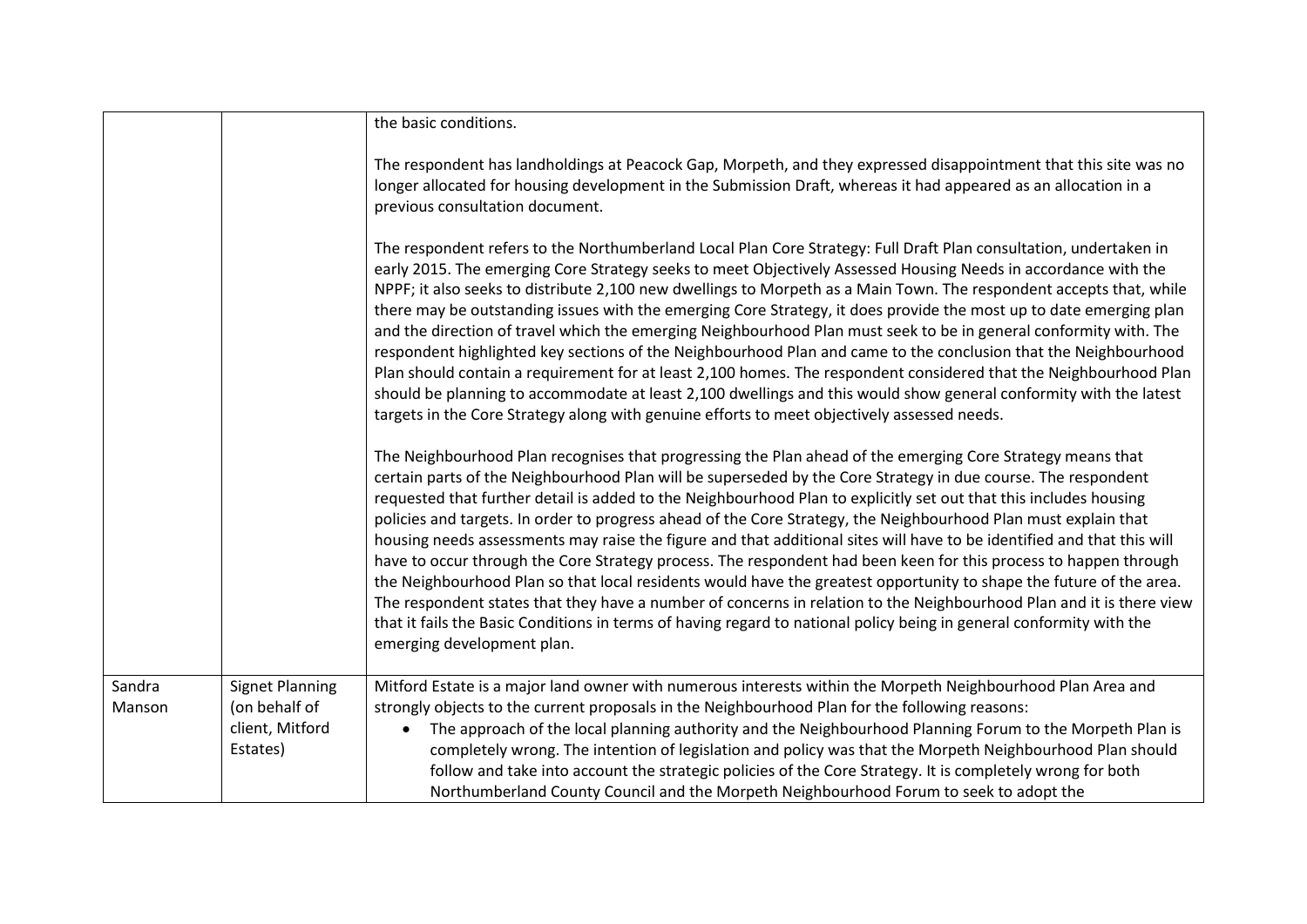| Neighbourhood Plan in the absence of defined and adopted policies in the Core Strategy which set out the                                                                                                                                      |
|-----------------------------------------------------------------------------------------------------------------------------------------------------------------------------------------------------------------------------------------------|
| development strategy for Morpeth and have a degree of certainty having been subject to consultation and                                                                                                                                       |
| scrutiny prior to adoption;                                                                                                                                                                                                                   |
| The Neighbourhood Plan is wholly premature in that it cannot be said to be in general conformity with the<br>$\bullet$                                                                                                                        |
| Northumberland Core Strategy which is still evolving and is yet to be subject to examination;                                                                                                                                                 |
| No-one yet knows what the housing requirements for Northumberland will be. Morpeth has been identified                                                                                                                                        |
| by the local planning authority and the Secretary of State in appeal decisions to be one of the most                                                                                                                                          |
| sustainable settlements in Northumberland. It is therefore key that an appropriate amount of housing is                                                                                                                                       |
| located here in the emerging Core Strategy and the emerging Neighbourhood Plan;<br>The adoption of a sequential approach to the delivery of housing land is inappropriate when no assessment of<br>$\bullet$                                  |
| whether there is adequate land has been carried out in the absence of the known identified housing<br>requirement;                                                                                                                            |
| The Strategic Environmental Assessment (SEA) has simply not complied with the legal or policy requirements<br>$\bullet$<br>when considering and evaluating alternatives;                                                                      |
| The Neighbourhood Plan has not properly, or at all, considered the concerns raised throughout this process<br>$\bullet$<br>by Mitford Estates;                                                                                                |
| There is no evidence that the Neighbourhood Plan Forum has properly, or at all, considered the objections<br>and concerns of Mitford Estates.                                                                                                 |
| The respondent states that they have made substantive representations at previous stages in the plan's preparation,                                                                                                                           |
| raising issues regarding the lawfulness of the plan and its ability to meet the basic condition tests. The respondent<br>also considers that the Neighbourhood Plan fails to meet the emerging objectively assessed need as identified in the |
| Northumberland Core Strategy Full Draft Plan which sets out a minimum requirement of at least 2,100 net additional                                                                                                                            |
| homes within the Neighbourhood Plan Area over the plan period to 2031. The Neighbourhood Plan sets out a housing                                                                                                                              |
| requirement in Policy Hou1 for a reduced housing requirement of at least 1,700 units contrary to that in the emerging                                                                                                                         |
| Core Strategy.                                                                                                                                                                                                                                |
| It was contended by the respondent that the Neighbourhood Plan does not contribute to the achievement of                                                                                                                                      |
| sustainable development as outlined in the NPPF and that the Neighbourhood Plan is not in a position to accord with                                                                                                                           |
| strategic priorities of the emerging Core Strategy given the evidence base and spatial distribution strategy has not yet<br>been determined.                                                                                                  |
|                                                                                                                                                                                                                                               |
| The respondent considered that the Neighbourhood Plan cannot meet the tests of aligning with the strategic policy                                                                                                                             |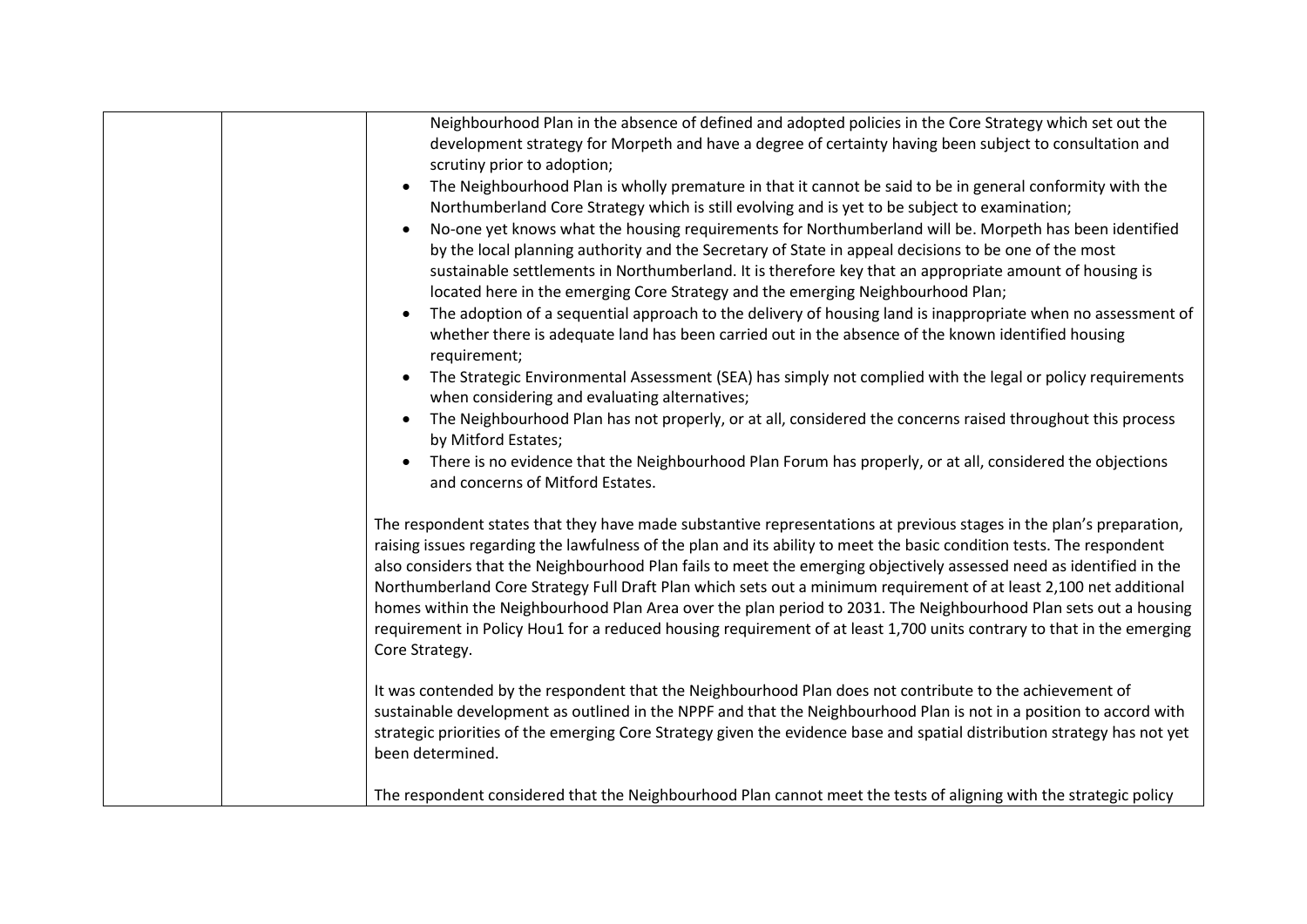|                    |                                         | and cannot demonstrate that they are responding to the economic dimension element of the Framework for<br>sustainable development. The Neighbourhood Plan policies, including a tight constraining settlement boundary policy,<br>seeks to restrict the delivery of economic opportunities such as those set out in the respondent's planning application<br>for mixed use development on land to the west of Lancaster Park.                                                                                                                                                                                                                                                                                                                                                                                                                                                                                                                                                                                                                                                                                                                                                                                                                                                                                                                        |
|--------------------|-----------------------------------------|------------------------------------------------------------------------------------------------------------------------------------------------------------------------------------------------------------------------------------------------------------------------------------------------------------------------------------------------------------------------------------------------------------------------------------------------------------------------------------------------------------------------------------------------------------------------------------------------------------------------------------------------------------------------------------------------------------------------------------------------------------------------------------------------------------------------------------------------------------------------------------------------------------------------------------------------------------------------------------------------------------------------------------------------------------------------------------------------------------------------------------------------------------------------------------------------------------------------------------------------------------------------------------------------------------------------------------------------------|
|                    |                                         | The respondent considered that notwithstanding the specific policy issues, the overall thrust of the Neighbourhood<br>Plan is not one that aligns with the positive approach to development focus for Morpeth which is intrinsic through the<br>emerging Core Strategy and reflected in recent Secretary of State appeal decisions. The Neighbourhood Plan was<br>considered to be predicated on a protectionist approach which does not reflect the strategic role that the town has in<br>Northumberland and which is specifically referred to in the emerging Core Strategy. Morpeth's role is more than a<br>main market town. It is identified as a key hub to which additional large scale development and growth will be<br>focussed on, as set out in the emerging Core Strategy. The delivery of the Morpeth By-pass is identified as an intrinsic<br>element of the improved connectivity of the County, referred to in the Economic Strategy, with it opening up<br>development opportunities for employment in addition to housing. However, it is considered that the Neighbourhood<br>Plan merely seeks to replicate the remaining elements of employment land allocations that have been allocations for<br>a significant number of years and not been delivered with no significant new employment land opportunities<br>identified. |
| Jo-Anne<br>Garrick | Northumberland<br><b>County Council</b> | Interpretation of the Plan and the general day-to-day use of a final version of the Plan could be improved through a<br>consistent use of terminology.                                                                                                                                                                                                                                                                                                                                                                                                                                                                                                                                                                                                                                                                                                                                                                                                                                                                                                                                                                                                                                                                                                                                                                                               |
|                    |                                         | Reference is made differently throughout policies and in supporting text to the Northumberland Local Plan which is<br>still under preparation. A common approach should be taken to the name given to this document in the supporting<br>text. However, because this is an emerging document and has not yet been tested through examination, where<br>reference is made to the Local Plan in the Neighbourhood Plan policies it may be more appropriate to use the term<br>'development plan'.                                                                                                                                                                                                                                                                                                                                                                                                                                                                                                                                                                                                                                                                                                                                                                                                                                                      |
|                    |                                         | The County Council has been pleased to be able to support the Town Council and associated parish councils and their<br>volunteers in the preparation of the Morpeth Neighbourhood Plan. The suggested revisions provided in response to<br>the Submission Draft Plan are intended to provide greater clarity to the policies in the Plan.                                                                                                                                                                                                                                                                                                                                                                                                                                                                                                                                                                                                                                                                                                                                                                                                                                                                                                                                                                                                            |
|                    |                                         | However, the County Council wishes to record its objection to those policies identified in this report which potentially<br>adversely impact its assets. In particular, policies that seek to limit the future use of the County Hall and Fire Station<br>sites in Morpeth are a matter of concern. The County Council would support modification to policies in the Plan                                                                                                                                                                                                                                                                                                                                                                                                                                                                                                                                                                                                                                                                                                                                                                                                                                                                                                                                                                            |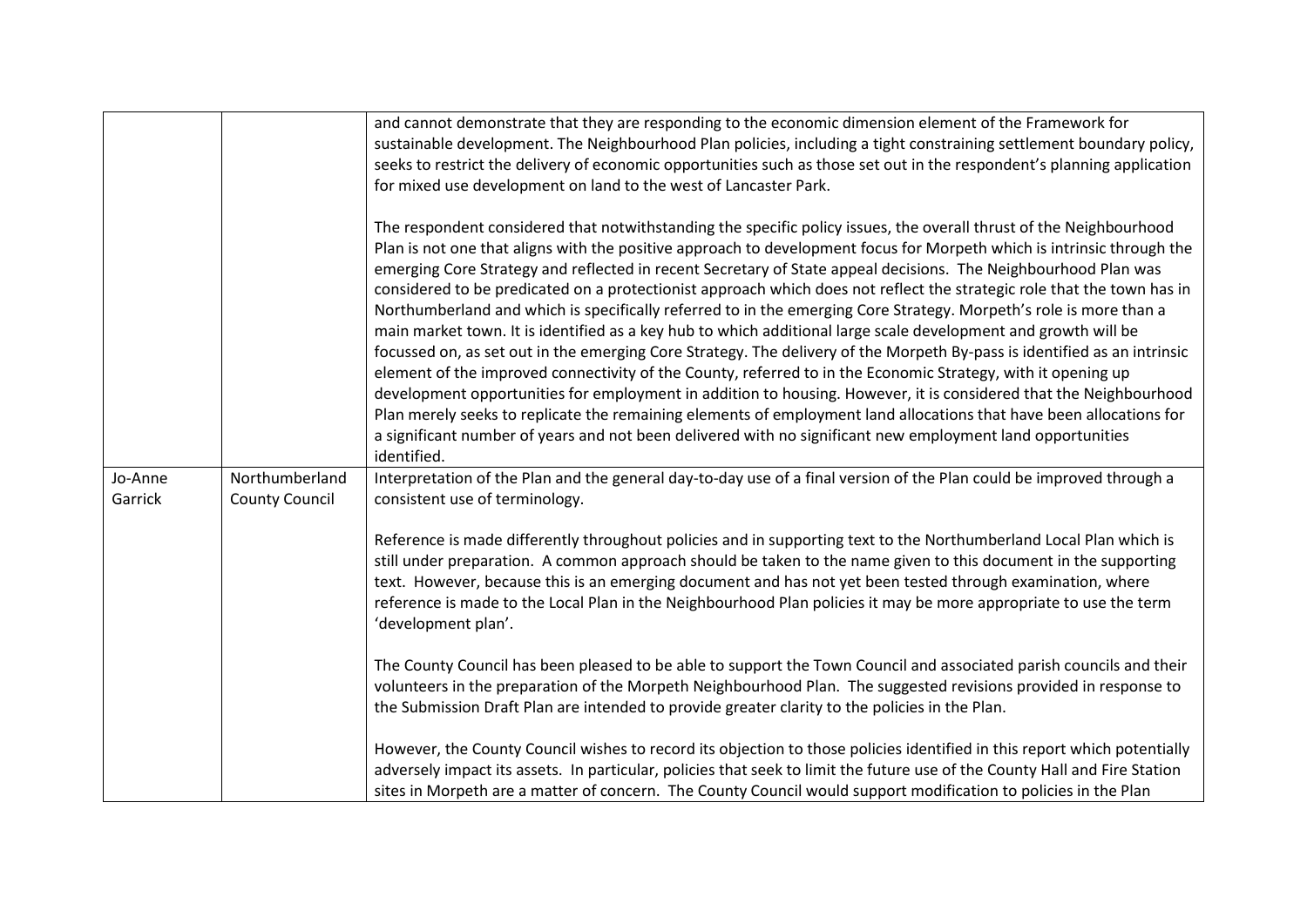|                             |                                                                    | which should allow adequate flexibility for the future use of these sites for appropriate alternative uses.                                                                                                                                                                                                                                                                                                                                                                                                                                                                                                                                                                                                                                                                                                                                                                                                                                                                                                                                                                                                                                                                                                                                                                 |
|-----------------------------|--------------------------------------------------------------------|-----------------------------------------------------------------------------------------------------------------------------------------------------------------------------------------------------------------------------------------------------------------------------------------------------------------------------------------------------------------------------------------------------------------------------------------------------------------------------------------------------------------------------------------------------------------------------------------------------------------------------------------------------------------------------------------------------------------------------------------------------------------------------------------------------------------------------------------------------------------------------------------------------------------------------------------------------------------------------------------------------------------------------------------------------------------------------------------------------------------------------------------------------------------------------------------------------------------------------------------------------------------------------|
| Katherine<br><b>Brooker</b> | DTZ<br>(on behalf of<br>client,<br>Northumberland<br>Tyne and Wear | DTZ acts for the NTWFT in respect of land in its ownership and control at St George's Hospital. The subject land is<br>located to the north of the operational hospital buildings and is allocated for residential development in both this<br>draft Neighbourhood Plan as AM1 in draft policy Hou1, and in the draft Northumberland County Local Plan (NCLP).<br>The Trust also owns and controls operational land at Northgate Hospital to the north of Morpeth, shown as<br>Committed Development CM2 in draft policy Hou1.                                                                                                                                                                                                                                                                                                                                                                                                                                                                                                                                                                                                                                                                                                                                              |
|                             | <b>NHS Foundation</b><br>Trust)                                    | The NTWFT is broadly supportive of the Neighbourhood Plan as follows:                                                                                                                                                                                                                                                                                                                                                                                                                                                                                                                                                                                                                                                                                                                                                                                                                                                                                                                                                                                                                                                                                                                                                                                                       |
|                             |                                                                    | NTWFT welcomes the acknowledgement in paragraph 7.2.3 that the projected 1,700 unit requirement should be<br>considered a minimum figure to serve housing demand in the Morpeth area within the plan period. This could be said<br>to be broadly in line with the NPPF, which states that the five year land supply figure should be a minimum. The<br>acknowledgement of the importance of Northumberland County Council's emerging evidence base is also<br>welcomed.<br>Reference in paragraph 7.2.4 of the St George's Hospital allocation as the principal location for additional residential<br>development is supported, as is reference to the role of brownfield sites in the area to come forward for development<br>in the event of under-delivery on committed and allocated sites. There are various identified established residential<br>sites and locations around Morpeth that could sustainably deliver against housing demand for Morpeth.<br>However, the following aspects of the Neighbourhood Plan are considered flawed:<br>The reduction in projected housing requirement for Morpeth, compared with that advanced in the NCLP;<br>$\bullet$<br>The settlement boundary;<br>The timescales for delivery of a masterplan for St George's Hospital. |
| John Fleming                | Gladman<br>Developments Ltd                                        | The respondent considered that the Neighbourhood Plan, as proposed, contains a series of flaws not only in its<br>application of local and national planning policy, but also lacks clear, robust and up-to-date evidence to justify the<br>inclusion of a number of policies and objectives it seeks to adopt. It was recommended that there is a critical need to<br>undertake a fundamental overhaul to the development strategy as proposed, failure to do so will likely result in the<br>Neighbourhood Plan being found unable to meet basic conditions (a), (d), (e) and (f) if progressed to examination at<br>this time.<br>It was recommended that the examination of the neighbourhood plan be delayed until the emerging Core Strategy                                                                                                                                                                                                                                                                                                                                                                                                                                                                                                                          |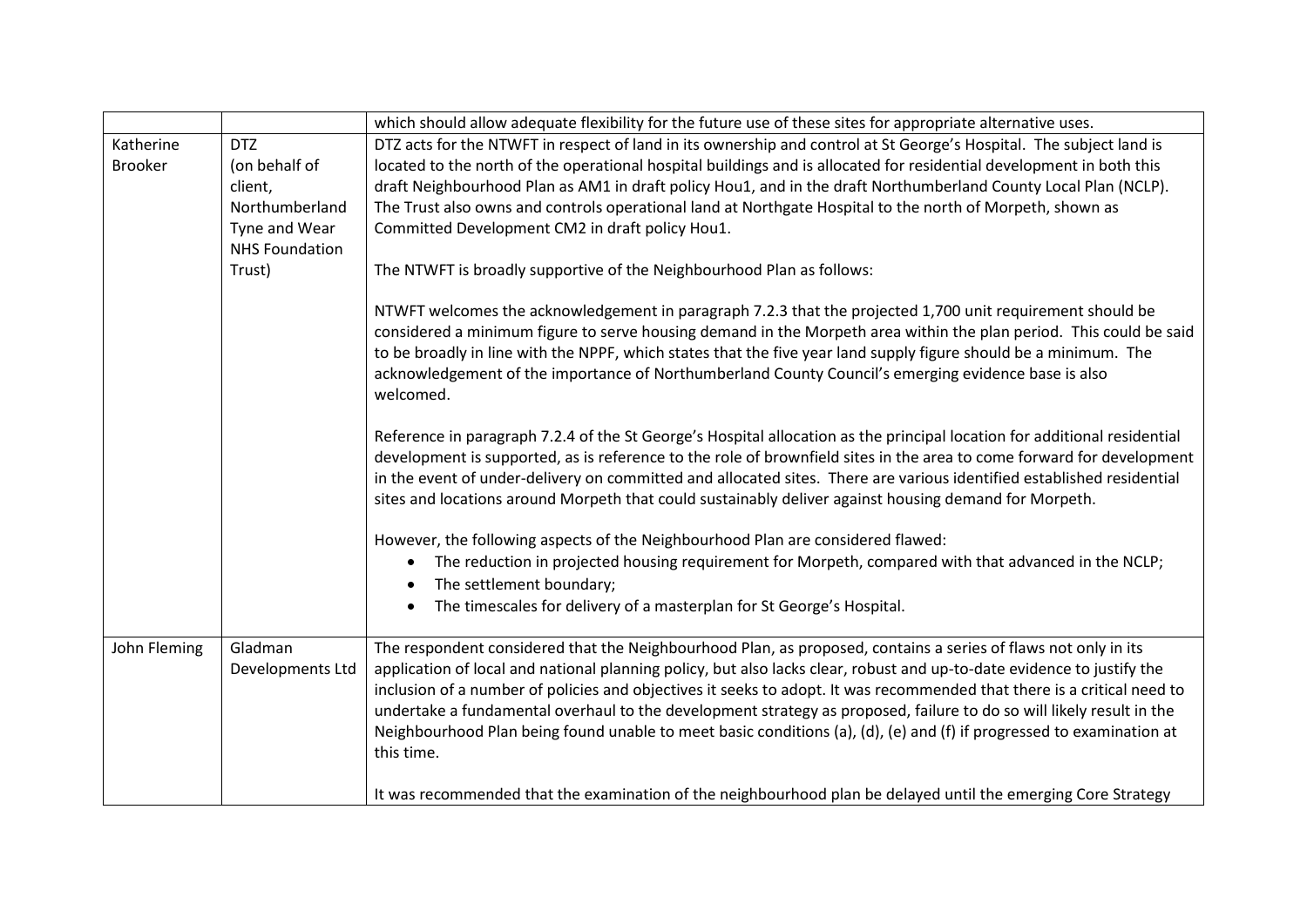|                                       |                                                           | has been successfully tested at examination and has been subsequently adopted by the County Council. Progression<br>of the Neighbourhood Plan at this time will pre-empt the strategic policies for the wider area rather than support<br>them.                                                                                                                                                                                                                                                                                                                                                                                                                                                                                                                                                                                                                                                |
|---------------------------------------|-----------------------------------------------------------|------------------------------------------------------------------------------------------------------------------------------------------------------------------------------------------------------------------------------------------------------------------------------------------------------------------------------------------------------------------------------------------------------------------------------------------------------------------------------------------------------------------------------------------------------------------------------------------------------------------------------------------------------------------------------------------------------------------------------------------------------------------------------------------------------------------------------------------------------------------------------------------------|
|                                       |                                                           | The ability to progress the neighbourhood plan before an up-to-date Local Plan is in place was strongly questioned.<br>The respondent stated that work on the Neighbourhood Plan was considered likely to be abortive, representing both<br>a waste of Town Council and local planning authorities' time and resources.                                                                                                                                                                                                                                                                                                                                                                                                                                                                                                                                                                        |
|                                       |                                                           | It was contended that the Neighbourhood Plan is fundamentally flawed and requires substantial amendment,<br>redrafting and the removal of several policies before progressing any further.                                                                                                                                                                                                                                                                                                                                                                                                                                                                                                                                                                                                                                                                                                     |
|                                       |                                                           | It was considered that the plan's vision, aims, objectives and suite of policies throughout are inconsistent with the<br>requirements of the Framework, PPG and the Neighbourhood Plan Basic Conditions. The Neighbourhood Plan was<br>considered inflexible, ineffective and will be unable to respond rapidly to changes in the market. The Plan comprises a<br>number of policies which actively seek to restrict the ability of future sustainable growth being delivered without any<br>regard to delivering housing to meet the full OAN for the wider area.                                                                                                                                                                                                                                                                                                                             |
| James Reid                            | <b>Barratt David</b><br><b>Wilson Homes</b><br>North East | Comments were provided with the aim of supporting the Neighbourhood Plan through to adoption, helping to ensure<br>that it is sound and consistent with national policy. The respondent's representations promoted two sites which they<br>considered capable of facilitating sustainable development within the plan period.                                                                                                                                                                                                                                                                                                                                                                                                                                                                                                                                                                  |
|                                       |                                                           | The NPPF requires the Neighbourhood Plan to support the strategic development needs set out in Local Plans,<br>including policies for housing and employment development (para 16). The latest draft of the Local Plan (December<br>2014) identifies a minimum net additional requirement of 5,680 homes across the Central Delivery Area. The Plan<br>endorses the Neighbourhood Plan area as a "critical opportunity to provide a step change in delivery and make a<br>significant contribution to the required levels of housing". Table 6.2 which presents the distribution of new housing<br>development, apportions a minimum of 2,100 dwellings to the Neighbourhood Plan area over the duration of the plan<br>period. BDW therefore maintains its position that this should be the minimum requirement sought by the<br>Neighbourhood Plan rather than the 1,700 currently proposed. |
| Les<br>Stephenson<br>and Mark<br>Gray | N/A                                                       | The essence of the objection is that the Neighbourhood Plan is premature in light of the content of the draft Core<br>Strategy, and until strategic objections to that document are resolved, in particular in relation to housing numbers<br>within the Central Delivery Area, and the contribution the town of Morpeth makes to such any establishment of a<br>settlement boundary that seeks to constrain development, without identifying opportunities for supply will be out of<br>date when seeking to align with the requirement to create a five year housing land supply.                                                                                                                                                                                                                                                                                                            |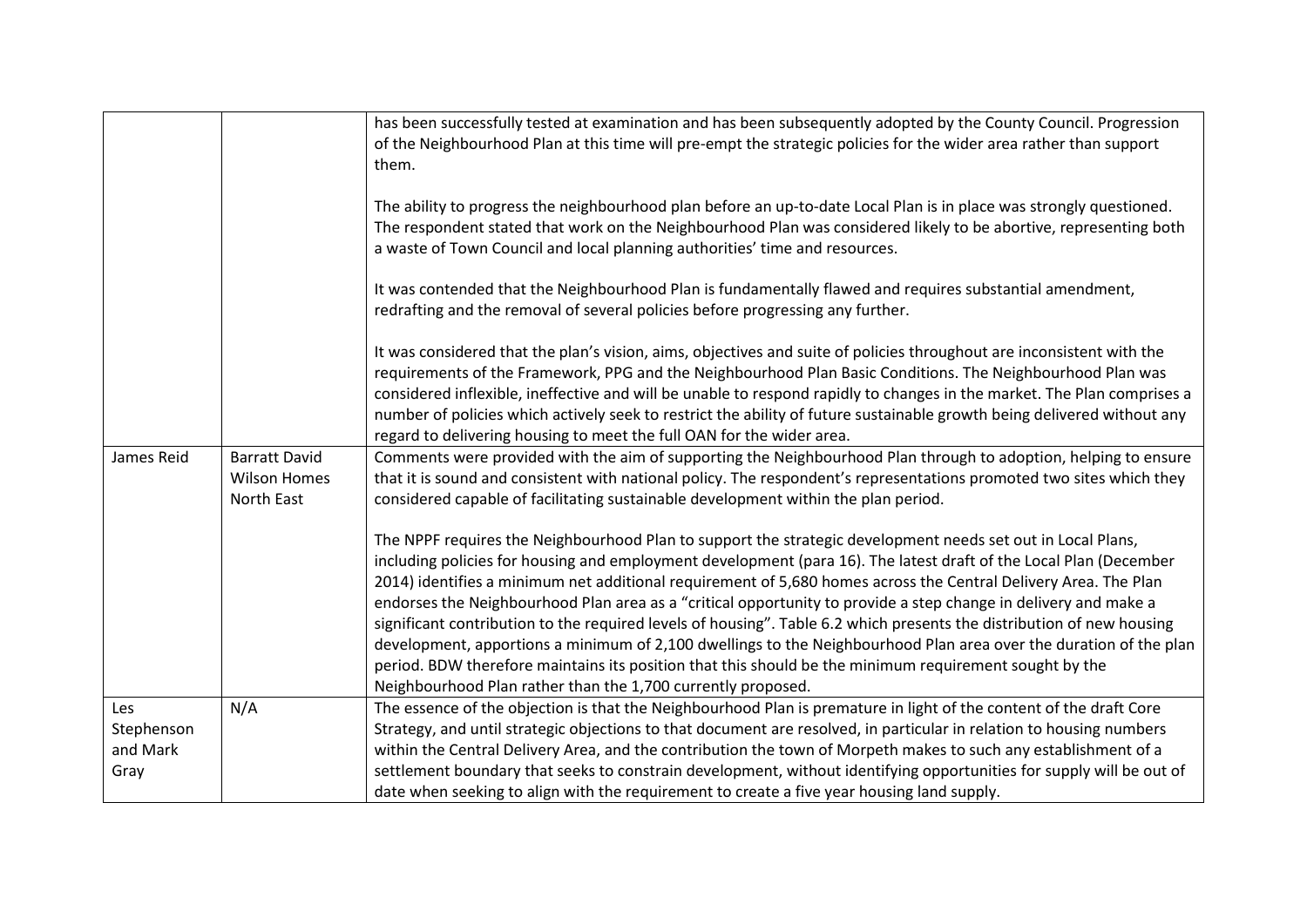| The Neighbourhood Plan seeks to establish an embargo of development within and surrounding Morpeth, without<br>realistic expectation of deliverability of certain sites both within the Neighbourhood Plan area and without<br>acknowledging the poor and as yet untested delivery of sites adjoining Morpeth.                                                                                                                                                                                                                                                                                                                                                                                                                                                                                                                                                                                                                                                                                                                                   |
|--------------------------------------------------------------------------------------------------------------------------------------------------------------------------------------------------------------------------------------------------------------------------------------------------------------------------------------------------------------------------------------------------------------------------------------------------------------------------------------------------------------------------------------------------------------------------------------------------------------------------------------------------------------------------------------------------------------------------------------------------------------------------------------------------------------------------------------------------------------------------------------------------------------------------------------------------------------------------------------------------------------------------------------------------|
| Considering the requirements that need to be met for the Core Strategy to be sound, it was noted by the respondent<br>that it is a lesser test when examining the Neighbourhood Plan. In this regard there is the question of whether the<br>Neighbourhood Plan reasonably complies with the provisions and the emerging policy of the Core Strategy.                                                                                                                                                                                                                                                                                                                                                                                                                                                                                                                                                                                                                                                                                            |
| The respondent objected to the decreased provision in the level of proposed housing development in Morpeth<br>during the Plan period and noted that it sets out a position of a minimum of 1,700 houses, but in turn it seeks to<br>maximise it by referencing only opportunities for 2,100 houses through specific sites, without any reference to how<br>windfall opportunities would be considered in the event of a lack of a 5YHLS.                                                                                                                                                                                                                                                                                                                                                                                                                                                                                                                                                                                                         |
| The Neighbourhood Plan should not limit development through the imposition of a settlement boundary the<br>settlement boundary in the absence of a 5YHLS will conflict with this aspiration. The respondent considered that the<br>Neighbourhood Plan and its extent of proposed development is conflict with the overall strategy to grow the County<br>economically.                                                                                                                                                                                                                                                                                                                                                                                                                                                                                                                                                                                                                                                                           |
| The Neighbourhood Plan has made no positive introductions to the need for executive housing and how such will be<br>provided. There is a growing evidence base for the need for such housing, yet what is being planned for is family and<br>affordable housing with significant opportunities being missed.                                                                                                                                                                                                                                                                                                                                                                                                                                                                                                                                                                                                                                                                                                                                     |
| Whilst the Neighbourhood Plan Group appears to have updated its evidence base to assess whether the Plan will be<br>deliverable over its Plan Period there are now significant concerns that they appear to be ignoring that evidence in the<br>primary component of the SHMA and the draft Viability Study. In essence these documents indicate that development<br>should be directed to where the market wants to deliver. Morpeth is a primary attractive town for developers.<br>Inherently attractive locations such as Morpeth will be more popular and more likely viable that places such as<br>Lynemouth, Widdrington, Pegswood, Hadston, and indeed places such as Ashington and Amble. As such the proposed<br>settlement boundary will be out of date as soon as it is proposed due to the lack of a 5YHLS and the demands placed<br>on the town in the absence of delivery elsewhere including places such as Pegswood (within the Plan boundary-the<br>site allocated for development in Pegswood is unviable and undeliverable). |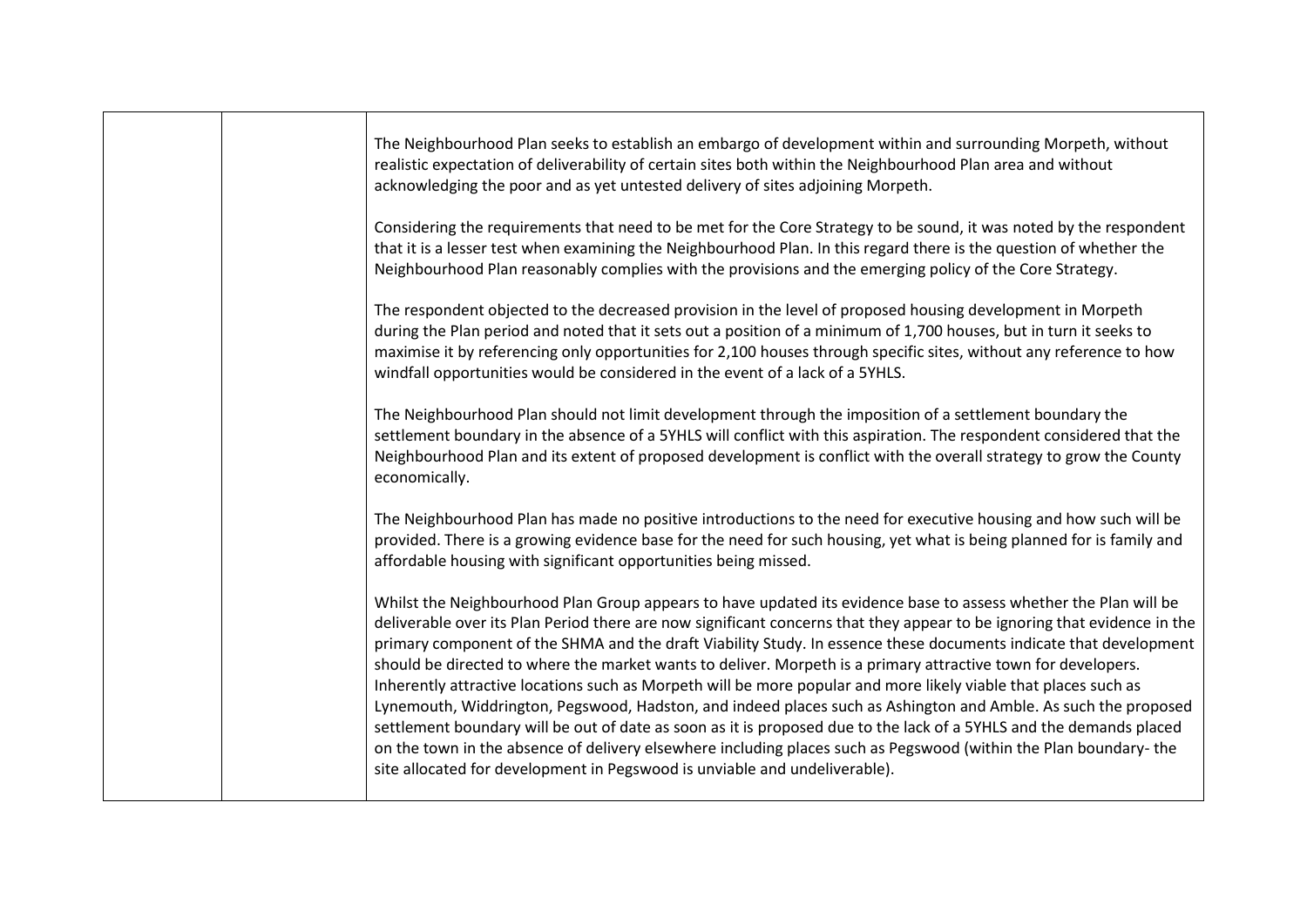|             |               | The Neighbourhood Plan needs to consider the OAN and the needs of the County HMA as a whole. Failure to deliver<br>in one town has a knock on effect on the provision in the wider locality and indeed the County. The draft NP should<br>recognise this and not be a slave to prescription in relation to delivery on a town by town basis. Rather it should |
|-------------|---------------|---------------------------------------------------------------------------------------------------------------------------------------------------------------------------------------------------------------------------------------------------------------------------------------------------------------------------------------------------------------|
|             |               | welcome opportunities from significantly more outlets in locations with market attractiveness. It is necessary for the                                                                                                                                                                                                                                        |
|             |               | NP to have sufficient flexibility to respond to shortfalls in delivery in areas within the County and surrounding                                                                                                                                                                                                                                             |
|             |               | authorities if and when required. Such can be derived through increasing provision in viable locations.                                                                                                                                                                                                                                                       |
| Mr & Mrs B  | N/A           | Limiting future development only to within Morpeth and a very small number of settlements in the neighbourhood as                                                                                                                                                                                                                                             |
| George      |               | proposed will put severe pressure on the Historic Town. It will become more congested with more people and more                                                                                                                                                                                                                                               |
|             |               | traffic. Equally, strictly ring fencing it will lead to considerable pressure being put on the precious countryside. The<br>considerable need for more houses will continue, and the pressures will grow. This is recognised in the NPPF.                                                                                                                     |
|             |               | 1) Policies limiting housing development do not carry weight                                                                                                                                                                                                                                                                                                  |
|             |               | If less land is available in which to consider development, the more difficult it will be to achieve growing housing                                                                                                                                                                                                                                          |
|             |               | targets.                                                                                                                                                                                                                                                                                                                                                      |
|             |               | 2) The NPPF says Green Belts should not be extended unless there are special reasons.                                                                                                                                                                                                                                                                         |
|             |               | The existing Green Belt has worked for 30 years, and extending it would only lead to longer journeys on the road for                                                                                                                                                                                                                                          |
|             |               | those settling outside, and many will want to.                                                                                                                                                                                                                                                                                                                |
|             |               | Tranwell Woods has been referred to in writing by the Council as a settlement, contributing much to Morpeth's                                                                                                                                                                                                                                                 |
|             |               | wellbeing, and yet there is no mention of it in the draft Neighbourhood Plan. It had its own H7 development policy in                                                                                                                                                                                                                                         |
|             |               | the previous Local Plan, and it will continue to be an important contributor to Morpeth's wellbeing. Since it is in the                                                                                                                                                                                                                                       |
|             |               | parish of Mitford, it could be included in the suggested Mitford boundary if dispensing with the limited few<br>development areas is not taken on board.                                                                                                                                                                                                      |
|             |               |                                                                                                                                                                                                                                                                                                                                                               |
|             |               | It is recommended that development proposals in all neighbourhood areas are considered where housing                                                                                                                                                                                                                                                          |
|             |               | development is reasonable and appropriate. It would seem that the proposed Neighbourhood Plan does not conform                                                                                                                                                                                                                                                |
|             |               | with the Government's National Planning Policy Framework for reasons 1) and 2) above.                                                                                                                                                                                                                                                                         |
| Sasha White | Landmark      | A legal opinion was submitted in relation to the weight to be attached to the emerging Morpeth Neighbourhood Plan,                                                                                                                                                                                                                                            |
| QC          | Chambers      | in in the context of a planning application by Mitford Estate on land west of Lancaster Park, Morpeth. The opinion                                                                                                                                                                                                                                            |
|             | (on behalf of | relates to:                                                                                                                                                                                                                                                                                                                                                   |
|             | client Sandra | (1) Whether the draft Neighbourhood Plan complies with the basic conditions set out in Schedule 4B of the Town and                                                                                                                                                                                                                                            |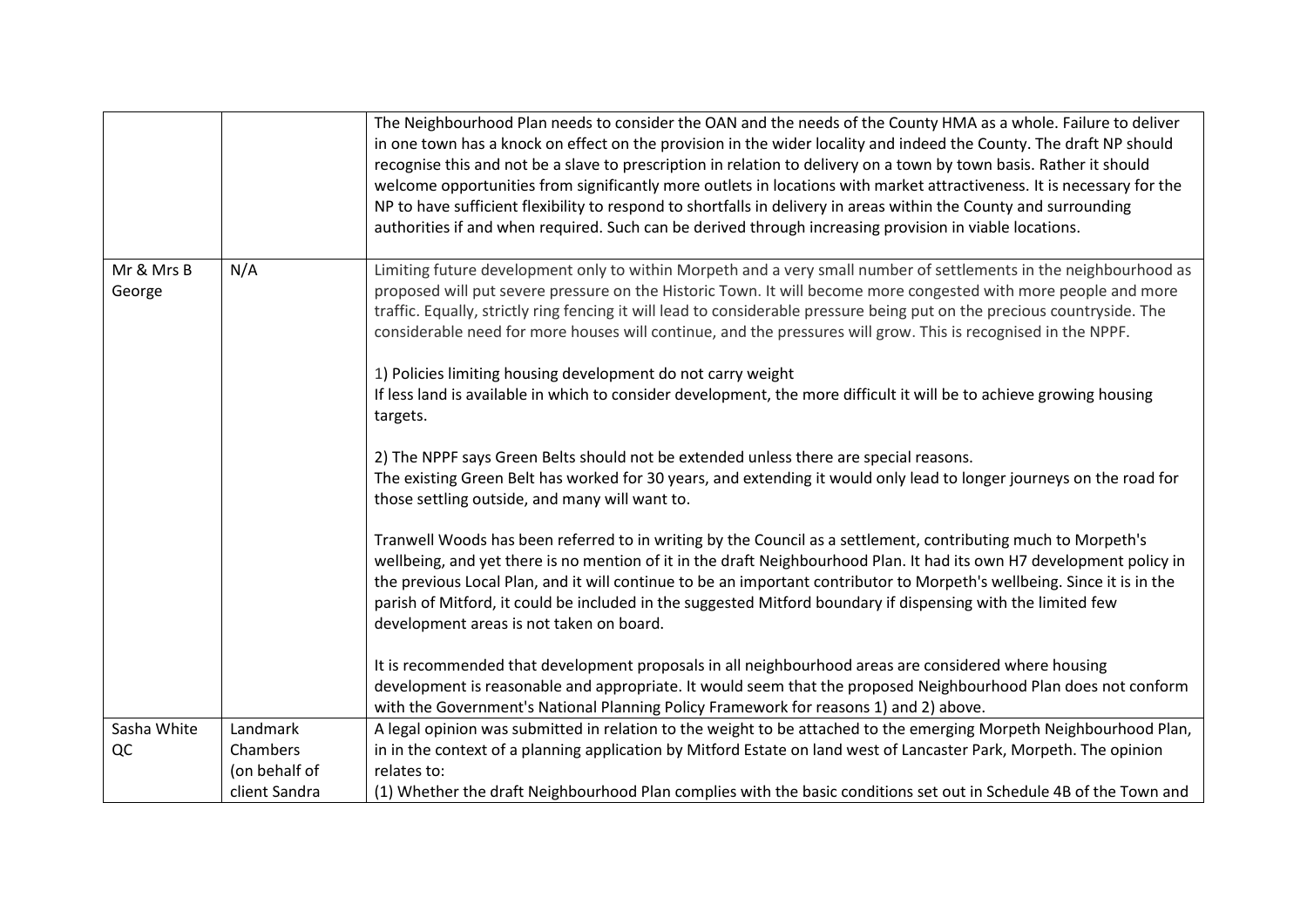| Manson, Signet | Country Planning Act 1990;                                                                                                                                                                                                                                                                                                                                                                                                                                                                                                                                                  |
|----------------|-----------------------------------------------------------------------------------------------------------------------------------------------------------------------------------------------------------------------------------------------------------------------------------------------------------------------------------------------------------------------------------------------------------------------------------------------------------------------------------------------------------------------------------------------------------------------------|
| Planning)      | (2) Whether the environmental report submitted with the Neighbourhood Plan complies with the Environmental                                                                                                                                                                                                                                                                                                                                                                                                                                                                  |
|                | Assessment of Plans and Programmes Regulations 2004;                                                                                                                                                                                                                                                                                                                                                                                                                                                                                                                        |
|                | (3) The level of weight that can be attributed to the Neighbourhood Plan in decision-making and in particular the                                                                                                                                                                                                                                                                                                                                                                                                                                                           |
|                | determination of the Lancaster Park application by the County Council;                                                                                                                                                                                                                                                                                                                                                                                                                                                                                                      |
|                | (4) The impact of the Council's failure to achieve a 5 year housing land supply on the determination of planning<br>applications in Northumberland.                                                                                                                                                                                                                                                                                                                                                                                                                         |
|                | In summary, it was concluded:                                                                                                                                                                                                                                                                                                                                                                                                                                                                                                                                               |
|                | (1) The Neighbourhood Plan does not comply with the basic conditions because it effectively sets a cap on                                                                                                                                                                                                                                                                                                                                                                                                                                                                   |
|                | development, meaning that it fails to meet the housing needs of the Neighbourhood Plan Area; does not plan<br>positively to support local development; and restricts sustainable development. This is contrary to the key principles<br>of the National Planning Policy Framework ("NPPF");                                                                                                                                                                                                                                                                                 |
|                | (2) The environmental report submitted with the Neighbourhood Plan fails to comply with the SEA Regulations, as it<br>fails to assess reasonable alternatives to the housing strategy set out in the plan. This is because It (i) fails to consider<br>an option of delivering a greater quantum of housing across the Neighbourhood Plan Area and (ii) failed to re-assess<br>the plan's housing distribution strategy in light of increased housing requirements for the Neighbourhood Plan Area<br>set out in the Council's emerging Local Plan (December 2014 version). |
|                | (3) The Neighbourhood Plan can only be afforded very limited weight in decision-making at this stage. This is because<br>(i) it has not been subject to independent examination (ii) it is subject to profound objection, including, as set out<br>above, that it fails to comply with the basic conditions or EU law and (iii) it is inconsistent with the key principles of<br>the NPPF.                                                                                                                                                                                  |
|                | (4) The Council's lack of a 5YHLS means that the housing supply policies in the Neighbourhood Plan are deemed to be<br>out of date. Accordingly, regardless of the factors set out in sub-paragraphs (1) - (3) above, these policies should be<br>given very limited weight in decision-making by the Council.                                                                                                                                                                                                                                                              |
|                | Policies Hou1 and Hou2 of the Neighbourhood Plan seek to deliver new housing in Morpeth. Policy Hou1 provides<br>that "at least 1700 dwellings shall be developed in the Neighbourhood Plan Area in the Plan period". So far as Morpeth<br>is concerned, these are to be provided from "existing commitments" and the St. George's Hospital Site. Policy Hou2<br>provides that "the St George's Hospital Site, Morpeth shall be developed as a sustainable urban extension for around<br>1000 homes."                                                                       |
|                | Policy Set1 is the counterpart to Policies Hou1 and Hou2. It defines settlement boundaries for Morpeth (shown on the                                                                                                                                                                                                                                                                                                                                                                                                                                                        |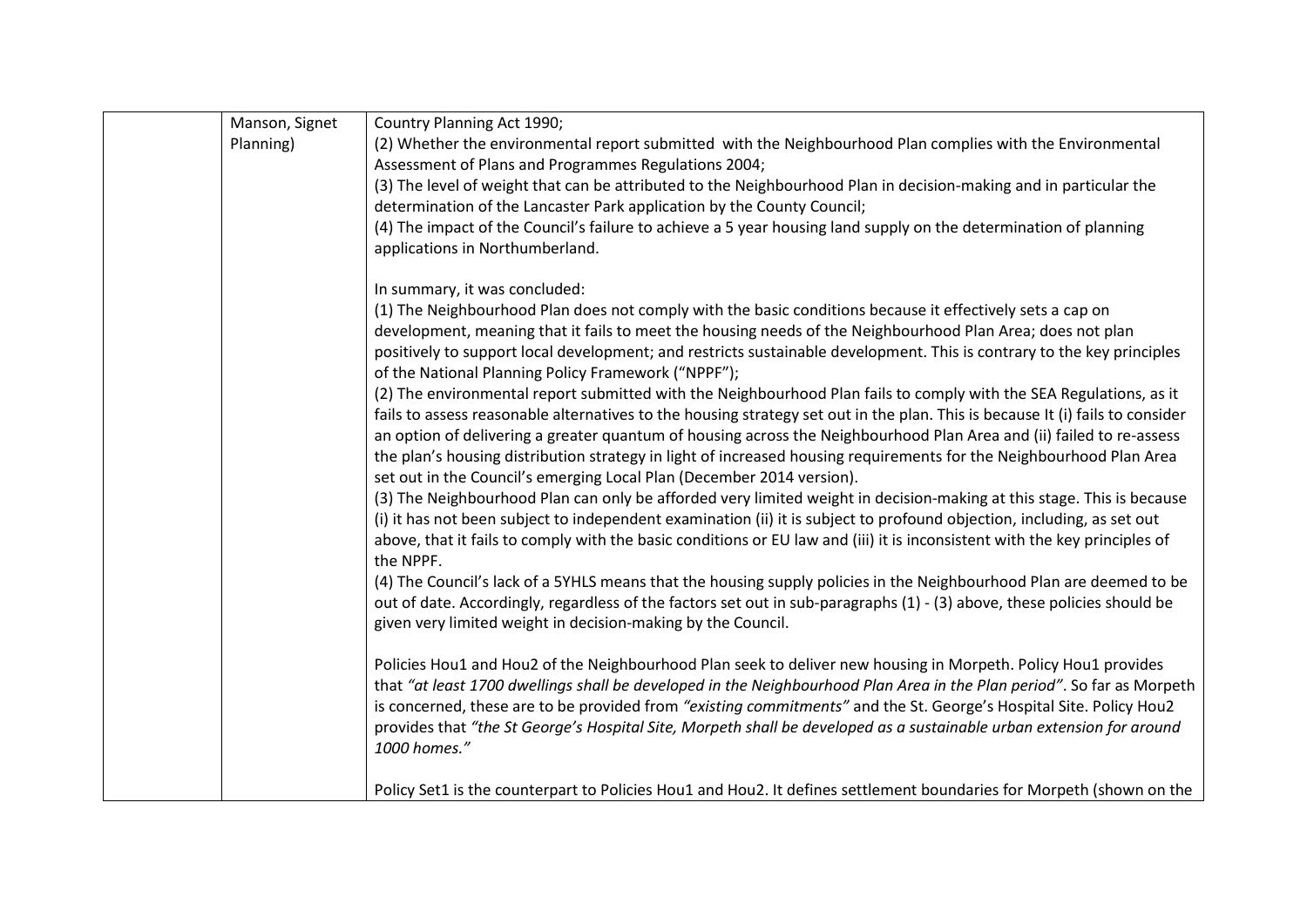|                              |                                                                            | Proposals Map), and states that "planning permission will be granted for Development within settlement boundaries<br>subject to conformity with other relevant policies in the Local Plan, including the Neighbourhood Plan". Areas outside<br>the settlement boundaries will be treated as open countryside, and development will only be permitted when it is<br>justified by exceptional circumstances.<br>For the purposes of complying with the basic conditions, the Neighbourhood Plan must demonstrate that it is in<br>general conformity with the strategic policies in the Development Plan. The Development Plan for Northumberland<br>comprises the saved policies in the Local Plans of the six former local planning authorities that made up<br>Northumberland prior to 2009. For the Neighbourhood Plan Area these are the saved policies in the Castle Morpeth<br>District Plan (2003). Clearly, the housing supply polices in this plan are out-of-date, as is recognised by MTC in its Basic<br>Conditions Statement. Therefore, there is no up-to-date strategic housing policy for the NPA.<br>Two matters were highlighted by the respondent:<br>Firstly, the "housing need" for which the Neighbourhood Plan must "meet" over the plan period is not the 1700<br>dwellings set out in the Neighbourhood Plan (based on out-of-date figures from the Core Strategy consultation<br>document in October 2013) but is instead at least the figure of 2100 dwellings in the emerging Local Plan. That is<br>because the latter figure is the most up-to-date assessment of housing need in the Neighbourhood Plan Area. Further,<br>although it is clear that a Neighbourhood Plan does not need to be in general conformity with the strategic policies in<br>an emerging Local Plan, the Planning Practice Guidance, at paragraph 009 makes clear "the reasoning and evidence<br>informing the Local Plan process may be relevant to the consideration of the basic conditions against which a |
|------------------------------|----------------------------------------------------------------------------|----------------------------------------------------------------------------------------------------------------------------------------------------------------------------------------------------------------------------------------------------------------------------------------------------------------------------------------------------------------------------------------------------------------------------------------------------------------------------------------------------------------------------------------------------------------------------------------------------------------------------------------------------------------------------------------------------------------------------------------------------------------------------------------------------------------------------------------------------------------------------------------------------------------------------------------------------------------------------------------------------------------------------------------------------------------------------------------------------------------------------------------------------------------------------------------------------------------------------------------------------------------------------------------------------------------------------------------------------------------------------------------------------------------------------------------------------------------------------------------------------------------------------------------------------------------------------------------------------------------------------------------------------------------------------------------------------------------------------------------------------------------------------------------------------------------------------------------------------------------------------------------------------------------------------------------------------------------------------------------------------------------------|
|                              |                                                                            | neighbourhood plan is tested." This includes an up-to-date assessment of housing need in an emerging Local Plan.<br>Secondly, a neighbourhood plan which sets a "cap" on development will not satisfy the basic condition requirement                                                                                                                                                                                                                                                                                                                                                                                                                                                                                                                                                                                                                                                                                                                                                                                                                                                                                                                                                                                                                                                                                                                                                                                                                                                                                                                                                                                                                                                                                                                                                                                                                                                                                                                                                                                |
|                              |                                                                            | to have regard to the NPPF, in particularly the requirement for flexibility and to plan positively for growth. Further,<br>the Planning Practice Guidance states that a neighbourhood plan must not constrain the delivery of important<br>national policy objectives.                                                                                                                                                                                                                                                                                                                                                                                                                                                                                                                                                                                                                                                                                                                                                                                                                                                                                                                                                                                                                                                                                                                                                                                                                                                                                                                                                                                                                                                                                                                                                                                                                                                                                                                                               |
| <b>Vision and Objectives</b> |                                                                            |                                                                                                                                                                                                                                                                                                                                                                                                                                                                                                                                                                                                                                                                                                                                                                                                                                                                                                                                                                                                                                                                                                                                                                                                                                                                                                                                                                                                                                                                                                                                                                                                                                                                                                                                                                                                                                                                                                                                                                                                                      |
| <b>Robert Barnes</b>         | PlanningProspects<br>(on behalf of<br>client Dransfield<br>Properties Ltd) | The reference to "a vibrant town centre" in "The Neighbourhood Plan Vision" was welcomed. It was considered that<br>the words "town centre" should be added before "retail sector" at Plan Objective 2 to emphasise that it is the town<br>centre where retail strength should be encouraged.                                                                                                                                                                                                                                                                                                                                                                                                                                                                                                                                                                                                                                                                                                                                                                                                                                                                                                                                                                                                                                                                                                                                                                                                                                                                                                                                                                                                                                                                                                                                                                                                                                                                                                                        |
| Mr Andrew                    | Ward Hadaway                                                               | Paragraph 2.2.1: Respondent supported the comment that the current Development Plan does not provide a wholly                                                                                                                                                                                                                                                                                                                                                                                                                                                                                                                                                                                                                                                                                                                                                                                                                                                                                                                                                                                                                                                                                                                                                                                                                                                                                                                                                                                                                                                                                                                                                                                                                                                                                                                                                                                                                                                                                                        |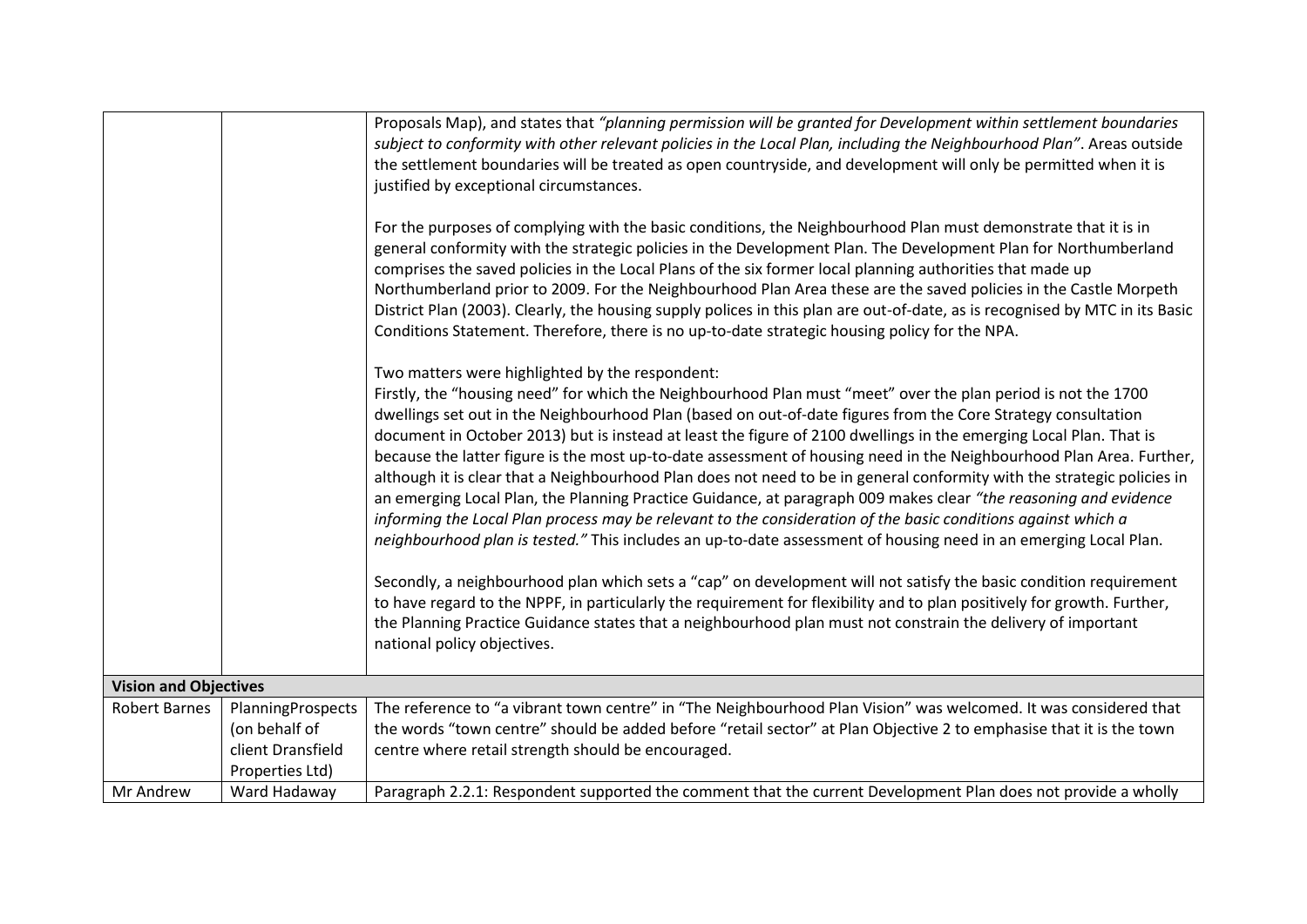| Moss                 | (on behalf of<br>client The                       | appropriate strategic context. Reasons include that the current Development Plan, insofar as it exists, does not<br>include a policy setting the objectively assessed need for market and affordable housing in the housing market area.                                                                                                                                                                                                                                                                                                                                                                                                                               |
|----------------------|---------------------------------------------------|------------------------------------------------------------------------------------------------------------------------------------------------------------------------------------------------------------------------------------------------------------------------------------------------------------------------------------------------------------------------------------------------------------------------------------------------------------------------------------------------------------------------------------------------------------------------------------------------------------------------------------------------------------------------|
|                      | <b>Welbeck Estates</b>                            |                                                                                                                                                                                                                                                                                                                                                                                                                                                                                                                                                                                                                                                                        |
|                      | <b>Company Limited</b>                            | Support expressed for paragraph 2.3.2 bullet point three and its reference to the development of Pegswood as a                                                                                                                                                                                                                                                                                                                                                                                                                                                                                                                                                         |
|                      | - 'Welbeck                                        | more sustainable settlement with a vibrant village centre, more housing choice, a better range of services and                                                                                                                                                                                                                                                                                                                                                                                                                                                                                                                                                         |
|                      | Estates')                                         | facilities and increased local employment.                                                                                                                                                                                                                                                                                                                                                                                                                                                                                                                                                                                                                             |
|                      |                                                   | Support expressed to the reference to a strong green buffer between Pegswood and Morpeth. As detailed in previous<br>submissions to the emerging Neighbourhood Plan, Welbeck Estates own land to the west and south of Pegswood<br>(SHLAA sites 6796 and 6797). These sites were considered by the respondent to be available in whole or part as<br>alternative or additional sites. They were also considered well related to Pegswood and their development would<br>offer the opportunity to positively contribute towards to the achievement of a strong green buffer between<br>Pegswood and Morpeth including through high levels of tree planting for example. |
|                      |                                                   | Support expressed for the strategy of developing Pegswood as a more sustainable community, followed through with<br>increased housing allocations to Pegswood in this and future Plan periods. Additionally it was considered by the<br>respondent that this needs to be followed through into Green Belt boundaries such that they can endure.                                                                                                                                                                                                                                                                                                                        |
| Anonymous            | N/A                                               | The vision fails to recognise the need for both affordable housing and diversification of housing offer by providing                                                                                                                                                                                                                                                                                                                                                                                                                                                                                                                                                   |
| Respondent           |                                                   | plots for self-build housing. It similarly fails to recognise the latent need for both of these housing types and the                                                                                                                                                                                                                                                                                                                                                                                                                                                                                                                                                  |
| #2                   |                                                   | potential for them to diversify the economic base of the town of Morpeth. In this failing the plan erroneously seeks to                                                                                                                                                                                                                                                                                                                                                                                                                                                                                                                                                |
|                      |                                                   | limit the settlement boundary and excludes sites that can be developed in a sustainable way for affordable and self-<br>build housing.                                                                                                                                                                                                                                                                                                                                                                                                                                                                                                                                 |
|                      |                                                   |                                                                                                                                                                                                                                                                                                                                                                                                                                                                                                                                                                                                                                                                        |
| Stephanie<br>Linnell | George F White<br>(on behalf of<br>clients Messrs | At paragraph 2.2.3 the Plan recognises that by being prepared in advance of the Core Strategy it will 'in some aspects',<br>be 'superseded by the Core Strategy in due course'.                                                                                                                                                                                                                                                                                                                                                                                                                                                                                        |
|                      | Laidler)                                          | The Plan needs to be sufficiently flexible to react positively and rapidly to change, to provide a plan led approach to                                                                                                                                                                                                                                                                                                                                                                                                                                                                                                                                                |
|                      |                                                   | meet the objectively assessed needs of the Plan area following the approach of the presumption in favour of                                                                                                                                                                                                                                                                                                                                                                                                                                                                                                                                                            |
|                      |                                                   | sustainable development. To meet these criteria the plan needs to demonstrate that it has been positively prepared                                                                                                                                                                                                                                                                                                                                                                                                                                                                                                                                                     |
|                      |                                                   | and reflects the best available and up to date evidence base.                                                                                                                                                                                                                                                                                                                                                                                                                                                                                                                                                                                                          |
|                      |                                                   | The Vision for the area as set out in paragraph 2.3.2 is supported. Also supported is the recognition given to the                                                                                                                                                                                                                                                                                                                                                                                                                                                                                                                                                     |
|                      |                                                   | increased connectivity of Pegswood through the construction of the Morpeth Northern Bypass (the Bypass) (2.3.3),                                                                                                                                                                                                                                                                                                                                                                                                                                                                                                                                                       |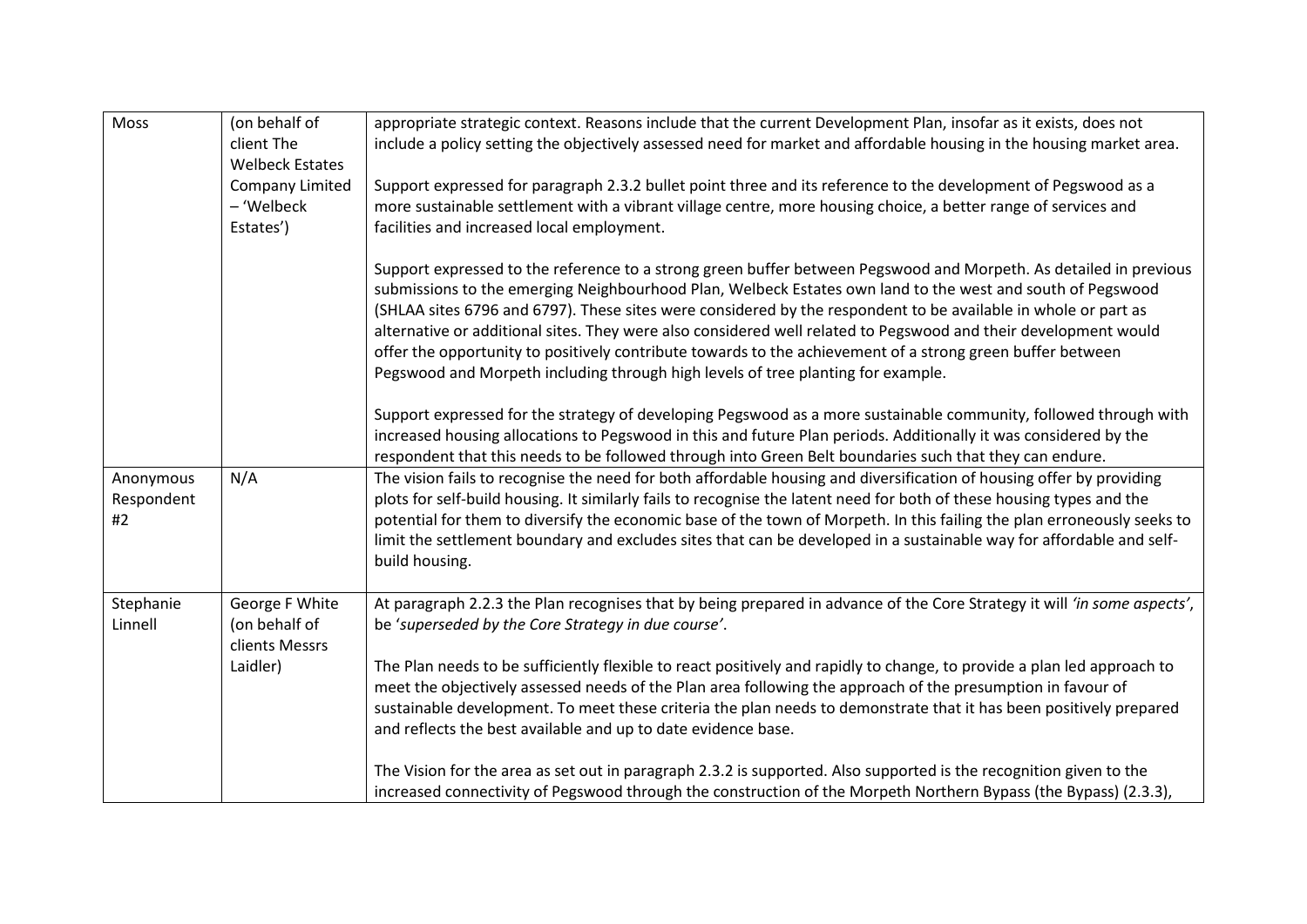|                                                   | and the positive strategy of the Parish Council to seek more housing choice, a better range of local services, more<br>local employment and a more vibrant village centre.                                                                                                                                                                                                                                                                                                                                                                                                                                           |
|---------------------------------------------------|----------------------------------------------------------------------------------------------------------------------------------------------------------------------------------------------------------------------------------------------------------------------------------------------------------------------------------------------------------------------------------------------------------------------------------------------------------------------------------------------------------------------------------------------------------------------------------------------------------------------|
|                                                   | Support is given to Plan Objective 4 - Developing Pegswood (PO4) as a more sustainable settlement. The strategy set<br>out at 3.3.3 to develop Pegswood as a more sustainable community and to provide residential development<br>proportionate to the needs of the community and improvements to the village centre is supported.                                                                                                                                                                                                                                                                                   |
|                                                   | The Plan has been submitted for Independent Examination on 17 June 2015, some six months after the Core Strategy<br>revised housing figures were published, but does not make provision for this revised figure. It does not therefore<br>uphold the general principle of the strategic policy to focus significant growth in the Morpeth Neighbourhood Plan<br>Area. There is some conflict between the Plan and the emerging Core Strategy. The approach put forward by the Plan<br>(section 7) to validate the reduced housing provision is unjustified; this is addressed under section 5 of this<br>submission. |
|                                                   | The Plan should be amended to be in general conformity with the emerging Core Strategy and supporting evidence<br>base and should make provision for 'at least 2,100 new dwellings'. Alternatively to increase the flexibility of the Plan,<br>the wording could be amended to 'at least meet the housing provision for the Neighbourhood Plan Area, detailed in<br>the adopted Core Strategy'.<br>In only providing for 'at least 1,700 new dwellings' it is submitted that the Plan does not meet the basic conditions (a),                                                                                        |
|                                                   | $(d)$ and $(e)$ .                                                                                                                                                                                                                                                                                                                                                                                                                                                                                                                                                                                                    |
|                                                   | The Plan should be amended to be in general conformity with the emerging Core Strategy and supporting evidence<br>base and should make provision for 'at least 2,100 new dwellings'. Alternatively to increase the flexibility of the Plan,<br>the wording could be amended to 'at least meet the housing provision for the Neighbourhood Plan Area, detailed in<br>the adopted Core Strategy'.                                                                                                                                                                                                                      |
| George F White<br>(on behalf of<br>clients Messrs | At paragraph 2.2.3 the Plan recognises that by being prepared in advance of the Core Strategy it will 'in some aspects',<br>be 'superseded by the Core Strategy in due course'.                                                                                                                                                                                                                                                                                                                                                                                                                                      |
| Michie)                                           | The Plan needs to be sufficiently flexible to react positively and rapidly to change, to provide a plan led approach to<br>meet the objectively assessed needs of the Plan area following the approach of the presumption in favour of<br>sustainable development. To meet these criteria the plan needs to demonstrate that it has been positively prepared<br>and reflects the best available and up to date evidence base.                                                                                                                                                                                        |
|                                                   |                                                                                                                                                                                                                                                                                                                                                                                                                                                                                                                                                                                                                      |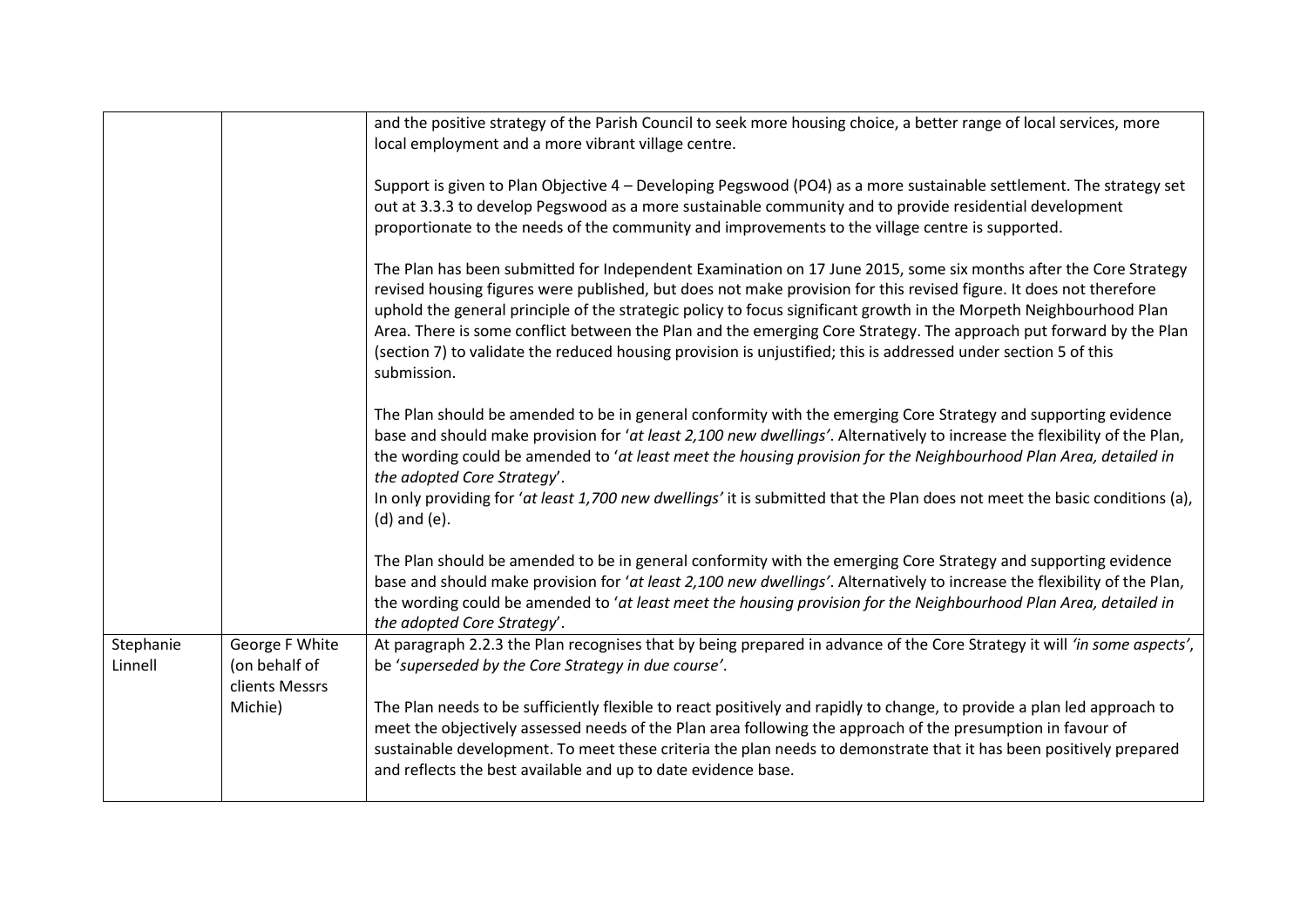|                 |                                           | Support was given to the recognition that Morpeth has multiple roles (3.1.2) as an employment hub for South East<br>Northumberland and a market town and rural service centre; as well as being a commuter centre serving Tyneside<br>and beyond.<br>Support was also given to the Plan's strategy set out in 3.3.2 specifically with regard to housing, to ensure new<br>residential areas are developed to meet objectively assessed needs as identified in the emerging Northumberland<br>Local Plan, with a mix of house types and tenures and in a manner that contributes to the attractive character of the<br>town and provides for the expanded community.<br>The Plan does not make provision for the 2100 dwellings identified in the emerging Core Strategy and instead plans<br>for "at least 1,700 new dwellings". It therefore fails to uphold the general principle of the strategic policy to focus<br>significant growth in the Morpeth Neighbourhood Plan Area. There is therefore some conflict between the Plan and<br>the emerging Core Strategy. In only providing at least 1,700 new dwellings, it is submitted that the Plan does not meet<br>the basic conditions (a), (d) and (e).<br>If the policies and proposals of the plan are to be implemented the Plan needs to be deliverable and must also meet<br>the needs of the wider area. It is inappropriate to plan for residential development simply to meet minimum<br>population projections.<br>The Plan should be amended to be in general conformity with the emerging Core Strategy and supporting evidence |
|-----------------|-------------------------------------------|--------------------------------------------------------------------------------------------------------------------------------------------------------------------------------------------------------------------------------------------------------------------------------------------------------------------------------------------------------------------------------------------------------------------------------------------------------------------------------------------------------------------------------------------------------------------------------------------------------------------------------------------------------------------------------------------------------------------------------------------------------------------------------------------------------------------------------------------------------------------------------------------------------------------------------------------------------------------------------------------------------------------------------------------------------------------------------------------------------------------------------------------------------------------------------------------------------------------------------------------------------------------------------------------------------------------------------------------------------------------------------------------------------------------------------------------------------------------------------------------------------------------------------------------------------------------------------------------------|
|                 |                                           | base and should make provision for at least 2,100 new dwellings. Alternatively to increase the flexibility of the Plan it<br>should be amended to "at least meet the housing provision for the Neighbourhood Plan Area detailed in the adopted<br>Core Strategy."                                                                                                                                                                                                                                                                                                                                                                                                                                                                                                                                                                                                                                                                                                                                                                                                                                                                                                                                                                                                                                                                                                                                                                                                                                                                                                                                |
|                 | <b>Sustainable Development Principles</b> |                                                                                                                                                                                                                                                                                                                                                                                                                                                                                                                                                                                                                                                                                                                                                                                                                                                                                                                                                                                                                                                                                                                                                                                                                                                                                                                                                                                                                                                                                                                                                                                                  |
| Mr Andrew       | Ward Hadaway                              | Paragraph 4.3.6: Support was expressed for the statement that 'Pegswood is the largest village in the Plan area '                                                                                                                                                                                                                                                                                                                                                                                                                                                                                                                                                                                                                                                                                                                                                                                                                                                                                                                                                                                                                                                                                                                                                                                                                                                                                                                                                                                                                                                                                |
| Moss            | (on behalf of                             | Welbeck Estates considered the allocation to Pegswood should be increased in this Plan period acknowledging its                                                                                                                                                                                                                                                                                                                                                                                                                                                                                                                                                                                                                                                                                                                                                                                                                                                                                                                                                                                                                                                                                                                                                                                                                                                                                                                                                                                                                                                                                  |
|                 | client The                                | inherent sustainability and the opportunity to further support it. Welbeck Estates additionally considered that                                                                                                                                                                                                                                                                                                                                                                                                                                                                                                                                                                                                                                                                                                                                                                                                                                                                                                                                                                                                                                                                                                                                                                                                                                                                                                                                                                                                                                                                                  |
|                 | <b>Welbeck Estates</b>                    | Pegswood can continue to contribute towards development needs in future Plan periods. This should be taken into                                                                                                                                                                                                                                                                                                                                                                                                                                                                                                                                                                                                                                                                                                                                                                                                                                                                                                                                                                                                                                                                                                                                                                                                                                                                                                                                                                                                                                                                                  |
|                 | <b>Company Limited</b>                    | account in establishing Green Belt boundaries such that Pegswood can continue to contribute towards development                                                                                                                                                                                                                                                                                                                                                                                                                                                                                                                                                                                                                                                                                                                                                                                                                                                                                                                                                                                                                                                                                                                                                                                                                                                                                                                                                                                                                                                                                  |
|                 | - 'Welbeck                                | needs in future Plan periods.                                                                                                                                                                                                                                                                                                                                                                                                                                                                                                                                                                                                                                                                                                                                                                                                                                                                                                                                                                                                                                                                                                                                                                                                                                                                                                                                                                                                                                                                                                                                                                    |
|                 | Estates')                                 |                                                                                                                                                                                                                                                                                                                                                                                                                                                                                                                                                                                                                                                                                                                                                                                                                                                                                                                                                                                                                                                                                                                                                                                                                                                                                                                                                                                                                                                                                                                                                                                                  |
| Alastair Willis | <b>Signet Planning</b>                    | The respondent contended that the Neighbourhood Plan does not contribute to the achievement of sustainable                                                                                                                                                                                                                                                                                                                                                                                                                                                                                                                                                                                                                                                                                                                                                                                                                                                                                                                                                                                                                                                                                                                                                                                                                                                                                                                                                                                                                                                                                       |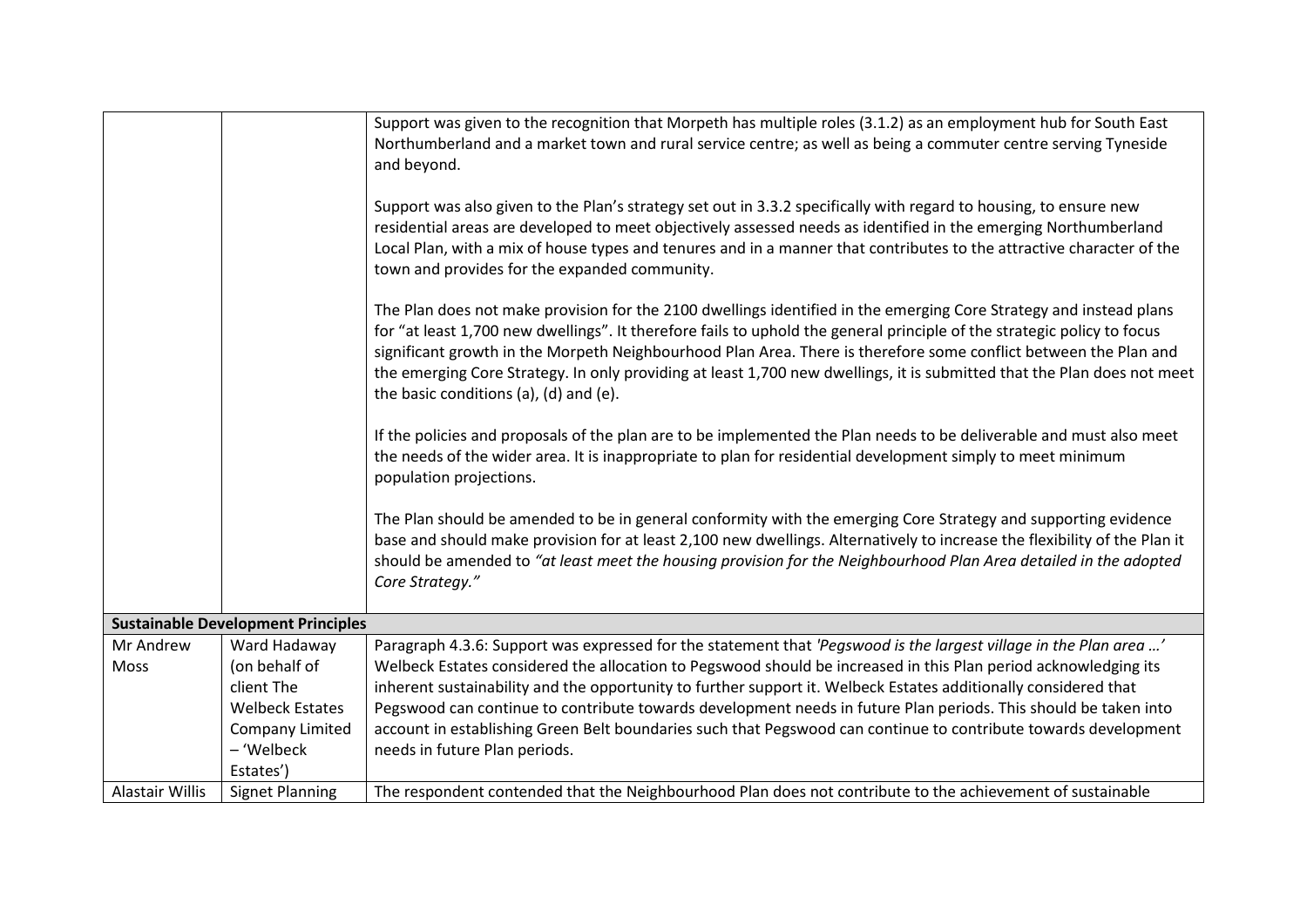| Mr Andrew<br>Moss | (on behalf of<br>client, Till Services<br>Ltd)<br><b>Policy Sus1: Sustainable Development Principles</b><br>Ward Hadaway<br>(on behalf of | development as outlined in the NPPF. Paragraph 7 of the NPPF outlines the three dimensions to sustainable<br>development being economic, social and environmental. The respondent considered that the Neighbourhood Plan<br>should demonstrate that, in relation to the economic growth role, it ensures sufficient land of the right type is<br>available in the right places and at the right time to support growth and innovation including the provision of<br>infrastructure.<br>An objection was submitted in relation to criterion 2 as it was considered that there are many forms of development<br>that can be accommodated outside settlement boundaries. Respondent considers it is not sound to limit                                                                                                                                                                                                                                                                                                     |
|-------------------|-------------------------------------------------------------------------------------------------------------------------------------------|-------------------------------------------------------------------------------------------------------------------------------------------------------------------------------------------------------------------------------------------------------------------------------------------------------------------------------------------------------------------------------------------------------------------------------------------------------------------------------------------------------------------------------------------------------------------------------------------------------------------------------------------------------------------------------------------------------------------------------------------------------------------------------------------------------------------------------------------------------------------------------------------------------------------------------------------------------------------------------------------------------------------------|
|                   | client Mr P<br>Mitford)                                                                                                                   | development outside settlement boundaries 'other than in exceptional circumstances'.                                                                                                                                                                                                                                                                                                                                                                                                                                                                                                                                                                                                                                                                                                                                                                                                                                                                                                                                    |
| Mr Andrew<br>Moss | Ward Hadaway<br>(on behalf of<br>client Mr P<br>Hobson)                                                                                   | An objection was submitted in relation to Policy Sus1 criterion 2. The respondent considers that Tranwell is a<br>settlement but is not shown as having a settlement boundary. Planning permissions have and continue to be granted<br>for dwellings in Tranwell. Respondent considers that this is a principle that should continue.<br>A further objection was lodged that there are many forms of development that can be accommodated outside<br>settlement boundaries and that it is not sound to limit development outside settlement boundaries 'other than in<br>exceptional circumstances'. It was also considered that limiting development as proposed is more onerous than<br>Green Belt policy, the erection of new buildings in the Green Belt not being inappropriate for a number of types of<br>development including 'limited infilling in villages' (NPPF para 89).<br>For the reason set out above an objection was lodged that infill development should in principle be permitted in<br>Tranwell. |
| Alan Hunter       | <b>Historic England</b>                                                                                                                   | Policy Sus1-Historic England welcomed the requirement for development to respect and maintain the character of<br>Morpeth and the villages, including their settings. Nowhere in this policy, however, is there any overt need for<br>development to safeguard and/or constructively utilise the historic environment and its component heritage assets.<br>The National Planning Policy Framework (NPPF) (paragraph 7) makes clear that in order for development to be<br>sustainable it must seek to conserve the built and historic environment, the corollary being that development which<br>gives rise to unjustified harm to any heritage assets would not be. Heritage protection should be an integral part of<br>this policy dealing with sustainability principles.                                                                                                                                                                                                                                          |
| Mr Andrew<br>Moss | Ward Hadaway<br>(on behalf of<br>client The<br><b>Welbeck Estates</b><br><b>Company Limited</b>                                           | It was suggested that criterion A or the reasoned justification to the policy be amplified to state that meeting the<br>objectively assessed housing need is a minimum, not a maximum. The justification given was the absence of a<br>Development Plan policy setting the objectively assessed need for market and affordable housing in the housing<br>market area.<br>An objection was submitted in relation to Policy Sus1 criterion 2. The respondent considered that there are many                                                                                                                                                                                                                                                                                                                                                                                                                                                                                                                               |
|                   | - 'Welbeck                                                                                                                                | forms of development that can be accommodated outside settlement boundaries and that it is not sound to limit                                                                                                                                                                                                                                                                                                                                                                                                                                                                                                                                                                                                                                                                                                                                                                                                                                                                                                           |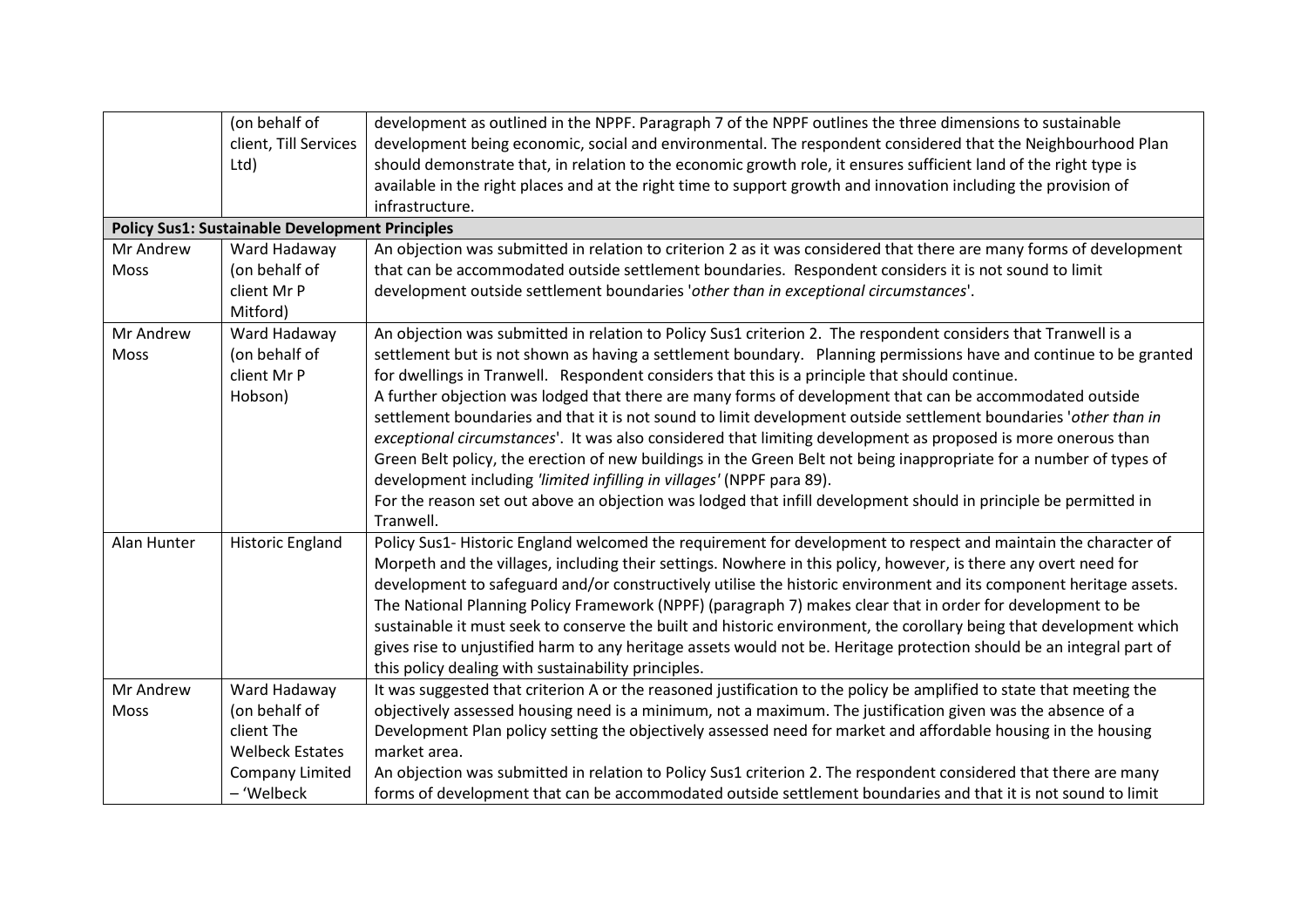|                               | Estates')                                                                | development outside settlement boundaries 'other than in exceptional circumstances'.                                                                                                                                                                                                                                                                                                                                                                                                                                                                                                                                                                                                                                                                                                                                                                                                                              |
|-------------------------------|--------------------------------------------------------------------------|-------------------------------------------------------------------------------------------------------------------------------------------------------------------------------------------------------------------------------------------------------------------------------------------------------------------------------------------------------------------------------------------------------------------------------------------------------------------------------------------------------------------------------------------------------------------------------------------------------------------------------------------------------------------------------------------------------------------------------------------------------------------------------------------------------------------------------------------------------------------------------------------------------------------|
| <b>Alastair Willis</b>        | <b>Signet Planning</b><br>(on behalf of<br>client, Till Services<br>Ltd) | The respondent considered that, as criterion 4 seeks a prioritisation of reuse of previously development land, this is in<br>conflict with the NPPF which sets out that the effective use of land should be encouraged by re-using land that has<br>been previously developed. The respondent considered that since the NPPF does not set out a sequential approach,<br>the Neighbourhood Plan is therefore in conflict with the NPPF, paragraph 17.                                                                                                                                                                                                                                                                                                                                                                                                                                                              |
| Anonymous<br>Respondent<br>#2 | N/A                                                                      | The respondent supported the principle of sustainable development but objected to the criteria based approach and<br>to the listed criteria.                                                                                                                                                                                                                                                                                                                                                                                                                                                                                                                                                                                                                                                                                                                                                                      |
| Sandra<br>Manson              | <b>Signet Planning</b><br>(on behalf of<br>client, Mitford<br>Estates)   | Criterion 4 seeks a prioritisation of reuse of previously developed land. This was considered to be in conflict with the<br>NPPF which sets out the Core Planning Principles that should underpin plan making. This includes the encouragement<br>of the effective use of land by reusing land that has been previously developed. It does not set out a sequential<br>approach as incorporated in Policy Sus1.                                                                                                                                                                                                                                                                                                                                                                                                                                                                                                   |
| Jo-Anne<br>Garrick            | Northumberland<br><b>County Council</b>                                  | Suggested amendment to text as follows:<br>"Can be accommodated within settlement boundaries defined in the Neighbourhood Plan other than in exceptional<br>those circumstances defined in Policy Set1;"                                                                                                                                                                                                                                                                                                                                                                                                                                                                                                                                                                                                                                                                                                          |
| Stephanie<br>Linnell          | George F White<br>(on behalf of<br>clients Messrs<br>Laidler)            | The respondent generally supported Policy Sus1 in that it makes provision for new development at a scale and in<br>locations that support the continued sustainability and viability of the communities in the Plan area, and in the<br>exercise of the presumption in favour of sustainable development in accord with the NPPF. The prioritisation of<br>previously developed land at criterion (4) is acknowledged. Previously developed land should be re-used, but that<br>should not prevent the proper identification of an adequate supply of land in sustainable locations with regard to the<br>requirement to maintain a five year supply of deliverable housing sites. The re-use of previously developed land<br>should be set in context and it is suggested that an amendment is made to criterion (4) to include the phrase 'whilst<br>ensuring a five year supply of deliverable housing sites'. |
| Stephanie<br>Linnell          | George F White<br>(on behalf of<br>clients Messrs<br>Michie)             | The respondent generally supported Policy Sus1 in that it makes provision for new development at a scale and in<br>locations that support the continued sustainability and viability of the communities in the Plan area, and in the<br>exercise of the presumption in favour of sustainable development in accord with the NPPF. The prioritisation of<br>previously developed land at criterion (4) is acknowledged. Previously developed land should be re-used, but that<br>should not prevent the proper identification of an adequate supply of land in sustainable locations with regard to the<br>requirement to maintain a five year supply of deliverable housing sites. The re-use of previously developed land<br>should be set in context and it is suggested that an amendment is made to criterion (4) to include the phrase 'whilst<br>ensuring a five year supply of deliverable housing sites'. |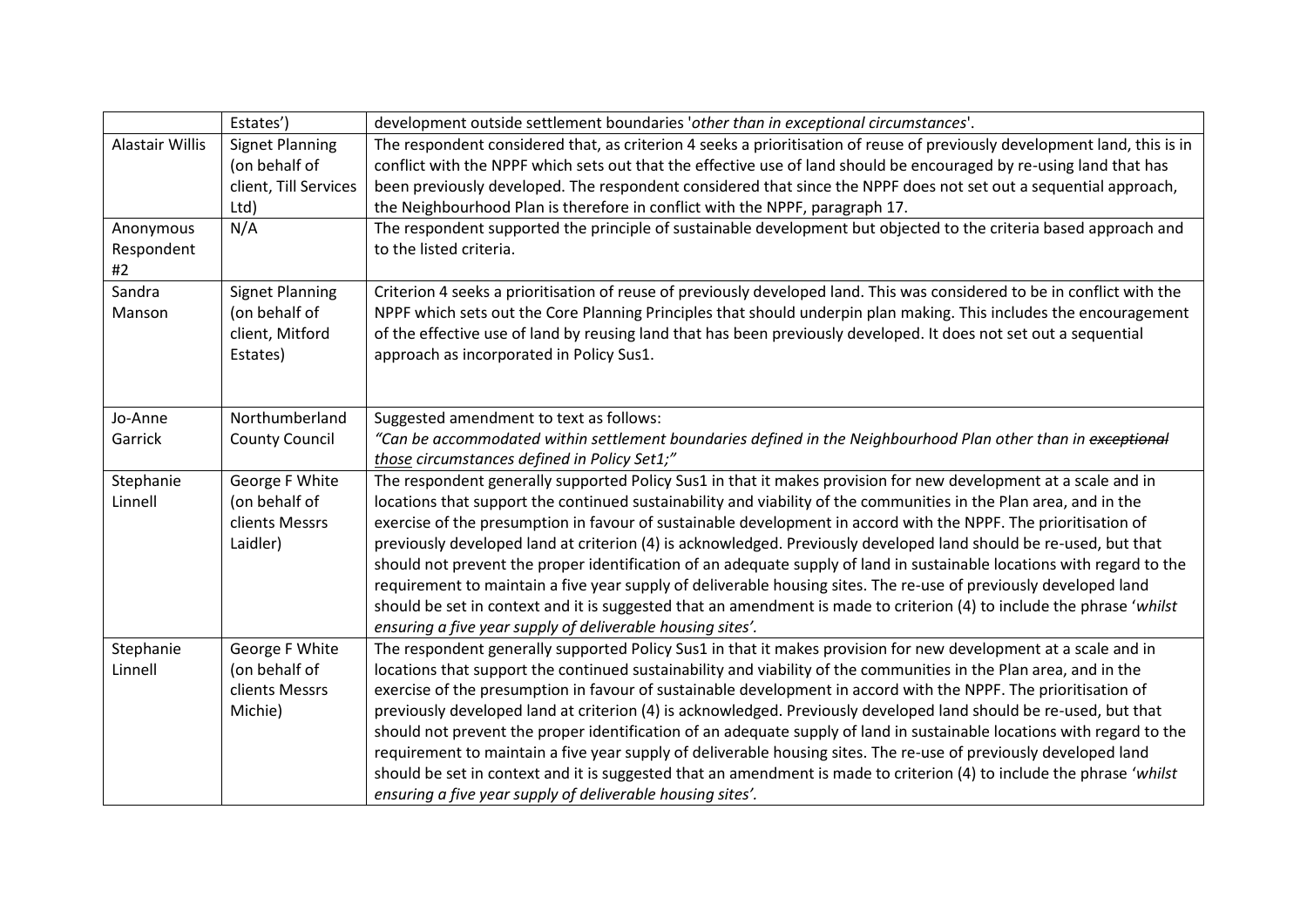| John Fleming                          | Gladman<br>Developments Ltd | The policy exercises a presumption in favour of sustainable development where they conform to a number of criteria<br>attached to the policy.                                                                                                                                                                                                                                                                                                                                                                                                                                                                                                                                                                                                                                                                                                                                        |
|---------------------------------------|-----------------------------|--------------------------------------------------------------------------------------------------------------------------------------------------------------------------------------------------------------------------------------------------------------------------------------------------------------------------------------------------------------------------------------------------------------------------------------------------------------------------------------------------------------------------------------------------------------------------------------------------------------------------------------------------------------------------------------------------------------------------------------------------------------------------------------------------------------------------------------------------------------------------------------|
|                                       |                             | It was contended that the policy in its entirety is inconsistent with the positive approach required by the Framework.<br>This policy goes over and above the requirements of the Framework and does not have any regard to the need to<br>significantly boost the supply of housing or the presumption in favour of sustainable development. The policy sets out<br>a restrictive approach to growth through its application of a restrictive settlement boundary to contain the physical<br>growth of the settlement with no regard to the Framework. The policy prioritises the reuse of brownfield land and is<br>inconsistent with the requirements of the Framework which encourages but does not prioritise the use of brownfield<br>land. The policy was considered by the respondent to fail to meet basic conditions (a), (d), (e) and (f); its deletion was<br>suggested. |
| Les<br>Stephenson<br>and Mark<br>Gray | N/A                         | This policy recognises what sustainable development in part and yet is has little or no social and economic dimension<br>to its content, preferring to concentrate on matters pertaining to the physical environment with little additional<br>content on how such might be delivered and address such matters as the varying types of houses that are required,<br>how the future occupants of such might contribute to the social well-being of Morpeth and indeed the County, as well<br>as promote economic sustainability.                                                                                                                                                                                                                                                                                                                                                      |
|                                       |                             | It also fails to recognise that development beyond a settlement boundary in sustainable locations, in the absence of a<br>5YHLS is sustainable.                                                                                                                                                                                                                                                                                                                                                                                                                                                                                                                                                                                                                                                                                                                                      |
| <b>Policy Des1: Design Principles</b> |                             |                                                                                                                                                                                                                                                                                                                                                                                                                                                                                                                                                                                                                                                                                                                                                                                                                                                                                      |
| <b>Rachael Bust</b>                   | Coal Authority              | The Coal Authority suggested alterations to Policy Des1 as follows (amended text shown underlined):<br>I. Avoiding locations that would put the environment or human health or public safety at unacceptable risk including<br>from contamination and land instability and where necessary incorporate appropriate mitigation, treatment or<br>remediation measures necessary to allow development to proceed without posing adverse impacts on the<br>environment, human health or public safety.<br>An additional criterion (P) was also suggested:<br>P. Ensuring that development does not unnecessarily sterilise mineral resources and where appropriate ensure that<br>consideration is given to the prior extraction of mineral resources.                                                                                                                                   |
|                                       |                             | To complement the suggested amendments to Policy Des1, the following additional supporting text was also<br>suggested:                                                                                                                                                                                                                                                                                                                                                                                                                                                                                                                                                                                                                                                                                                                                                               |
|                                       |                             | 4.2.6 Incorporating sustainable designs into new development can contribute to reducing energy and improving water<br>management. Sustainable drainage systems can help to manage the flow of rainwater and reduce flood risk. Much of                                                                                                                                                                                                                                                                                                                                                                                                                                                                                                                                                                                                                                               |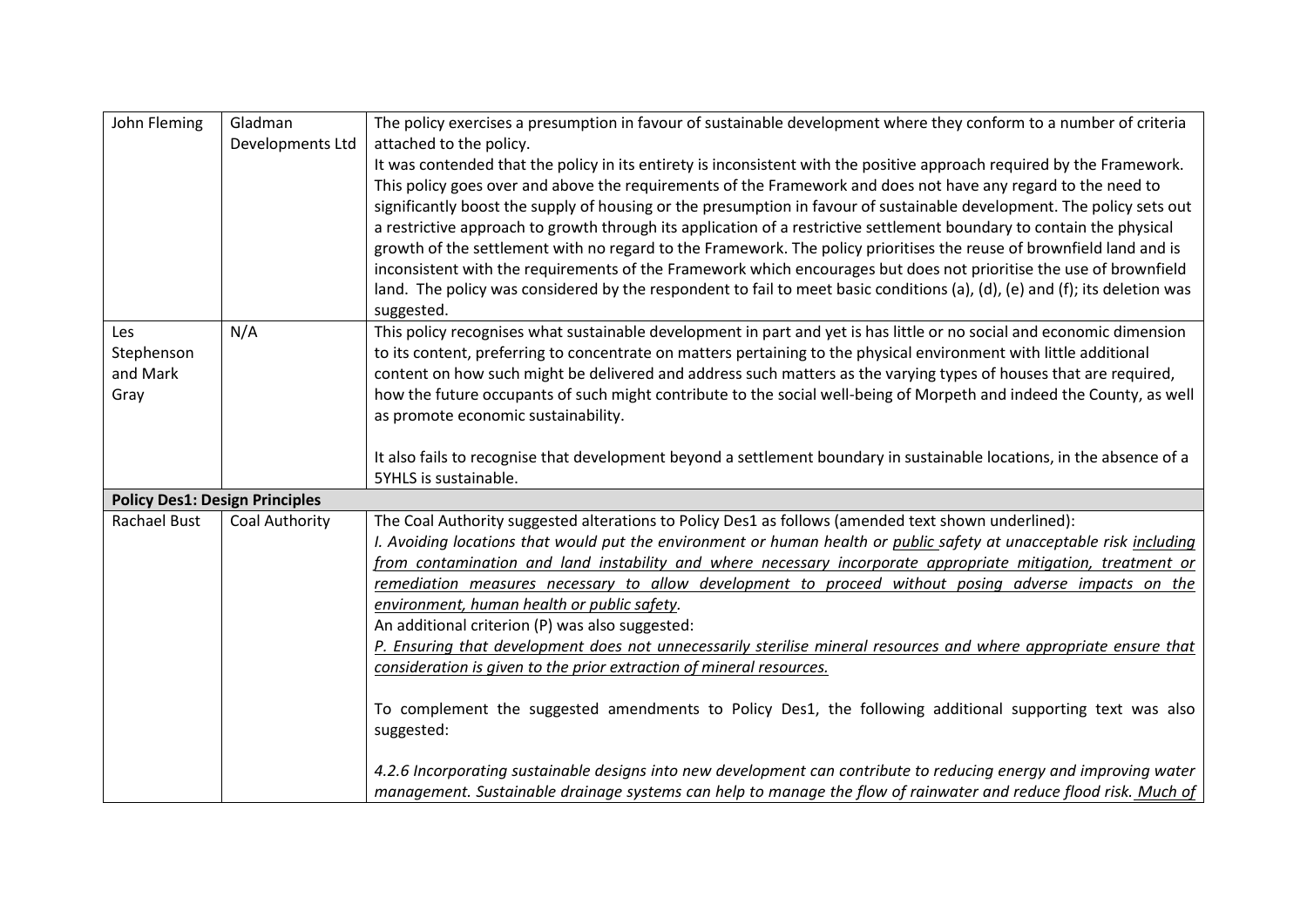|                               |                                         | the plan area is located within the 'Development High Risk Area' identified by The Coal Authority. In these areas<br>planning applications except householder proposals, will need to be accompanied by a Coal Mining Risk Assessment to<br>address the risks from land instability associated with mining. The Assessment will also need to identify what<br>mitigation, treatment or remediation measures are necessary to allow development to proceed. In addition any<br>development proposal that will lead to the sterilisation of mineral resources will need to consider the potential for the<br>prior extraction of the mineral resource ahead of the development as required by the Northumberland Local Plan.<br>These requirements will also apply to the sites allocated in this Neighbourhood Plan. |
|-------------------------------|-----------------------------------------|---------------------------------------------------------------------------------------------------------------------------------------------------------------------------------------------------------------------------------------------------------------------------------------------------------------------------------------------------------------------------------------------------------------------------------------------------------------------------------------------------------------------------------------------------------------------------------------------------------------------------------------------------------------------------------------------------------------------------------------------------------------------------------------------------------------------|
| Alan Hunter                   | <b>Historic England</b>                 | Policy Des1-Historic England welcomed principle C which seeks to conserve heritage assets and the historic<br>environment generally. In order to better reflect the language and terminology of the NPPF, reference should be<br>made to avoiding the unjustified harm or loss of the significance of the area's heritage assets.                                                                                                                                                                                                                                                                                                                                                                                                                                                                                   |
| Anonymous<br>Respondent<br>#1 | N/A                                     | The respondent objected to the policy and considered it to be poorly drafted, ambiguous, all embracing, anti-<br>development, unnecessarily repetitive of NPPF and NPPG, and as a criteria based policy it was considered unclear as<br>to the extent to which all or only some of the criteria need to be satisfied. The respondent considered it is therefore<br>unsound.                                                                                                                                                                                                                                                                                                                                                                                                                                         |
| Anonymous<br>Respondent<br>#2 | N/A                                     | The respondent objected to the policy and considered it poorly drafted, ambiguous, all embracing, anti-development,<br>unnecessarily repetitive of NPPF and NPPG, and as a criteria based policy, is unclear as to the extent to which all or<br>only some of the criteria need to be satisfied and was considered unsound.                                                                                                                                                                                                                                                                                                                                                                                                                                                                                         |
| Jo-Anne<br>Garrick            | Northumberland<br><b>County Council</b> | Change could be made to the introductory paragraph to clarify how the policy should operate in relation to future<br>policy documents which would form part of the statutory development plan. In addition, the policy may be seen as<br>overly restrictive in relation to the presumption in favour of sustainable development which would encourage<br>development other than in locations allocated or designated in the Plan.                                                                                                                                                                                                                                                                                                                                                                                   |
|                               |                                         | Proposed revisions:<br>Development will be permitted where it accords with the policies, site allocations and designations in the<br>Neighbourhood Plan and the development plan Northumberland Local Plan.<br>Ensuring development of and in proximity to designated and local heritage assets and their settings conserves,<br>C<br>preserves, reflects and enhances the historic asset and the historic environment in accordance with their significance.                                                                                                                                                                                                                                                                                                                                                       |
| Stephanie<br>Linnell          | George F White<br>(on behalf of         | Policy Des1 - Design Principles indicates in the first sentence that 'Development will be permitted where it accords<br>with site allocations and designations in the Neighbourhood Plan and Northumberland Local Plan'. This proposed                                                                                                                                                                                                                                                                                                                                                                                                                                                                                                                                                                              |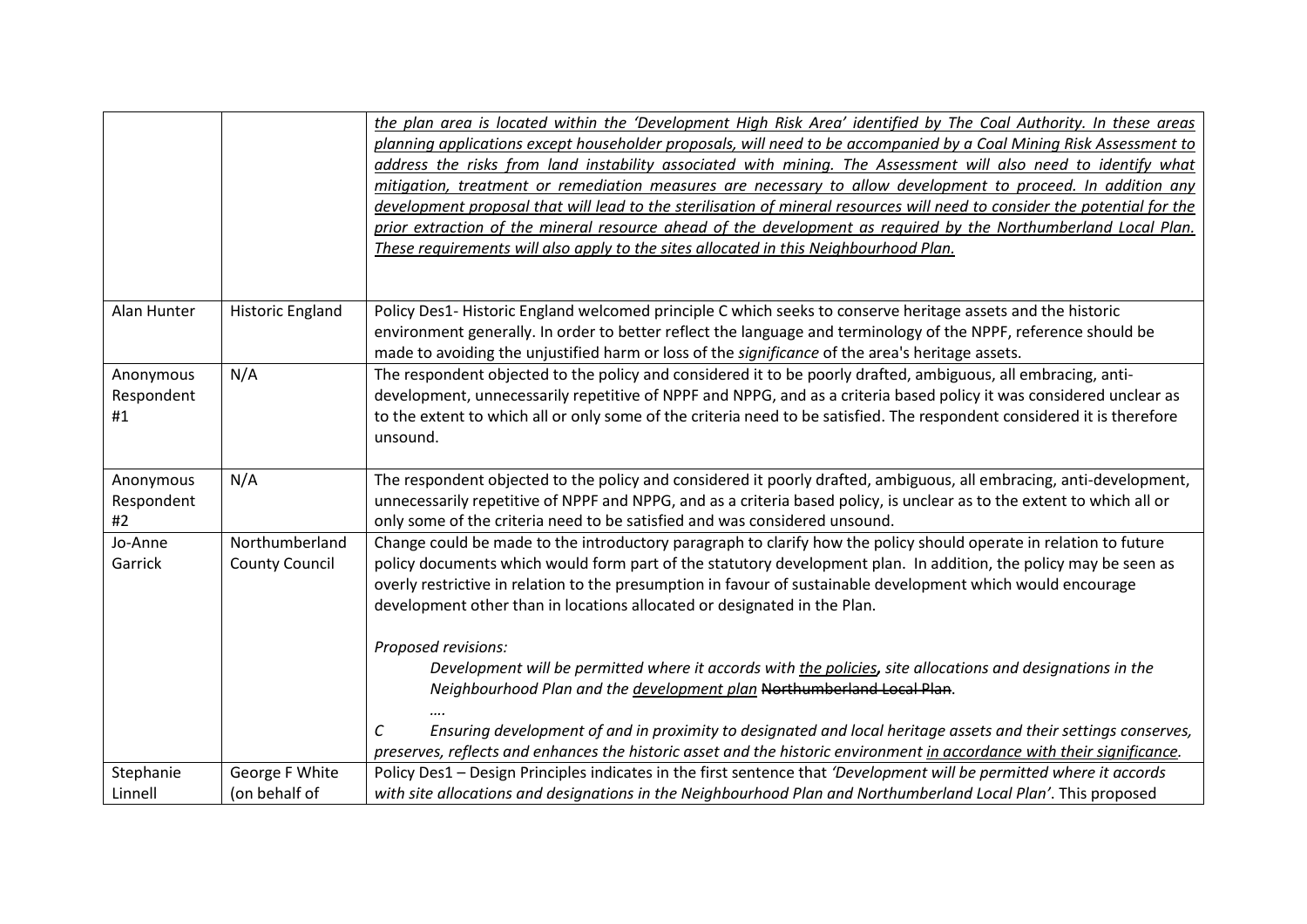|              | clients Messrs                            | wording is too constrained and inflexible. The Plan needs to make provision for windfall development, conversions,       |
|--------------|-------------------------------------------|--------------------------------------------------------------------------------------------------------------------------|
|              | Laidler)                                  | changes of use, all of which should also make a positive contribution to the Plan area and to which the stated criteria  |
|              |                                           | of the policy, where applicable, should be applied. The policy as worded requires amendment. The first sentence          |
|              |                                           | should be deleted to ensure the design principles apply to all development.                                              |
| Stephanie    | George F White                            | Policy Des1 - Design Principles indicates in the first sentence that 'Development will be permitted where it accords     |
| Linnell      | (on behalf of                             | with site allocations and designations in the Neighbourhood Plan and Northumberland Local Plan'. This proposed           |
|              | clients Messrs                            | wording is too constrained and inflexible. The Plan needs to make provision for windfall development, conversions,       |
|              | Michie)                                   | changes of use, all of which should also make a positive contribution to the Plan area and to which the stated criteria  |
|              |                                           | of the policy, where applicable, should be applied. The policy as worded requires amendment. The first sentence          |
|              |                                           | should be deleted to ensure the design principles apply to all development.                                              |
| John Fleming | Gladman                                   | Whilst recognising the importance of good quality design principles, any design policies proposed in the Plan should     |
|              | Developments Ltd                          | be made in strict accordance with the Framework. Placing undue policy burdens may affect the viability and               |
|              |                                           | deliverability of future sustainable growth opportunities.                                                               |
|              |                                           | The criteria attached to this policy go over and above the requirements set out by the Framework. Policy Des1 is too     |
|              |                                           | prescriptive in detail and may have a direct impact on the ability of future sustainable growth opportunities being      |
|              |                                           | delivered viably.                                                                                                        |
|              |                                           | The policies contained within the Neighbourhood Plan should be properly tested for their effects on development          |
|              |                                           | viability and supported by an adequate and robust evidence base. It does not appear that the Town Council has            |
|              |                                           | undertaken any up-to-date viability assessment of the Plan's cumulative obligations. It is of crucial importance that    |
|              |                                           | the Neighbourhood Plan be tested for its effects on development viability to ensure that each of the policies            |
|              |                                           | contained in the Plan do not place undue policy burdens that may affect the ability of future sustainable growth         |
|              |                                           | opportunities being delivered viably.                                                                                    |
|              | <b>Policy Set1: Settlement Boundaries</b> |                                                                                                                          |
| Mr Andrew    | Ward Hadaway                              | Respondent considers that it is not sound that SHLAA site 3234 (Hepscott Station, land at) is shown as being outside     |
| <b>Moss</b>  | (on behalf of                             | settlement boundaries. Physically the site is within Hepscott. The settlement boundary would be logically drawn          |
|              | client Mr P                               | along the railway line which runs on the northern side of the site.                                                      |
|              | Mitford)                                  | Respondent also considers that a further reason the policy is not sound is that it limits development outside            |
|              |                                           | settlement boundaries 'other than in exceptional circumstances'. Respondent considers that, as drafted, even a small     |
|              |                                           | application to extend a house outside settlement boundaries would conflict with the policy.                              |
|              |                                           |                                                                                                                          |
| Mr Andrew    | Ward Hadaway                              | An objection was lodged that Tranwell should have a settlement boundary and that in the alternative the policy needs     |
| Moss         | (on behalf of                             | to be reworded to allow for infill development in Tranwell. A further objection was lodged that it is not sound to limit |
|              | client Mr P                               | development outside settlement boundaries 'other than in exceptional circumstances'. As drafted, even a small            |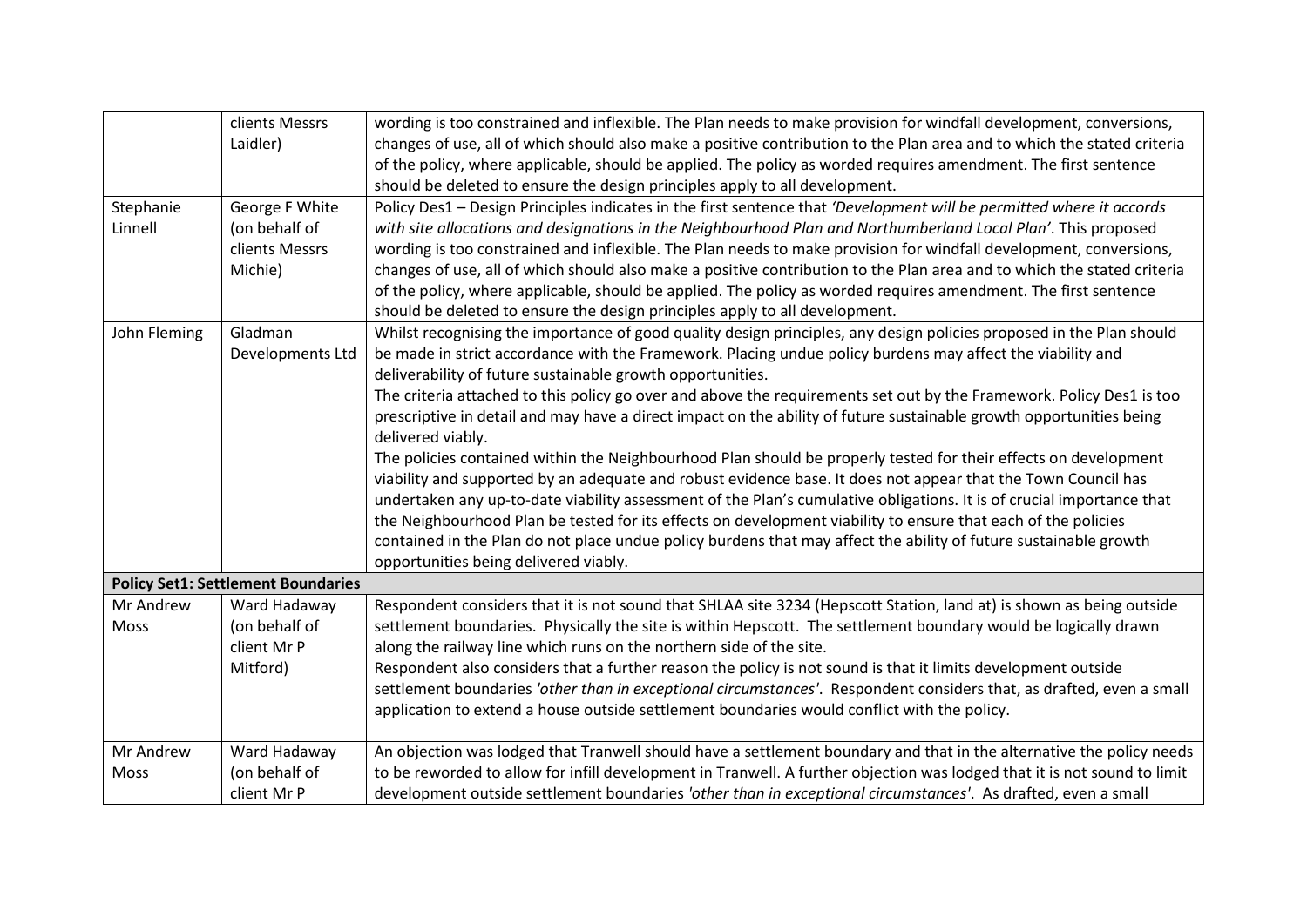|                               | Hobson)                                                                                                                    | application to extend a house outside settlement boundaries would conflict with the policy.                                                                                                                                                                                                                                                                                                                                                                                                                                                                                                                                                                                                                                                                                                                                   |
|-------------------------------|----------------------------------------------------------------------------------------------------------------------------|-------------------------------------------------------------------------------------------------------------------------------------------------------------------------------------------------------------------------------------------------------------------------------------------------------------------------------------------------------------------------------------------------------------------------------------------------------------------------------------------------------------------------------------------------------------------------------------------------------------------------------------------------------------------------------------------------------------------------------------------------------------------------------------------------------------------------------|
| Mr Andrew<br><b>Moss</b>      | Ward Hadaway<br>(on behalf of<br>client The<br><b>Welbeck Estates</b><br><b>Company Limited</b><br>- 'Welbeck<br>Estates') | Following on from their objection to policy Sus1 criterion 2, the respondent considered that it is not sound to limit<br>development outside settlement boundaries 'other than in exceptional circumstances' and that, as drafted, even a<br>small application to extend a house outside settlement boundaries would conflict with the policy. Additionally it was<br>considered likely that a Green Belt will be established during the Plan period. The policy as drafted was considered<br>more onerous than NPPF para 89 which amongst other things states that limited infilling in villages is not<br>inappropriate development in the Green Belt.                                                                                                                                                                      |
| David<br>Marjoram             | England and Lyle<br>(on behalf of<br>clients, Taylor<br>Wimpey)                                                            | The respondent objected to the settlement boundary for Morpeth and sought amendments which would remove land<br>to the north of St. George's Hospital and the inclusion within the settlement boundary of land north of Barmoor Farm<br>and south of High Stobhill Farm, which is within the respondents' ownership. The respondent considered that this<br>would help protect an environmentally sensitive area from unnecessary development.<br>The respondent also considered that the land to the north of St. George's Hospital should be removed from the<br>settlement boundary plays an important role in protecting the rural setting of Morpeth, due to its protection through<br>the Castle Morpeth Local Plan as an Area of High Landscape Value.                                                                 |
| Anonymous<br>Respondent<br>#1 | N/A                                                                                                                        | The respondent objected to the policy and considered that the settlement boundary does not include areas and plots<br>of land for which there is reasoned justification for residential development. Concern was raised as it was considered<br>that the policy includes criteria that are poorly defined, ambiguous, overlapping and irrelevant. Some criteria are<br>unnecessary by virtue of the exceptions already provided by the NPPF.                                                                                                                                                                                                                                                                                                                                                                                  |
| Anonymous<br>Respondent<br>#2 | N/A                                                                                                                        | The respondent objected to the policy and considered that the settlement boundary does not include areas and plots<br>of land for which there is reasoned justification for residential development. Concern was raised as it was considered<br>that the policy includes criteria that are poorly defined, ambiguous, overlapping and irrelevant. Some criteria are<br>unnecessary by virtue of the exceptions already provided by the NPPF.                                                                                                                                                                                                                                                                                                                                                                                  |
| Jo-Anne<br>Garrick            | Northumberland<br><b>County Council</b>                                                                                    | The County Council supports the creation of settlement boundaries in this Neighbourhood Plan. It is a helpful and<br>relevant approach to providing direction to growth particularly where a minimum amount of growth is defined in<br>policy elsewhere in the Plan, for example in Policy Hou1, and where the Plan demonstrates flexibility alongside<br>direction for growth in relation housing numbers to be delivered through the Plan. Evidence presented in Table 1<br>(housing supply at March 2015) which sets out the scale of current commitments, and the scale of housing<br>development proposed at the St George's Hospital site through Policy Hou2 alongside the additional housing sites<br>allocated at Pegswood helps in justifying the creation of appropriate settlement boundaries which should assist |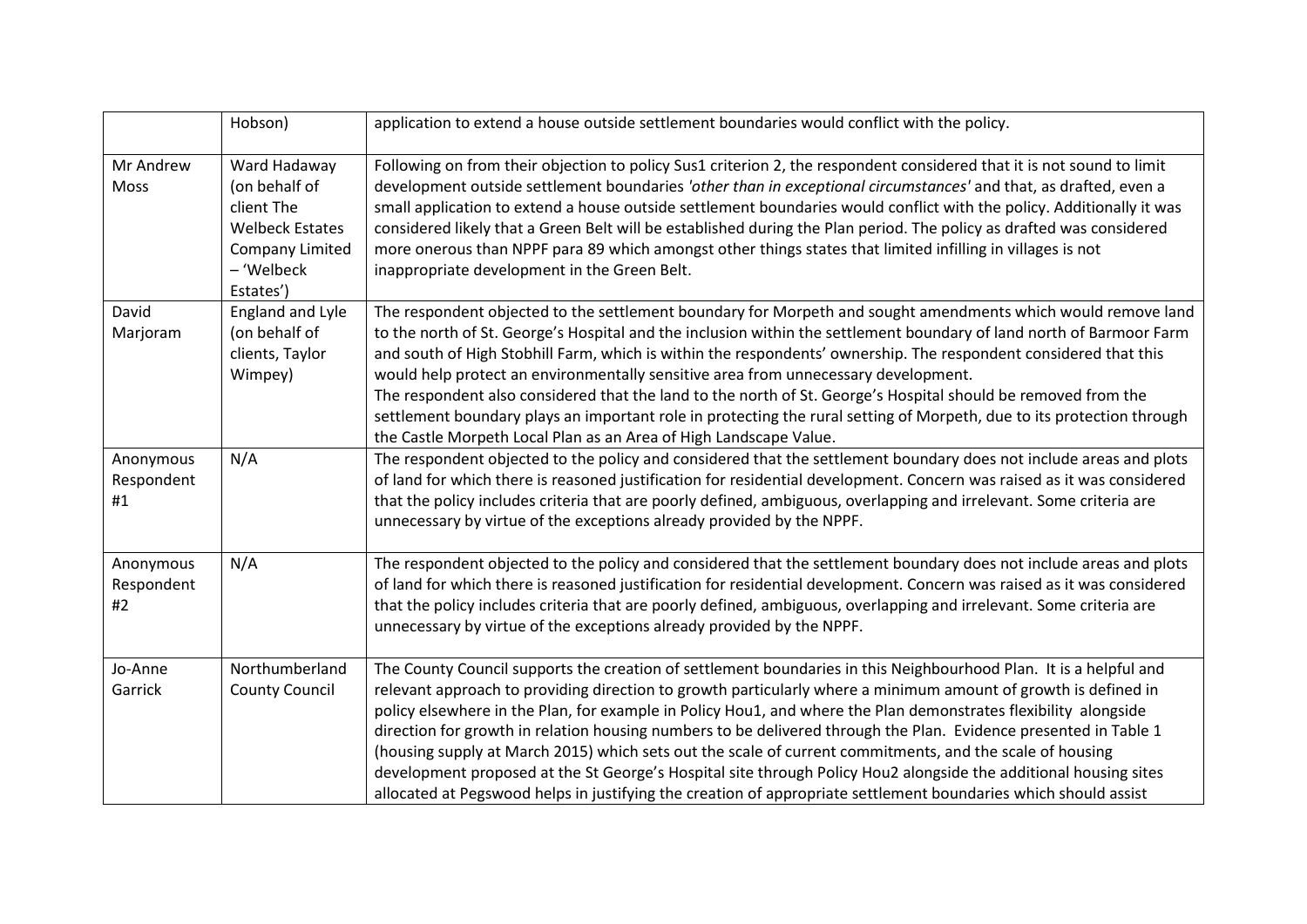|                |               | decision making on development proposals.                                                                                                                                                                                                                                                                                                                                                                                                                                                                                                             |
|----------------|---------------|-------------------------------------------------------------------------------------------------------------------------------------------------------------------------------------------------------------------------------------------------------------------------------------------------------------------------------------------------------------------------------------------------------------------------------------------------------------------------------------------------------------------------------------------------------|
|                |               | Change could be made to the introductory paragraph to clarify how the policy should operate in relation to future<br>policy documents which would form part of the statutory development plan. The policy could be more positive<br>towards development in rural areas supported through NPPF, particularly leisure uses, and it could be drafted to<br>better align with paragraph 28 of NPPF. In order to provide clarity in decision making it could also express support for<br>appropriate extensions to existing buildings including dwellings. |
|                |               | Proposed revisions:                                                                                                                                                                                                                                                                                                                                                                                                                                                                                                                                   |
|                |               | Settlement boundaries are defined on the Proposals Map. Planning permission will be granted for<br>development within settlement boundaries subject to conformity with other relevant policies in the Local Plan<br>including the Neighbourhood Plan and elsewhere in the development plan.                                                                                                                                                                                                                                                           |
|                |               | Areas outside the settlement boundaries will be treated as open countryside where development will only be<br>permitted where it serves or supports the following purposes or activities when it is justified by the following<br>exceptional circumstances: -                                                                                                                                                                                                                                                                                        |
|                |               | farming and other land based rural businesses, or the sustainable diversification of these<br>А.<br>activities; or,                                                                                                                                                                                                                                                                                                                                                                                                                                   |
|                |               | existing business that requires a rural setting because of the characteristics of its particular<br>В.<br>enterprise; or,                                                                                                                                                                                                                                                                                                                                                                                                                             |
|                |               | a sustainable visitor attraction that is related to the experience or interpretation of the<br>C.<br>countryside; or,                                                                                                                                                                                                                                                                                                                                                                                                                                 |
|                |               | to provide for the development of local services and community facilities to support a rural<br>D.<br>community; or,                                                                                                                                                                                                                                                                                                                                                                                                                                  |
|                |               | for-housing that meets the criteria of section in paragraph 55 of the NPPF; or<br>E.                                                                                                                                                                                                                                                                                                                                                                                                                                                                  |
|                |               | F.<br>sustainable leisure developments that benefit businesses in rural areas where this respects the                                                                                                                                                                                                                                                                                                                                                                                                                                                 |
|                |               | character of the countryside including the expansion of facilities in appropriate locations                                                                                                                                                                                                                                                                                                                                                                                                                                                           |
|                |               | where identified needs are not met by existing facilities in rural service centres; or,                                                                                                                                                                                                                                                                                                                                                                                                                                                               |
|                |               | appropriately designed extensions to existing buildings, including extensions to dwellings,<br>G.                                                                                                                                                                                                                                                                                                                                                                                                                                                     |
|                |               | which are subservient to and respect the scale and appearance of the existing building.                                                                                                                                                                                                                                                                                                                                                                                                                                                               |
| Katherine      | <b>DTZ</b>    | This policy was considered by the respondent to be contrary to the NPPF as it is direct contradiction to policy strategy                                                                                                                                                                                                                                                                                                                                                                                                                              |
| <b>Brooker</b> | (on behalf of | and Set1's own content. The settlement boundary is conservatively drawn taking account of some development                                                                                                                                                                                                                                                                                                                                                                                                                                            |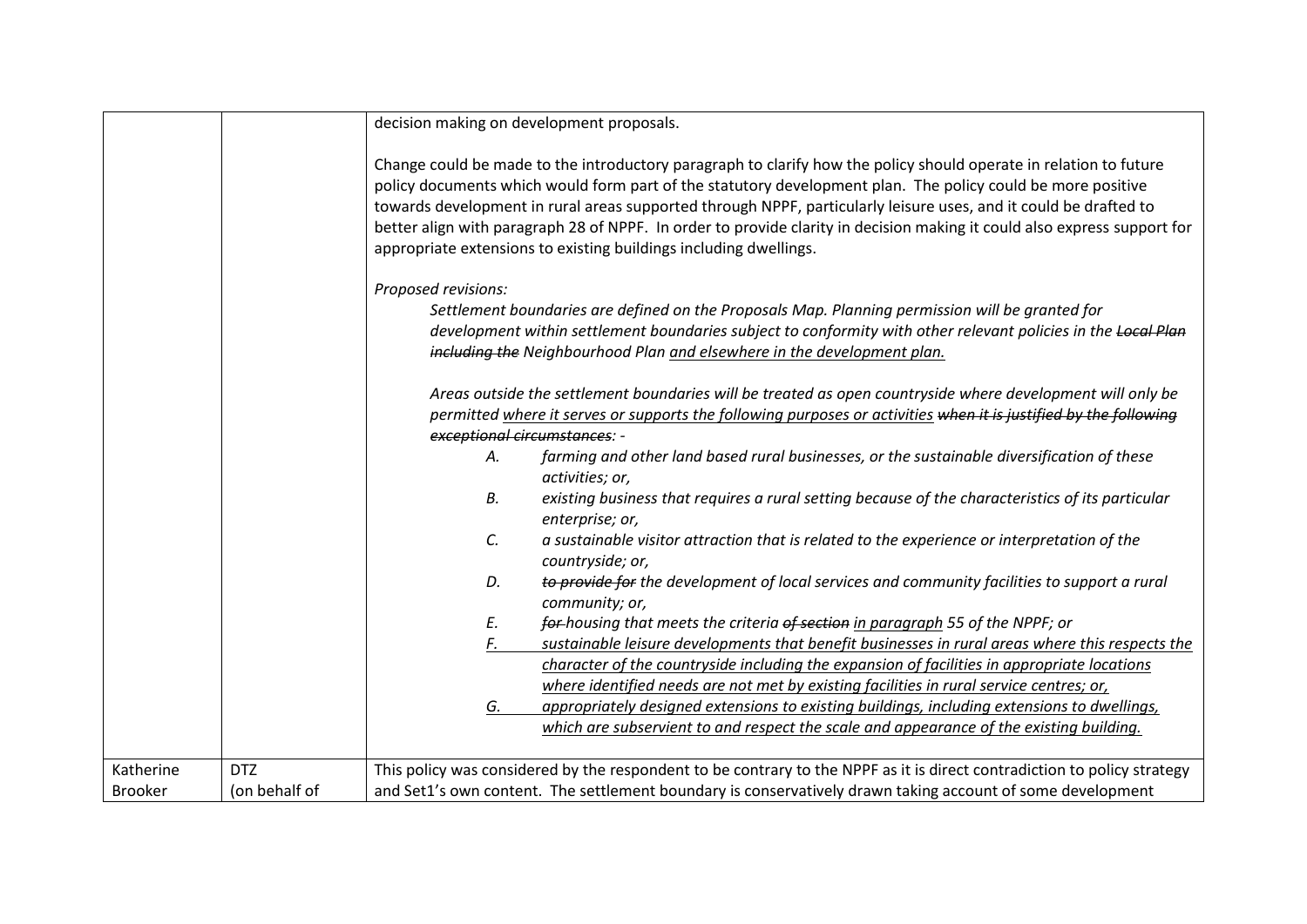|                      | client,<br>Northumberland<br>Tyne and Wear<br><b>NHS Foundation</b><br>Trust) | allocations but not others. The policy precludes development outside of the settlement boundary except under<br>certain circumstances set out in the policy. The circumstances set out would preclude the developing out of the<br>allocated land to the north of the Morpeth Northern By-pass.<br>It was also considered by the respondent that, taking account of the allocated land and the 225 houses currently<br>under construction at Northgate Hospital, the further planning permission for residential development directly to the<br>north of the by-pass and the employment land allocations at the A1, the settlement boundary should be robustly and<br>justifiably drawn to the north of Northgate Hospital.                                                                                                                                                                                                                                                                                                                                                                                                                                                                                                                                                                                                                                                                                                                                                                                                                   |
|----------------------|-------------------------------------------------------------------------------|-----------------------------------------------------------------------------------------------------------------------------------------------------------------------------------------------------------------------------------------------------------------------------------------------------------------------------------------------------------------------------------------------------------------------------------------------------------------------------------------------------------------------------------------------------------------------------------------------------------------------------------------------------------------------------------------------------------------------------------------------------------------------------------------------------------------------------------------------------------------------------------------------------------------------------------------------------------------------------------------------------------------------------------------------------------------------------------------------------------------------------------------------------------------------------------------------------------------------------------------------------------------------------------------------------------------------------------------------------------------------------------------------------------------------------------------------------------------------------------------------------------------------------------------------|
| Stephanie<br>Linnell | George F White<br>(on behalf of<br>clients Messrs<br>Michie)                  | The proposals map, Section 4.3 of the Plan and Policy Set1 set out a settlement boundary for Morpeth. Paragraph<br>4.3.2 indicates that the settlement boundary is intended to positively direct and shape the spatial distribution of<br>development within the plan period.                                                                                                                                                                                                                                                                                                                                                                                                                                                                                                                                                                                                                                                                                                                                                                                                                                                                                                                                                                                                                                                                                                                                                                                                                                                                 |
|                      |                                                                               | The Plan in line with the emerging Core Strategy identifies that the most sustainable location to accommodate future<br>growth in Morpeth is to the north of the town. Support was given to the principle of focusing the majority of new<br>development to the north of Morpeth. However, as proposed, the Morpeth settlement boundary is too constrained;<br>it does not allow for a range of sites to come forward to meet the proposed growth rates for the town, concentrating<br>growth on one site, in a single land ownership at the former St. George's Hospital. There are other sites in the north of<br>Morpeth which could also contribute to meeting the objectively assessed need of the town during the plan period and<br>further consideration of these sites is required either as standalone sites or as part of a holistic masterplan for the<br>north of Morpeth. Additional land should be included within the settlement boundary to give greater flexibility to the<br>Plan, to increase certainty that the Plan will be sufficiently flexible to meet the objectively assessed need and to<br>provide for a range and choice of housing sites, rather than constraining development by a tightly drawn settlement<br>boundary raising conflict with the Core Strategy. It was considered that the Bypass is the most easily recognisable and<br>permanent feature to the north of Morpeth and that this should be used to define the settlement boundary, rather<br>than the proposed line based on land ownership. |
| John Fleming         | Gladman<br>Developments Ltd                                                   | The use of restrictive settlement boundaries as a mechanism to restrict the ability of future sustainable growth<br>opportunities being delivered does not accord with the positive approach required by the Framework. The use of a<br>settlement boundary to contain the physical growth of Morpeth will result in a plan that fails to deliver sustainable<br>development and the full OAN for the wider area. The use of Policy Set1 is ineffective, inflexible and will be unable to<br>respond rapidly to changes in the market, for example where the Council is unable to demonstrate a 5 year housing<br>land supply (as is currently the case).<br>It was recommended that it is appropriate to delete Policy Set1 in its current form as it is inconsistent with basic<br>conditions (a), (d) and (e) and replace it with the following wording:                                                                                                                                                                                                                                                                                                                                                                                                                                                                                                                                                                                                                                                                                   |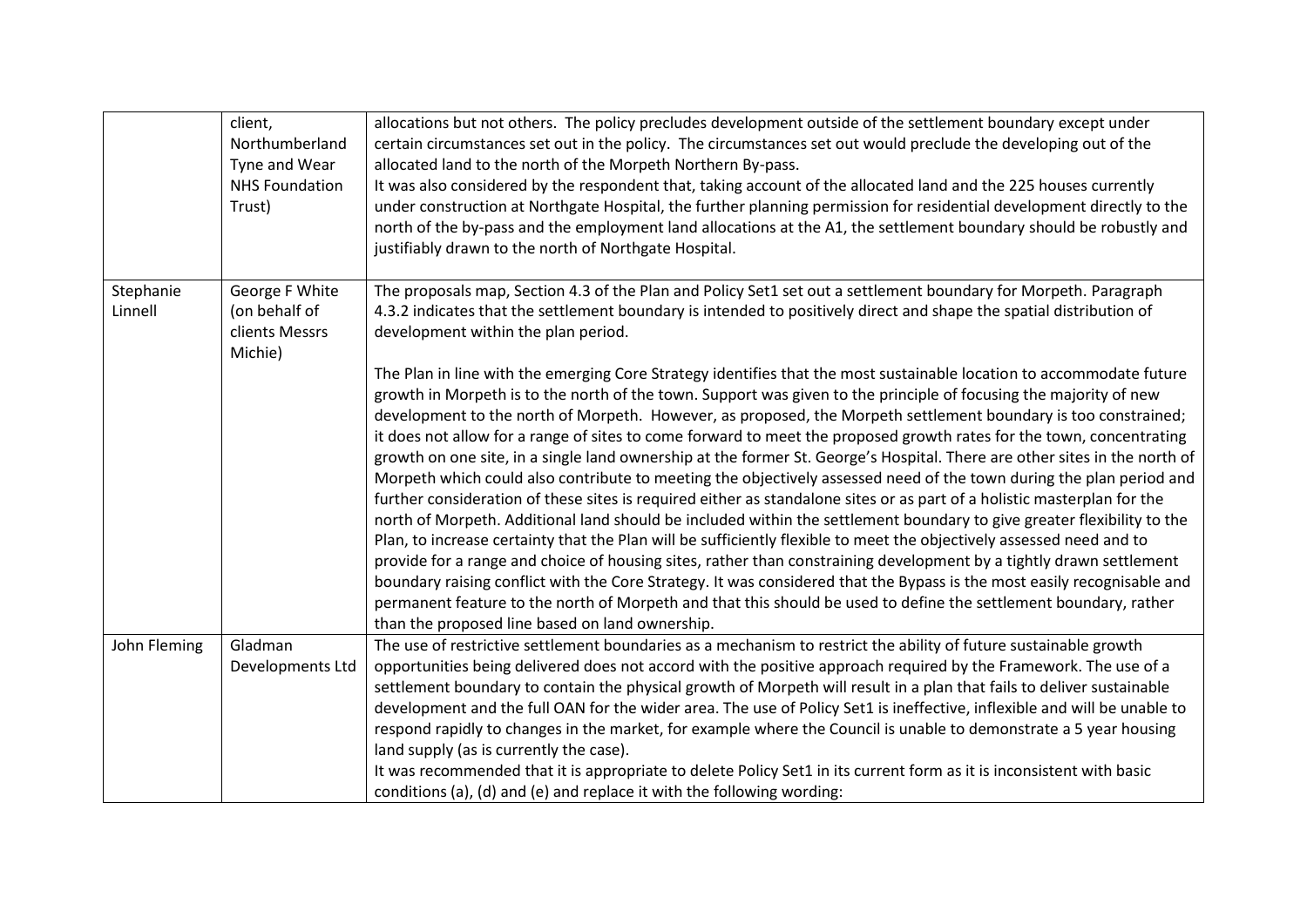|            |                       | "Development adjacent to the existing settlement will be permitted provided that the adverse impacts do not               |
|------------|-----------------------|---------------------------------------------------------------------------------------------------------------------------|
|            |                       | significantly and demonstrably outweigh the benefits of development."                                                     |
| Les        | N/A                   | Policy Set1 has little regard to the need to comply with the provisions of para 49 of the NPPF. It does not provide a     |
| Stephenson |                       | plan B approach in the eventuality of the lack of a 5YHLS. It is thus not in general conformity with the NPPF. The        |
| and Mark   |                       | criteria for only permitting development outside settlement boundaries does not acknowledge this fundamental              |
| Gray       |                       | planning principle.                                                                                                       |
|            |                       | Policy Set2: Development in Hebron, Hepscott, Mitford and Pegswood                                                        |
| Jo-Anne    | Northumberland        | The final paragraph refers to the need to protect and retain mature trees within or adjacent to the development site.     |
| Garrick    | <b>County Council</b> | Whilst the desire to protect important trees is supported, the correct mechanism would be through the use of tree         |
|            |                       | preservation orders. The County Council would question whether the protection of trees can reasonably be achieved         |
|            |                       | through the use of planning policy when other powers exist to achieve that aim.                                           |
| Stephanie  | George F White        | The proposals map, Section 4.3 of the Plan, and Policy Set2 set out a settlement boundary for Pegswood. Paragraph         |
| Linnell    | (on behalf of         | 4.3.2 indicates that the settlement boundary is intended to positively direct and shape the spatial distribution of       |
|            | clients Messrs        | development within the plan period 2011-31. The proposed settlement boundary for Pegswood is drawn tightly and            |
|            | Laidler)              | as a result has insufficient flexibility to provide for a range of sites to meet the growth aspirations of the Plan area. |
|            |                       |                                                                                                                           |
|            |                       | In order to deliver the housing requirement for the Plan area, sites with capacity to deliver must be in places that are  |
|            |                       | attractive to the market, financially viable and in a range of locations which provide for a mix of housing and a range   |
|            |                       | of tenures at a scale that the housing market can deliver. There remains strong demand in the settlement of               |
|            |                       | Pegswood for new housing. With amendments the Plan could meet its objectives to accommodate growth and                    |
|            |                       | provide for a choice in sustainable sites to deliver this. Development in Pegswood would strengthen and enhance the       |
|            |                       | existing local services on offer maintaining a viable community and supporting services in nearby Morpeth. The Plan       |
|            |                       | identifies that the most sustainable location to accommodate future growth in Pegswood is to the north of the             |
|            |                       | settlement; this assessment is supported.                                                                                 |
|            |                       |                                                                                                                           |
|            |                       | Additional land should be included within the settlement boundary to give greater flexibility to the Plan, to increase    |
|            |                       | certainty that the Plan will be sufficiently flexible to meet OAN and to deliver a range and choice of housing sites,     |
|            |                       | rather than constraining development by a tightly drawn settlement boundary.                                              |
|            |                       |                                                                                                                           |
|            |                       | The inclusion of sites 3018 and 6847 to the west of Pegswood School provides the opportunity to address                   |
|            |                       | infrastructure issues, improve footpath connectivity and green networks and develop a strong northern edge to the         |
|            |                       | village. The proposed sites are of a low landscape sensitively and offer the opportunity to strengthen the northern       |
|            |                       | settlement edge whilst retaining a degree of separation between Pegswood and Longhirst. The development of the            |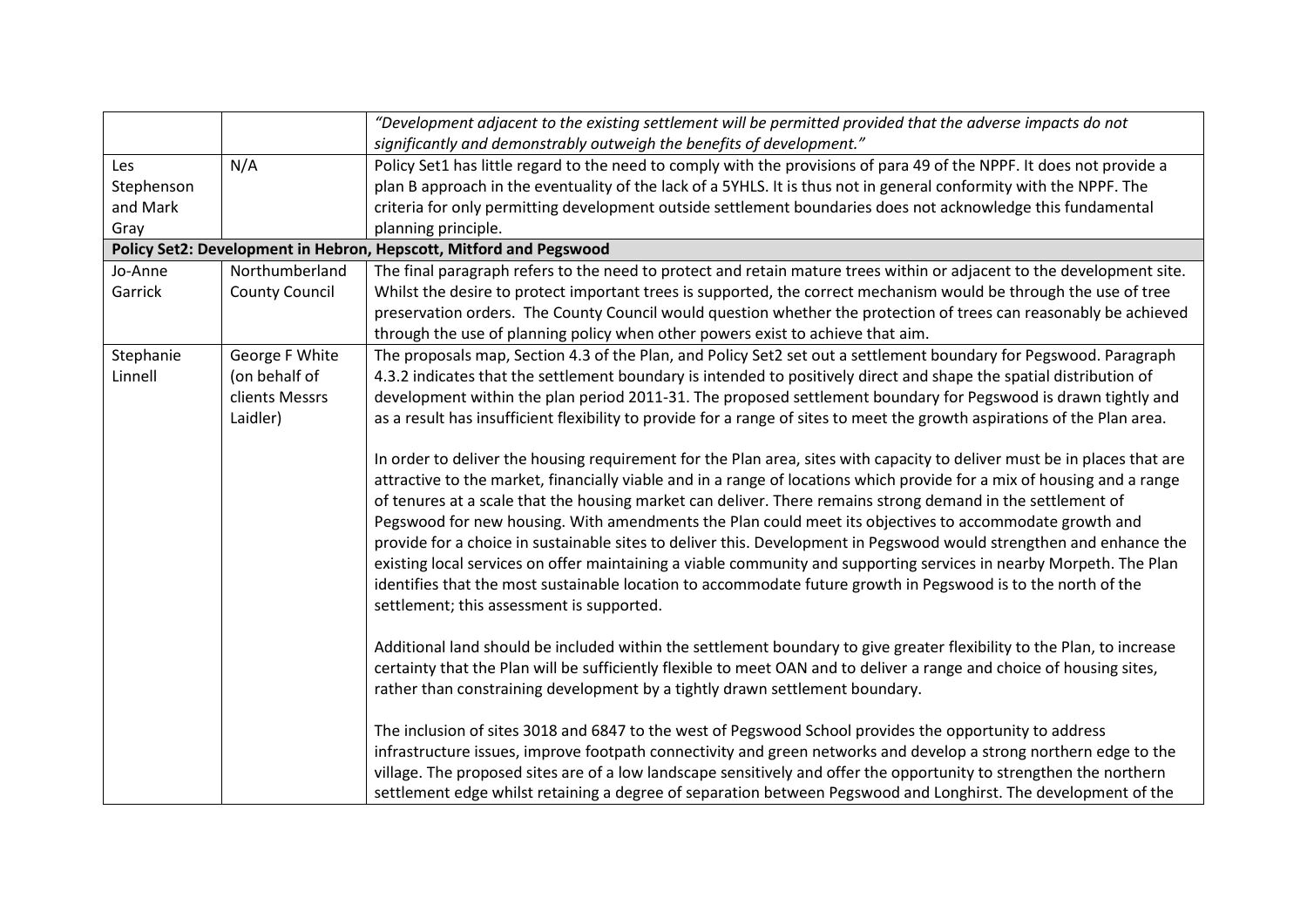|                   |                                                                 | sites would not create a risk of urban sprawl into the countryside, or an increased risk of coalescence with the village<br>of Longhirst. Indeed the assessment comments indicate that the site is not visually intrusive and is relatively close to<br>the village centre.                                                                                                                                                                                                                                                                                                                                                                                                                                                                                                                                  |
|-------------------|-----------------------------------------------------------------|--------------------------------------------------------------------------------------------------------------------------------------------------------------------------------------------------------------------------------------------------------------------------------------------------------------------------------------------------------------------------------------------------------------------------------------------------------------------------------------------------------------------------------------------------------------------------------------------------------------------------------------------------------------------------------------------------------------------------------------------------------------------------------------------------------------|
|                   |                                                                 | The proposed amendment to the settlement boundary Policy Set2 and the Proposals Map and inclusion of sites 3018<br>and 6847 for residential development in Policy Hou1 offers the opportunity for sustainable development,<br>improvements to the footpath network and wildlife environment, as well as meeting the OAN for Pegswood and the<br>Plan area in line with the Plans strategy and broad vision.                                                                                                                                                                                                                                                                                                                                                                                                  |
| John Fleming      | Gladman<br>Developments Ltd                                     | The deletion of this policy was recommended by the respondent. It was considered to be restrictive in nature and<br>does not accord with the requirements of national planning policy and guidance. Responses made by the respondent<br>under Policies Sus1 and Set1 were also considered to apply to Policy Sus2.                                                                                                                                                                                                                                                                                                                                                                                                                                                                                           |
|                   |                                                                 | Rural Setting, Sense of Place and Local Identity (Environment and Heritage)                                                                                                                                                                                                                                                                                                                                                                                                                                                                                                                                                                                                                                                                                                                                  |
| Alan Hunter       | <b>Historic England</b>                                         | Paragraph 5.1.1- it was observed here that the area possesses a wide range of heritage assets. Historic England noted<br>that these heritage assets also vary significantly in status and condition.                                                                                                                                                                                                                                                                                                                                                                                                                                                                                                                                                                                                         |
| Denise Byrom      | Morpeth North<br><b>Residents Action</b><br>Group               | The representation set out the view that:<br>The special character and heritage of Morpeth should not be destroyed by development outside the<br>$\circ$<br>provisions of the Neighbourhood Plan;<br>Sustainable growth should address public and private transport, education and schools provision, sewage<br>$\circ$<br>capacity and treatment (including the prevention of treated outflows into watercourses), potable water<br>capacity and pressure on health services;<br>Careful consideration of the impact of additional traffic should be given as part of an integrated planning<br>$\circ$<br>process;<br>The natural existing environment and special wildlife should be protected from foreseeable damage from<br>$\circ$<br>unsustainable development.                                      |
|                   | <b>Policy Env1: Landscape and Wildlife Corridors</b>            |                                                                                                                                                                                                                                                                                                                                                                                                                                                                                                                                                                                                                                                                                                                                                                                                              |
| David<br>Marjoram | England and Lyle<br>(on behalf of<br>clients, Taylor<br>Wimpey) | The respondent considered that since Policy Env1 identifies the A192 south of Morpeth as a proposed Landscape<br>Corridor and the Catch Burn as a proposed Wildlife Corridor, any proposals for housing development on Land North of<br>Barmoor Farm, which lies on the western side of the A192, could readily take the opportunity to enhance and extend<br>the network of the landscape corridor in accordance with the policy, with a focus on increasing biodiversity, wildlife<br>value and general amenity value. The respondent also considered that, by including the land mentioned above within<br>the settlement boundary, this would further enhance opportunities to extend the wildlife corridor, again with a focus<br>on increasing biodiversity, wildlife value and general amenity value. |
| Anonymous         | N/A                                                             | The respondent objected to the policy and stated that there is no evidential base to substantiate the definition or the                                                                                                                                                                                                                                                                                                                                                                                                                                                                                                                                                                                                                                                                                      |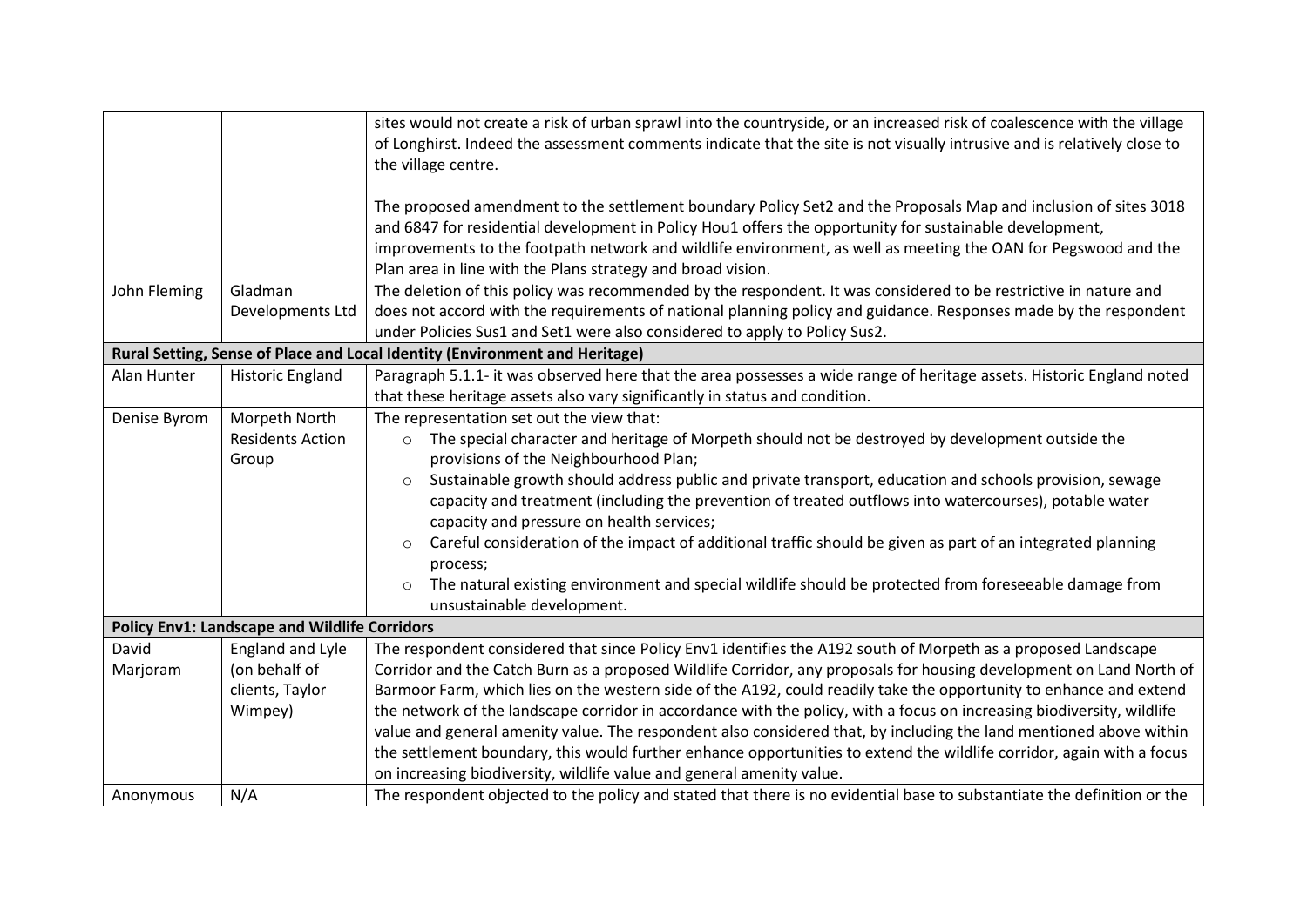| Respondent   |                       | extent of the corridors as shown on the plan. The respondent also considered there to be no evidential base to          |
|--------------|-----------------------|-------------------------------------------------------------------------------------------------------------------------|
| #1           |                       | indicate that all 'development' would adversely impact on a corridor per se and as such the scope of the policy is      |
|              |                       | inappropriate and unsound. The policy was considered to be poorly drafted and uses terms that are both ambiguous        |
|              |                       | and emotive.                                                                                                            |
| Anonymous    | N/A                   | The respondent objected to the policy and stated that there is no evidential base to substantiate the definition or the |
| Respondent   |                       | extent of the corridors as shown on the plan. The respondent also considered there to be no evidential base to          |
| #2           |                       | indicate that all 'development' would adversely impact on a corridor per se and as such the scope of the policy is      |
|              |                       | inappropriate and unsound. The policy was considered to be poorly drafted and uses terms that are both ambiguous        |
|              |                       | and emotive.                                                                                                            |
| Lee Crawford | Persimmon             | At the previous plan stage, Landscape and Wildlife Corridors were given separate policies. The two issues have now      |
|              | Homes                 | been grouped together in a single policy. The respondent's view is that the two issues should be separated as they      |
|              |                       | had different intentions when allocated as part of the Castle Morpeth Local Plan. Impacts and mitigation associated     |
|              |                       | with landscape and wildlife corridors are very different.                                                               |
|              |                       |                                                                                                                         |
|              |                       | The respondent's landholding at Peacock Gap, along with other landholdings to the north of Morpeth have frontage        |
|              |                       | along the A192 Landscape Corridor. Whilst the respondent recognised the value that the Plan puts upon the               |
|              |                       | landscape corridors and entrance routes to the town, as demonstrated at the recent Stobhill planning appeal             |
|              |                       | decision, the landscape corridors are not cordon sanitaires for development. However, a sensitive approach must be      |
|              |                       | taken to the position and design of development and landscape mitigation must be incorporated. It is the                |
|              |                       | respondent's view that the wildlife and landscape corridors have a policy designation which ensures that impact and     |
|              |                       | mitigation are appropriate. While the respondent's landholding at Peacock Gap has not been given a protected            |
|              |                       | designation, Policies Des1 and Env1 are negatively worded using phrasing such as "safeguards" and "protected from       |
|              |                       | development". Such wording can have significant repercussions when in operation through development                     |
|              |                       | management. It is therefore recommended that the Landscape Corridors and Wildlife Corridors are given separate          |
|              |                       | policies and that the wording is revisited. Minor alterations would ensure that the designations are in general         |
|              |                       | conformity with the existing policies of the Castle Morpeth Local Plan and that the designations are not misconstrued   |
|              |                       | as prohibitive of development.                                                                                          |
| Jo-Anne      | Northumberland        | The final paragraph of the policy seeks remedial action 'to the satisfaction of the Local Planning Authority'. It would |
| Garrick      | <b>County Council</b> | be more appropriate to specify in a development plan policy the mechanism by which impact minimisation and              |
|              |                       | remedial action could be secured. This would give certainty to developers and decision makers.                          |
|              |                       | Proposed revisions:                                                                                                     |
|              |                       | Where Landscape or Wildlife Corridors are disrupted as an unavoidable consequence of adjacent or nearby                 |
|              |                       | development, developers will be required to minimise the impact and to carry out remedial action in                     |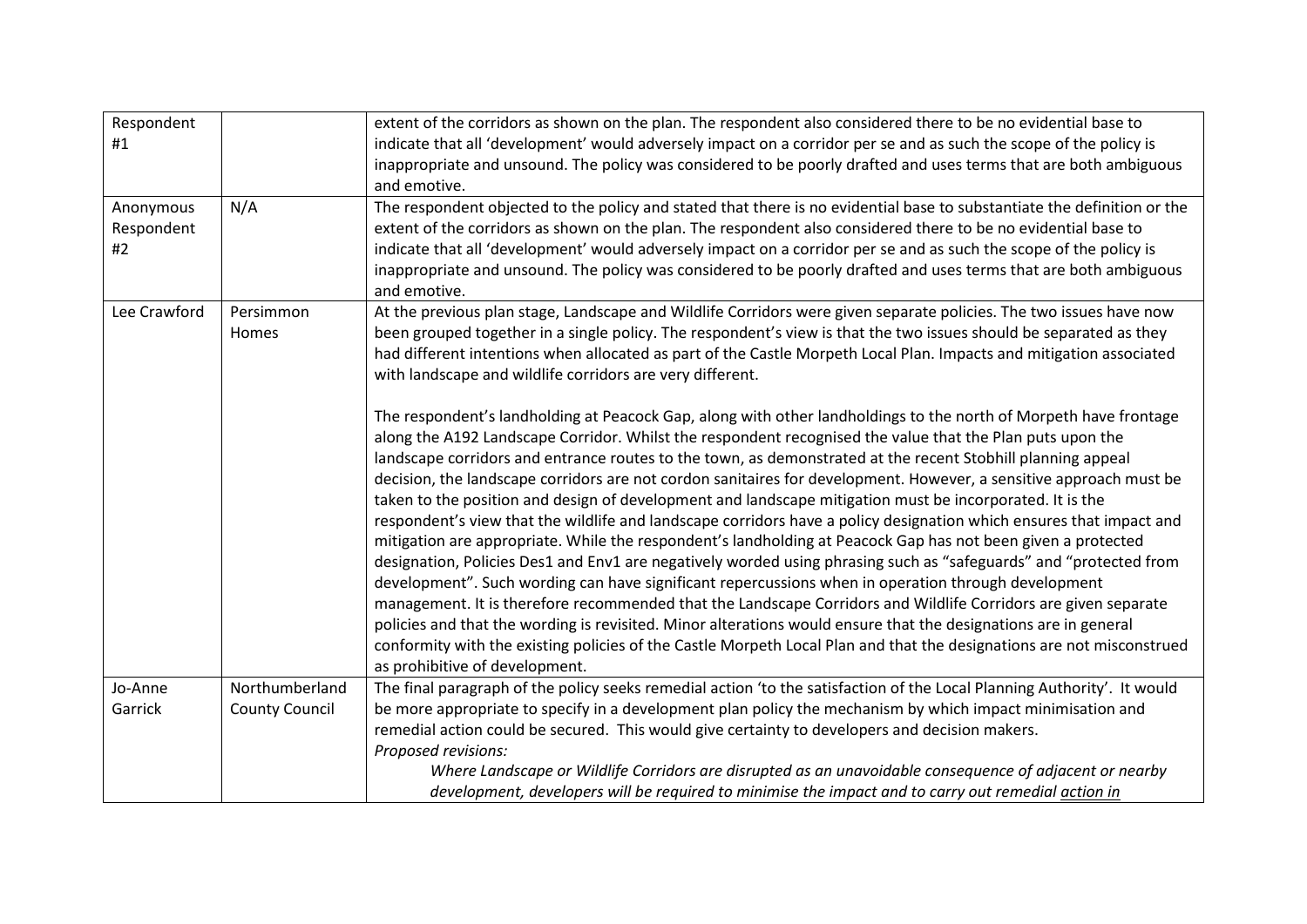|                                       |                                          | accordance with a scheme that shall be secured by way of planning condition or planning obligation as                                                                                                                                                                                                                                                                                                                                                                                                                                                                                                                                                                                                                                                                                                                                                                                                                                                                                                                                                                                                                                                                                                                                                                                                                                                                                                                                                                                                                                                                                                                                                                                     |
|---------------------------------------|------------------------------------------|-------------------------------------------------------------------------------------------------------------------------------------------------------------------------------------------------------------------------------------------------------------------------------------------------------------------------------------------------------------------------------------------------------------------------------------------------------------------------------------------------------------------------------------------------------------------------------------------------------------------------------------------------------------------------------------------------------------------------------------------------------------------------------------------------------------------------------------------------------------------------------------------------------------------------------------------------------------------------------------------------------------------------------------------------------------------------------------------------------------------------------------------------------------------------------------------------------------------------------------------------------------------------------------------------------------------------------------------------------------------------------------------------------------------------------------------------------------------------------------------------------------------------------------------------------------------------------------------------------------------------------------------------------------------------------------------|
|                                       |                                          | appropriate to the satisfaction of the Local Planning Authority.                                                                                                                                                                                                                                                                                                                                                                                                                                                                                                                                                                                                                                                                                                                                                                                                                                                                                                                                                                                                                                                                                                                                                                                                                                                                                                                                                                                                                                                                                                                                                                                                                          |
|                                       |                                          |                                                                                                                                                                                                                                                                                                                                                                                                                                                                                                                                                                                                                                                                                                                                                                                                                                                                                                                                                                                                                                                                                                                                                                                                                                                                                                                                                                                                                                                                                                                                                                                                                                                                                           |
| John Fleming                          | Gladman<br>Developments Ltd              | New development often offers the opportunity to enhance biodiversity values and can often be integrated into<br>development proposals through high quality design. This helps maintain their role as part of the local and wider area's<br>biodiversity network. It was considered that the Neighbourhood Plan should be consistent with the requirements of<br>Chapter 11 of the NPPF and that the Plan should not attempt to impose additional requirements in an effort to<br>preclude the delivery of future sustainable growth.                                                                                                                                                                                                                                                                                                                                                                                                                                                                                                                                                                                                                                                                                                                                                                                                                                                                                                                                                                                                                                                                                                                                                      |
| <b>Policy Env2: Local Green Space</b> |                                          |                                                                                                                                                                                                                                                                                                                                                                                                                                                                                                                                                                                                                                                                                                                                                                                                                                                                                                                                                                                                                                                                                                                                                                                                                                                                                                                                                                                                                                                                                                                                                                                                                                                                                           |
| Anonymous<br>Respondent<br>#2         | N/A                                      | The respondent objected to the policy and considered that it inappropriately conflates NPPF green belt policy with<br>local open space policy and was therefore poorly unsound, poorly drafted and ambiguous.                                                                                                                                                                                                                                                                                                                                                                                                                                                                                                                                                                                                                                                                                                                                                                                                                                                                                                                                                                                                                                                                                                                                                                                                                                                                                                                                                                                                                                                                             |
| John Fleming                          | Gladman<br>Developments Ltd              | The allocation of land as Local Green Space should be able to demonstrate robust evidence to meet national policy<br>requirements as set out in the Framework. Local Green Spaces should be consistent with the requirements of the<br>Framework and should complement investment in sufficient homes, jobs and other essential services. Local Green<br>Spaces should only be designated when the plan is prepared or reviewed and be capable of enduring beyond the end<br>of the plan period. They should not be used as a mechanism to preclude sustainable growth opportunities from being<br>delivered.<br>Local Green Space will not be appropriate for most green areas or open space. The designation should only be used:<br>Where the green space is in reasonably close proximity to the community it serves;<br>$\bullet$<br>Where the green area is demonstrably special to a local community and holds a particular local significance,<br>$\bullet$<br>for example because of its beauty, historic significance, recreational value (including as a playing field),<br>tranquillity or richness of its wildlife; and<br>Where the green area concerned is local in character and not an extensive tract of land.<br>$\bullet$<br>The use of this policy tool restricts the supply of housing and does not provide appropriate justification or evidence<br>for the inclusion of these areas and their consistency with the requirements set out above.<br>Policy ENV2 was considered inconsistent with the requirements of the Framework and basic conditions (a), (d) and (e)<br>as it was considered inappropriate at this time to designate land as Local Green Space. |
|                                       | <b>Policy Env3: Protected Open Space</b> |                                                                                                                                                                                                                                                                                                                                                                                                                                                                                                                                                                                                                                                                                                                                                                                                                                                                                                                                                                                                                                                                                                                                                                                                                                                                                                                                                                                                                                                                                                                                                                                                                                                                                           |
| Anonymous<br>Respondent<br>#2         | N/A                                      | The respondent objected to the policy and considered that there was no evidential base to substantiate the definition<br>or the extent of the Protected open space as shown on the plan. There is no evidential base to indicate that all<br>'development' would adversely impact on an area of open space per se and as such the scope of the policy is                                                                                                                                                                                                                                                                                                                                                                                                                                                                                                                                                                                                                                                                                                                                                                                                                                                                                                                                                                                                                                                                                                                                                                                                                                                                                                                                  |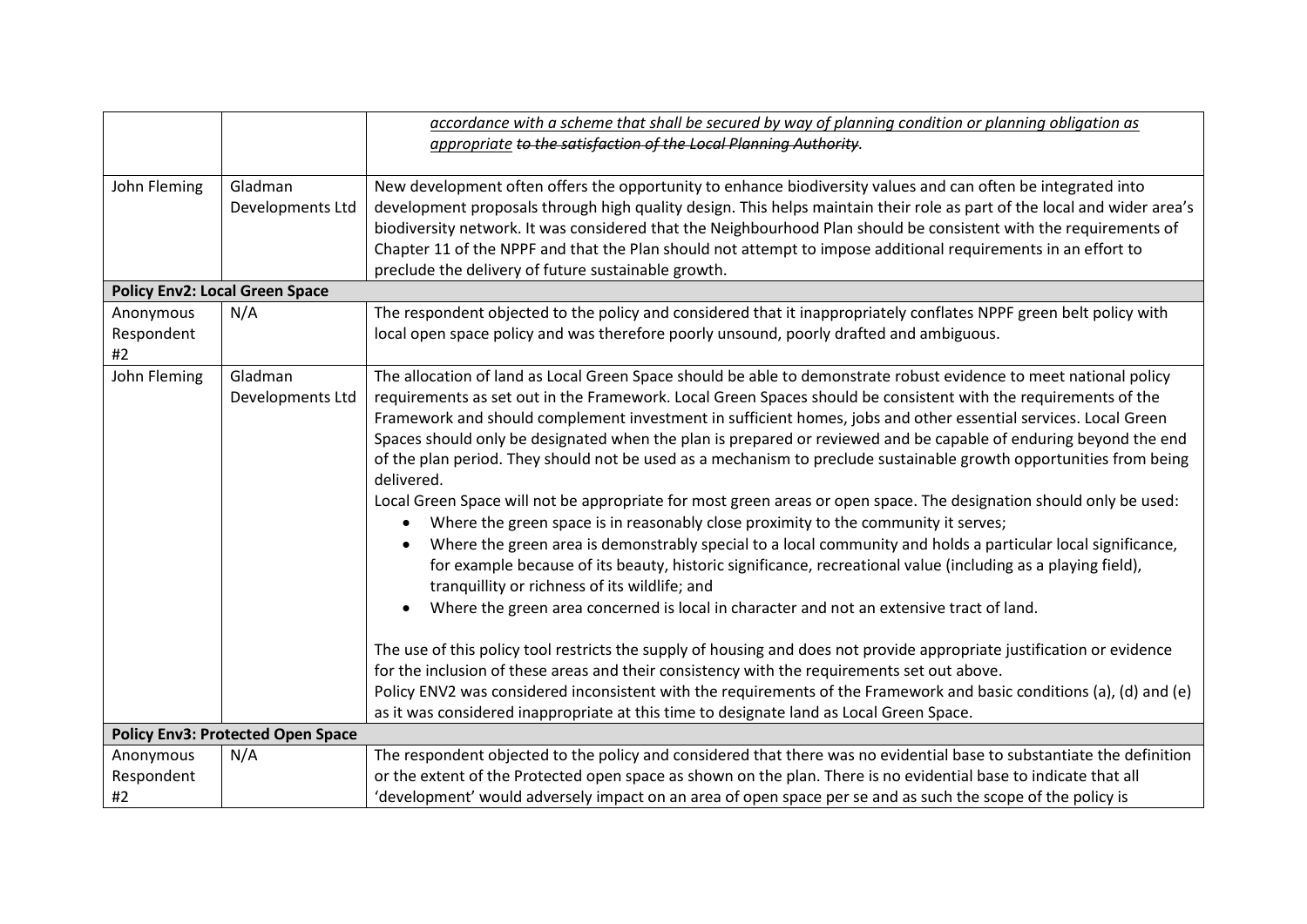|              |                                                       | inappropriate and unsound. The use of exceptional circumstances is unsound in this context as policy is poorly drafted   |
|--------------|-------------------------------------------------------|--------------------------------------------------------------------------------------------------------------------------|
|              |                                                       | and uses terms that are both ambiguous and emotive.                                                                      |
| Jo-Anne      | Northumberland                                        | The County Council objects to the inclusion of land around County Hall as Protected Open Space. The County Council       |
| Garrick      | <b>County Council</b>                                 | is currently conducting a property review and, in reaching a conclusion about the future of County Hall it will have due |
|              |                                                       | regard to protecting, where appropriate, the amenity value of land around County Hall in any future development or       |
|              |                                                       | redevelopment of the site.                                                                                               |
|              |                                                       |                                                                                                                          |
| John Fleming | Gladman                                               | It was questioned whether the sites identified under this policy are proposed Local Green Spaces by a different name.    |
|              | Developments Ltd                                      | It was considered that further evidence is required to justify the inclusion of both Policy Env2 and Env3.               |
| Les          | N/A                                                   | This policy introduces a dimensional test to the development of open space not advocated anywhere in the NPPF. The       |
| Stephenson   |                                                       | test of 'exceptional circumstances' has not been defined. For example lack of housing supply has been seen to be an      |
| and Mark     |                                                       | exceptional circumstance in appeals countrywide, yet the policy does not reference such nor does it seek to work with    |
| Gray         |                                                       | its community to define appropriate cases when such might be the case.                                                   |
|              | <b>Policy Env5: Local Wildlife Sites</b>              |                                                                                                                          |
| John Fleming | Gladman                                               | It was considered that this policy goes over and above the requirements of Framework; there is no requirement            |
|              | Developments Ltd                                      | within the Framework that prevents development adjacent to Local Wildlife Sites. Furthermore, future development         |
|              |                                                       | proposals will often incorporate high quality design measures which will further enhance the biological values of the    |
|              |                                                       | site.                                                                                                                    |
|              |                                                       | It was recommend Policy Env5 be deleted as it is inconsistent with basic conditions (a), (d) and (e).                    |
|              | <b>Policy Her1: Safeguarding Heritage Assets</b>      |                                                                                                                          |
| Alan Hunter  | <b>Historic England</b>                               | Policy Her1- as drafted, this policy reads more like a series of Community Actions. Consequently it provides little      |
|              |                                                       | guidance or clarity for developers and decision-makers as to the tests which should be satisfied in order to make        |
|              |                                                       | proposals acceptable in planning terms. [See Community Action CAHer1]                                                    |
| Anonymous    | N/A                                                   | The respondent objected to the policy and considered that there is no evidential base to substantiate the list of        |
| Respondent   |                                                       | 'projects'. The policy is enabling in its focus and as such does not provide the necessary guidance for consideration    |
| #2           |                                                       | against proposed developments. The scope of the policy is inappropriate and unsound. The promotion of Article 4          |
|              |                                                       | directions is unsound in this context as policy is poorly drafted and uses terms that are both ambiguous and emotive.    |
| Jo-Anne      | Northumberland                                        | Having regard to the purpose of planning policies which should provide a clear indication of how a decision maker        |
| Garrick      | <b>County Council</b>                                 | should react to a development proposal, other than the first sentence of this policy, the County Council considers that  |
|              |                                                       | this policy does not achieve the intentions set out in paragraph 154 of NPPF. It presents a series of proposals or       |
|              |                                                       | projects which would be better placed in the Community Actions section of the Plan.                                      |
|              | <b>Policy Her2: Locally Important Heritage Assets</b> |                                                                                                                          |
| Alan Hunter  | <b>Historic England</b>                               | Policy Her2- the concept of 'net loss' is more readily and commonly applied to change within the natural environment     |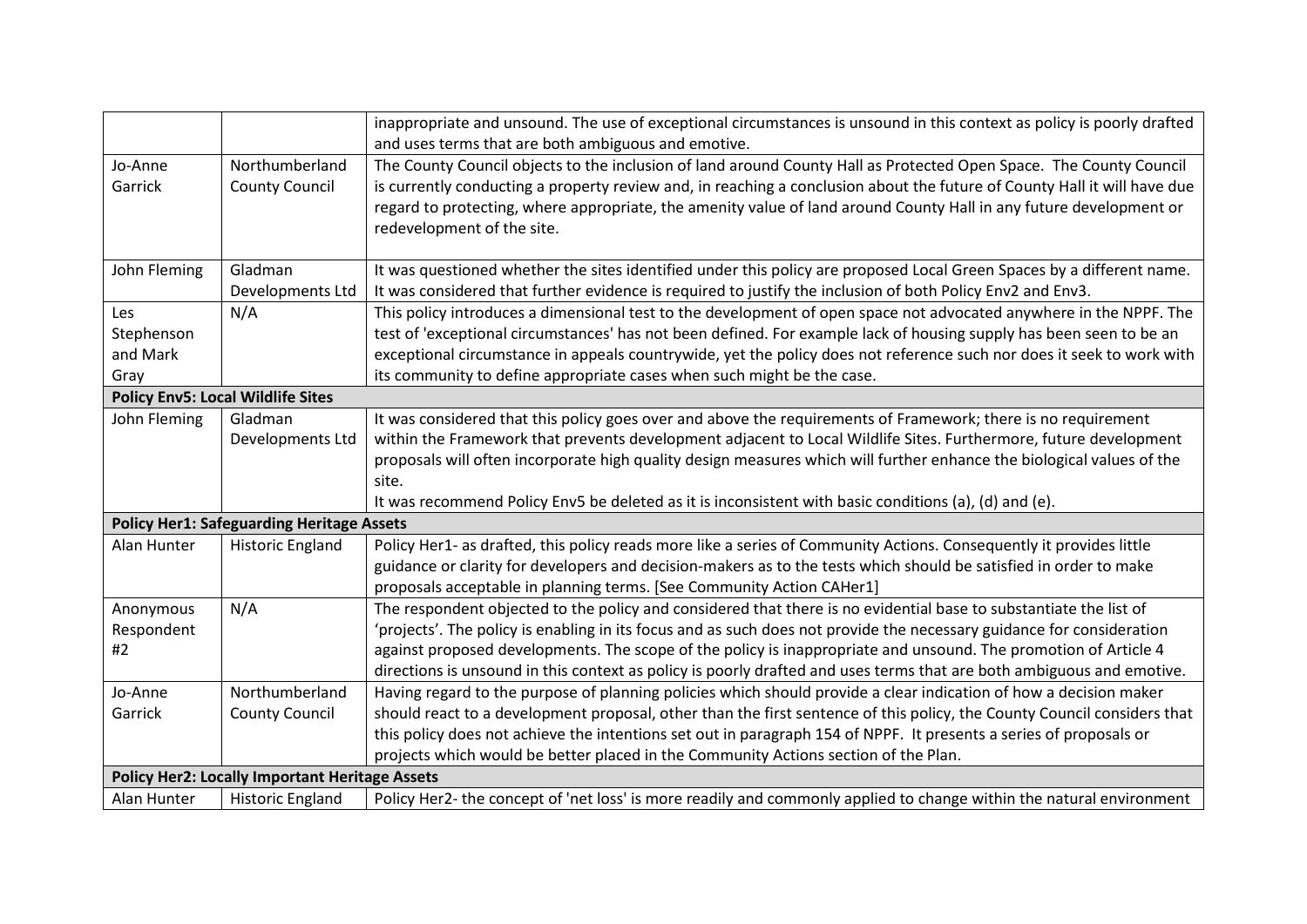|                      |                                              | where habitats can often be relocated or recreated. For all practical purposes the relocation of a heritage asset is not                                                                                                                 |
|----------------------|----------------------------------------------|------------------------------------------------------------------------------------------------------------------------------------------------------------------------------------------------------------------------------------------|
|                      |                                              | practicable or desirable. It is not always possible to mitigate or compensate for the loss of significance or value of a<br>heritage asset. Harm should be minimised and shown to be outweighed by public benefit which is necessary and |
|                      |                                              | which cannot be met in any other way. Total loss will only rarely be justified in terms described above. Compensation                                                                                                                    |
|                      |                                              | cannot be weighed such that it results in 'no net loss' of a heritage asset.                                                                                                                                                             |
| John Fleming         | Gladman                                      | Significant weight is already attached to both designated and non-designated heritage assets by section 12 Conserving                                                                                                                    |
|                      | Developments Ltd                             | and enhancing the historic environment contained in the Framework. It was recommended that this matter will be                                                                                                                           |
|                      |                                              | more appropriately dealt with by the local planning authority based on robust evidence which the Neighbourhood                                                                                                                           |
|                      |                                              | Plan should seek to support.                                                                                                                                                                                                             |
|                      | Policy Her3: Heritage Assets at Risk of Harm |                                                                                                                                                                                                                                          |
| Alan Hunter          | <b>Historic England</b>                      | Policy Her3-The following amendment was suggested (shown underlined):                                                                                                                                                                    |
|                      |                                              | 'Proposals that contribute positively towards the repair of heritage assets, whether or not they are designated, and                                                                                                                     |
|                      |                                              | where appropriate the long term sustainable use or re-use of heritage assets at risk of harm, including those listed in                                                                                                                  |
|                      |                                              | the HER and any unlisted assets, will be supported                                                                                                                                                                                       |
| <b>Local Economy</b> |                                              |                                                                                                                                                                                                                                          |
| <b>Robert Barnes</b> | PlanningProspects                            | The general tone of the text of the Neighbourhood Plan dealing with the local retail market is supported. In particular                                                                                                                  |
|                      | (on behalf of                                | Dransfield agreed that there will be limited scope for increases in shopping floorspace over the plan period, and the                                                                                                                    |
|                      | client Dransfield                            | emphasis should be placed on promoting the town centre as a shopping destination.                                                                                                                                                        |
|                      | Properties Ltd)                              | However, it was considered that while the new Morrisons store should "mop up" growth in convenience spending for                                                                                                                         |
|                      |                                              | the short to medium term, the effect of the re- use of the former Morrison's building on Stanley Terrace in taking up<br>demand is less straightforward.                                                                                 |
|                      |                                              | The reuse of this building or its alteration or redevelopment for retail use is certainly to be encouraged but the<br>extent to which this would meet future need will vary considerably depending on the nature of the new occupiers.   |
|                      |                                              | Equally, there is much uncertainty in forecasting how convenience shopping patterns will change, with low spending                                                                                                                       |
|                      |                                              | growth, an increase in the proportion of spending made online, and significant shifts in the development programmes                                                                                                                      |
|                      |                                              | being implemented by the major grocers.                                                                                                                                                                                                  |
| Denise Byrom         | Morpeth North                                | The representation expressed support for the aspirations outlined within the Neighbourhood Plan, in particular:                                                                                                                          |
|                      | <b>Residents Action</b>                      | Continuing support for the development of a vibrant retail sector in the town centre, helping to ensure that<br>$\circ$                                                                                                                  |
|                      | Group                                        | Morpeth remains a successful market town;                                                                                                                                                                                                |
|                      |                                              | Encouraging a growing, sustainable tourism sector including new visitor attractions;<br>$\circ$                                                                                                                                          |
|                      |                                              | Encouraging developments which enhance the environment;<br>$\circ$                                                                                                                                                                       |
|                      |                                              | Bringing disused heritage sites back into economic usage; and<br>$\circ$                                                                                                                                                                 |
|                      |                                              | Developing Morpeth as a desirable centre for the region's tourism economy.<br>$\circ$                                                                                                                                                    |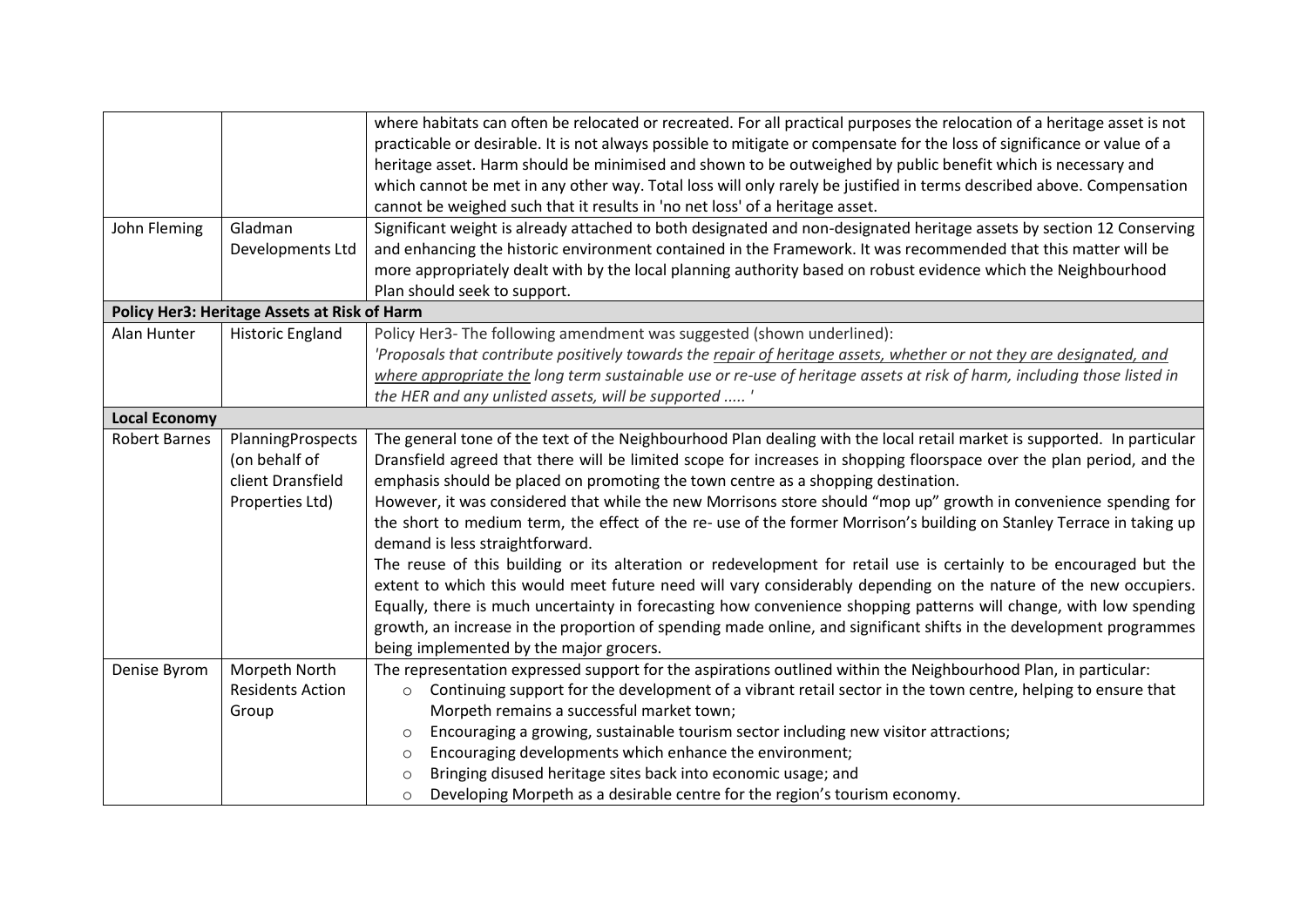| Sandra<br>Manson            | <b>Signet Planning</b><br>(on behalf of<br>client, Mitford<br>Estates) | The Morpeth Neighbourhood Plan outlines an approach to the local economy setting out that Morpeth urgently<br>needs to create additional employment to address the current imbalances and ongoing reduction in public sector<br>jobs. The plan then discusses commissioned Commercial Demand Study which is being prepared to inform the next<br>iteration of the Local Plan Core Strategy. The Neighbourhood Plan advises that the Steering Group were informed by<br>sight of an early draft of the Morpeth section of this Commercial Demand Study but this was not publicly available,<br>has not been subject to scrutiny and cannot be relied upon at this stage to inform a fundamental strand of the<br>Neighbourhood Plan which is crucial to meeting national planning policy obligations in relation to economic<br>considerations.                                                                                                                                                                          |
|-----------------------------|------------------------------------------------------------------------|-------------------------------------------------------------------------------------------------------------------------------------------------------------------------------------------------------------------------------------------------------------------------------------------------------------------------------------------------------------------------------------------------------------------------------------------------------------------------------------------------------------------------------------------------------------------------------------------------------------------------------------------------------------------------------------------------------------------------------------------------------------------------------------------------------------------------------------------------------------------------------------------------------------------------------------------------------------------------------------------------------------------------|
|                             | <b>Policy Emp1: Morpeth Town Centre Strategy</b>                       |                                                                                                                                                                                                                                                                                                                                                                                                                                                                                                                                                                                                                                                                                                                                                                                                                                                                                                                                                                                                                         |
| Katherine<br><b>Brooker</b> | DTZ (on behalf of<br>client Royal Mail<br>Group)                       | Royal Mail Group objected in relation to the proposals map and Policy Emp1. The proposals map shows the existing<br>operational Morpeth Delivery Office (18-22 Oldgate) as a 'Key Development Opportunity Site'. Policy Emp1 (e)<br>supports the "reuse or redevelopment of Key Development Opportunity Sites and other vacant buildings and sites<br>within the Town Centre as a town centre use or sports, leisure, hotel, cultural or community use appropriate to its<br>location." Royal Mail Group objected on the grounds that the Morpeth Delivery Office is not a vacant site or<br>building and is an important part of their network of facilities.<br>The representation also stated that Royal Mail Group supported the removal of its property from within the<br>Primary Shopping Area as the principle use of the site is 'delivery office' (B1 or sui generis). Royal Mail Group<br>requested that the part of the policy relating to areas outside the Primary Shopping Area provides some protection |
|                             |                                                                        | to existing commercial uses from inappropriate adjacent development. Royal Mail Group stated in their<br>representation that, in the case of the delivery office, this would relate to conversions of adjacent properties to<br>residential use. Taking account of this, Royal Mail Group requested the addition of wording in order to protect<br>existing commercial operations in the Town Centre where this would impact upon their efficient and effective<br>operation.                                                                                                                                                                                                                                                                                                                                                                                                                                                                                                                                           |
| Jo-Anne<br>Garrick          | Northumberland<br><b>County Council</b>                                | The County Council has concerns about the explanation provided at paragraph 6.1.4. There is no evidence presented<br>to support the assertion that 'the serious need for employment means that the County Hall site remains a strategic<br>employment location'. The County Council is currently conducting a property review and a conclusion will be reached<br>about the future of County Hall in due course. It is not appropriate for a neighbourhood plan to define the strategic<br>policies for an area and references to County Hall site being a 'strategic employment location' should be deleted.<br>Having regard to the purpose of planning policies which should provide a clear indication of how a decision maker                                                                                                                                                                                                                                                                                      |
|                             |                                                                        | should react to a development proposal, other than paragraphs M, N and O of this policy, the County Council<br>considers that this policy does not achieve the intentions set out in paragraph 154 of NPPF. Each of the paragraphs                                                                                                                                                                                                                                                                                                                                                                                                                                                                                                                                                                                                                                                                                                                                                                                      |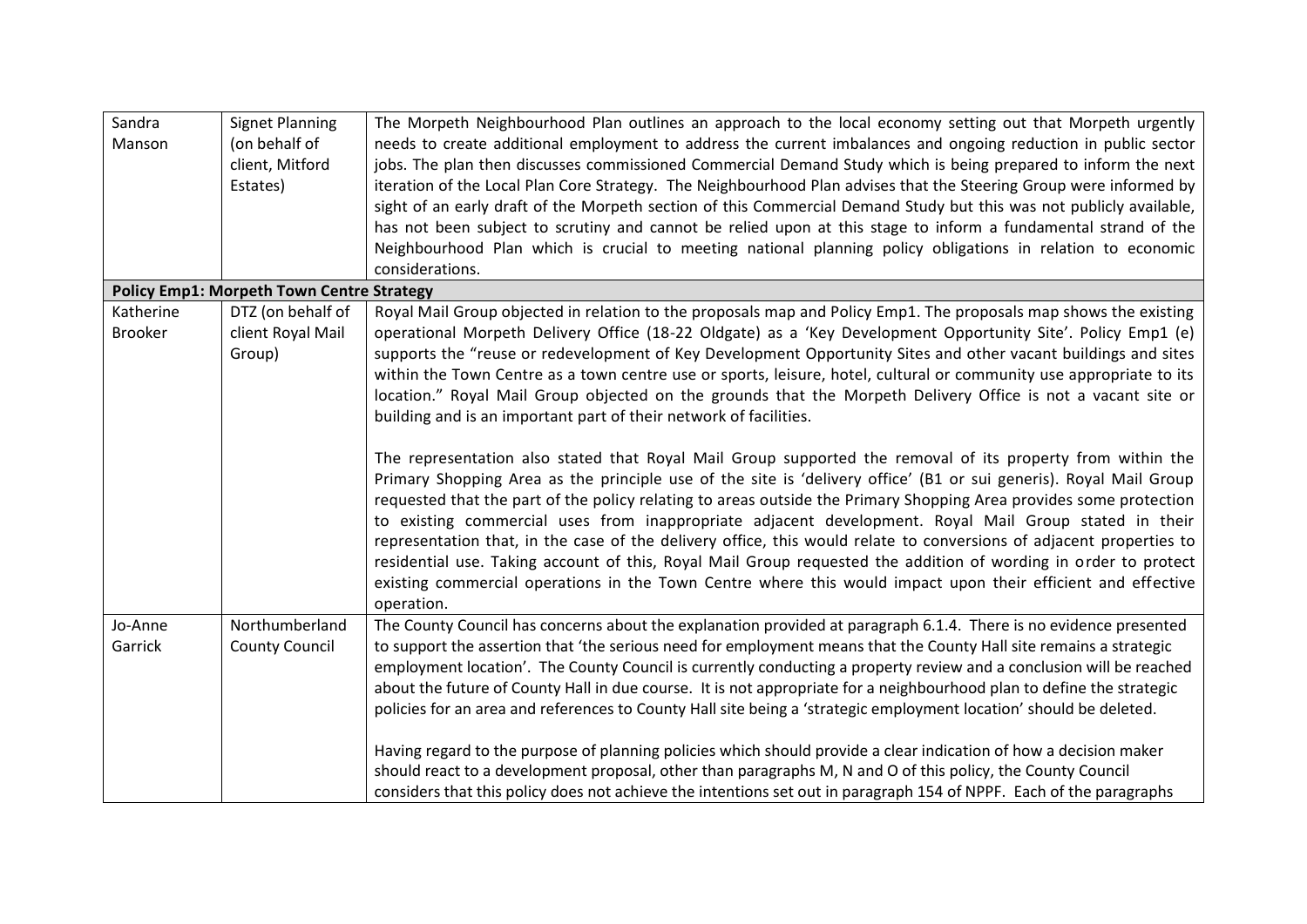|                      |                                                      | numbered A to L set out objectives or aims which collectively comprise a strategy for the town centre. The County<br>Council supports the concept of defining a strategy for the Plan and for its component topic areas, but considers that<br>such a strategy should be placed within the supporting text to set the context for land use policies covering this topic.<br>This would reflect the way in which the strategy for the Plan has been articulated elsewhere in the Plan, for example<br>at paragraphs 3.3.2 and 6.1.10. Paragraphs M, N and O could perhaps be redrafted as part of Policy Emp2 -<br>Development within Morpeth Town Centre.<br>Paragraph E of Policy Emp1 deals with 'Key Development Opportunity Sites'. This is the only reference in policy to<br>those sites defined on the proposals Map. If there is to be a purpose for these designations it would be necessary to<br>retain a specific land use policy that best defines the purpose of their designation. |
|----------------------|------------------------------------------------------|---------------------------------------------------------------------------------------------------------------------------------------------------------------------------------------------------------------------------------------------------------------------------------------------------------------------------------------------------------------------------------------------------------------------------------------------------------------------------------------------------------------------------------------------------------------------------------------------------------------------------------------------------------------------------------------------------------------------------------------------------------------------------------------------------------------------------------------------------------------------------------------------------------------------------------------------------------------------------------------------------|
|                      | <b>Policy Emp3: Pegswood Village Centre</b>          |                                                                                                                                                                                                                                                                                                                                                                                                                                                                                                                                                                                                                                                                                                                                                                                                                                                                                                                                                                                                   |
| <b>Rachael Bust</b>  | <b>Coal Authority</b>                                | Site Emp3 - This site is affected by recorded past shallow coal workings and probable underground coal workings at<br>shallow depth.                                                                                                                                                                                                                                                                                                                                                                                                                                                                                                                                                                                                                                                                                                                                                                                                                                                              |
| Mr Andrew            | Ward Hadaway                                         | Support expressed for the policy, it being sound to support development which would add to the vibrancy of                                                                                                                                                                                                                                                                                                                                                                                                                                                                                                                                                                                                                                                                                                                                                                                                                                                                                        |
| Moss                 | (on behalf of                                        | Pegswood Village centre.                                                                                                                                                                                                                                                                                                                                                                                                                                                                                                                                                                                                                                                                                                                                                                                                                                                                                                                                                                          |
|                      | client The                                           | Support expressed for reasoned justification para 6.3.4 which refers to additional housing development in the                                                                                                                                                                                                                                                                                                                                                                                                                                                                                                                                                                                                                                                                                                                                                                                                                                                                                     |
|                      | <b>Welbeck Estates</b>                               | Pegswood. This additional housing development would support the vibrancy of the Village Centre. As detailed in other                                                                                                                                                                                                                                                                                                                                                                                                                                                                                                                                                                                                                                                                                                                                                                                                                                                                              |
|                      | <b>Company Limited</b>                               | representations, Welbeck Estates considered the scale of the allocation to Pegswood should be increased in this Plan                                                                                                                                                                                                                                                                                                                                                                                                                                                                                                                                                                                                                                                                                                                                                                                                                                                                              |
|                      | - 'Welbeck<br>Estates')                              | period including to take some of the pressure off Morpeth.                                                                                                                                                                                                                                                                                                                                                                                                                                                                                                                                                                                                                                                                                                                                                                                                                                                                                                                                        |
| Stephanie            | George F White                                       | The aim to help create a vibrant village centre through the redevelopment of the 'heart of the village' set out in Policy                                                                                                                                                                                                                                                                                                                                                                                                                                                                                                                                                                                                                                                                                                                                                                                                                                                                         |
| Linnell              | (on behalf of                                        | Emp3 is supported.                                                                                                                                                                                                                                                                                                                                                                                                                                                                                                                                                                                                                                                                                                                                                                                                                                                                                                                                                                                |
|                      | clients Messrs                                       |                                                                                                                                                                                                                                                                                                                                                                                                                                                                                                                                                                                                                                                                                                                                                                                                                                                                                                                                                                                                   |
|                      | Laidler)                                             |                                                                                                                                                                                                                                                                                                                                                                                                                                                                                                                                                                                                                                                                                                                                                                                                                                                                                                                                                                                                   |
|                      | <b>Policy Emp4: Economic and Employment Strategy</b> |                                                                                                                                                                                                                                                                                                                                                                                                                                                                                                                                                                                                                                                                                                                                                                                                                                                                                                                                                                                                   |
| <b>Robert Barnes</b> | PlanningProspects                                    | The respondent expressed concern about the provisions of Policy Emp4 in that it allows, "other employment                                                                                                                                                                                                                                                                                                                                                                                                                                                                                                                                                                                                                                                                                                                                                                                                                                                                                         |
|                      | (on behalf of                                        | generating uses" in locations including Coopies Lane, County Hall, Pegswood Industrial Estate and Fairmoor. The                                                                                                                                                                                                                                                                                                                                                                                                                                                                                                                                                                                                                                                                                                                                                                                                                                                                                   |
|                      | client Dransfield                                    | reasoning was that similar provisions in former Local Plan policy for Morpeth were exploited by developers                                                                                                                                                                                                                                                                                                                                                                                                                                                                                                                                                                                                                                                                                                                                                                                                                                                                                        |
|                      | Properties Ltd)                                      | promoting major retail development at employment sites, citing this as explicit policy support for out of centre                                                                                                                                                                                                                                                                                                                                                                                                                                                                                                                                                                                                                                                                                                                                                                                                                                                                                  |
|                      |                                                      | retail. There was concern that if this was embodied in the Neighbourhood Plan it would be potentially hugely                                                                                                                                                                                                                                                                                                                                                                                                                                                                                                                                                                                                                                                                                                                                                                                                                                                                                      |
|                      |                                                      | damaging to the town centre.                                                                                                                                                                                                                                                                                                                                                                                                                                                                                                                                                                                                                                                                                                                                                                                                                                                                                                                                                                      |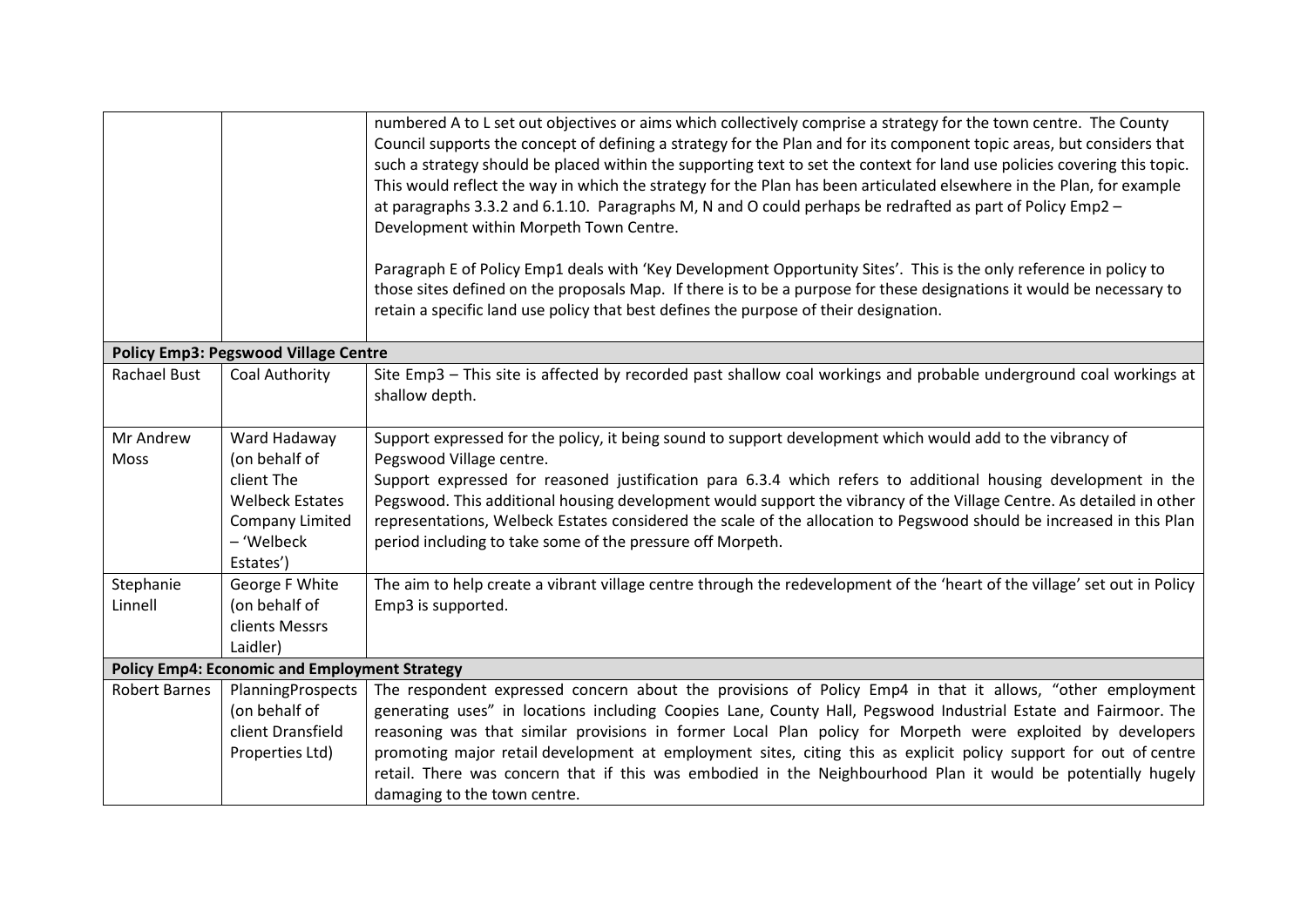|                        |                                                                                                                            | As such, it was suggested that all uses of the phrase, "employment generating uses" in Policy Emp4 are followed by<br>the inserted text, "(other than main town centre uses)". It is considered that this would help to control development<br>in employment locations and protect the town centre whilst also confirming that the provisions of national policy in<br>this regard continue to apply.                                                                                                                                                                                                                                                                                                                                                                                                                                                                                                                                                          |
|------------------------|----------------------------------------------------------------------------------------------------------------------------|----------------------------------------------------------------------------------------------------------------------------------------------------------------------------------------------------------------------------------------------------------------------------------------------------------------------------------------------------------------------------------------------------------------------------------------------------------------------------------------------------------------------------------------------------------------------------------------------------------------------------------------------------------------------------------------------------------------------------------------------------------------------------------------------------------------------------------------------------------------------------------------------------------------------------------------------------------------|
| Mr Andrew<br>Moss      | Ward Hadaway<br>(on behalf of<br>client The<br><b>Welbeck Estates</b><br><b>Company Limited</b><br>- 'Welbeck<br>Estates') | Support expressed for Emp4 criterion D, it was considered sound that Pegswood Industrial Estate be safeguarded and<br>developed with small scale businesses.                                                                                                                                                                                                                                                                                                                                                                                                                                                                                                                                                                                                                                                                                                                                                                                                   |
| David                  | England and Lyle                                                                                                           | The respondent considered that the scale and scope of employment sites detailed in Policies Emp4 and                                                                                                                                                                                                                                                                                                                                                                                                                                                                                                                                                                                                                                                                                                                                                                                                                                                           |
| Marjoram               | (on behalf of<br>client, Taylor<br>Wimpey)                                                                                 | Emp5 will not deliver the quantum of new economic growth and employment opportunities necessary to strengthen<br>the economic role of Morpeth and provide strategic employment sites to attract inward investment, as referred to<br>Neighbourhood Plan paragraph 6.1.6.<br>The respondent considered that the only employment land allocations in the Neighbourhood Plan were existing Local<br>Plan allocations and that these are not sufficient to deliver the Plan's objectives in respect of employment. It was<br>therefore considered that the Plan should make further employment site provision, particularly if the County Hall site<br>is disposed of for non-employment uses. The representation also stated the Neighbourhood Plan should make<br>provision for an additional 20 hectares of employment land distributed around the edge of the town in order to<br>achieve the Vision and Objectives and to harness Morpeth's growth potential. |
| <b>Alastair Willis</b> | <b>Signet Planning</b><br>(on behalf of<br>client, Till Services<br>Ltd)                                                   | The respondent considered that the approach to employment land provision and policy within Policy Emp4 and Emp5<br>cannot be aligned to the emerging Core Strategy's strategic policies as the evidence base has not been completed and<br>is not publicly available for scrutiny and thus could not be utilised to inform the Neighbourhood Plan.                                                                                                                                                                                                                                                                                                                                                                                                                                                                                                                                                                                                             |
|                        |                                                                                                                            | The respondent also considered that there was no evidence of the Neighbourhood Plan Group having formulated                                                                                                                                                                                                                                                                                                                                                                                                                                                                                                                                                                                                                                                                                                                                                                                                                                                    |
|                        |                                                                                                                            | their own robust NPPF compliant analysis of employment land requirements as outlined in NPPF paragraphs 160 and<br>161 in relation to proportionate evidence base.                                                                                                                                                                                                                                                                                                                                                                                                                                                                                                                                                                                                                                                                                                                                                                                             |
| Sandra                 | <b>Signet Planning</b>                                                                                                     | The approach to employment land provision and policy within Policy Emp4 and Emp5 cannot be aligned to the                                                                                                                                                                                                                                                                                                                                                                                                                                                                                                                                                                                                                                                                                                                                                                                                                                                      |
| Manson                 | (on behalf of                                                                                                              | emerging Core Strategy policies as the evidence base has not been completed and is not publicly available for scrutiny                                                                                                                                                                                                                                                                                                                                                                                                                                                                                                                                                                                                                                                                                                                                                                                                                                         |
|                        | client, Mitford                                                                                                            | and therefore cannot be used to inform the Neighbourhood Plan. There is no evidence that the Neighbourhood Plan is                                                                                                                                                                                                                                                                                                                                                                                                                                                                                                                                                                                                                                                                                                                                                                                                                                             |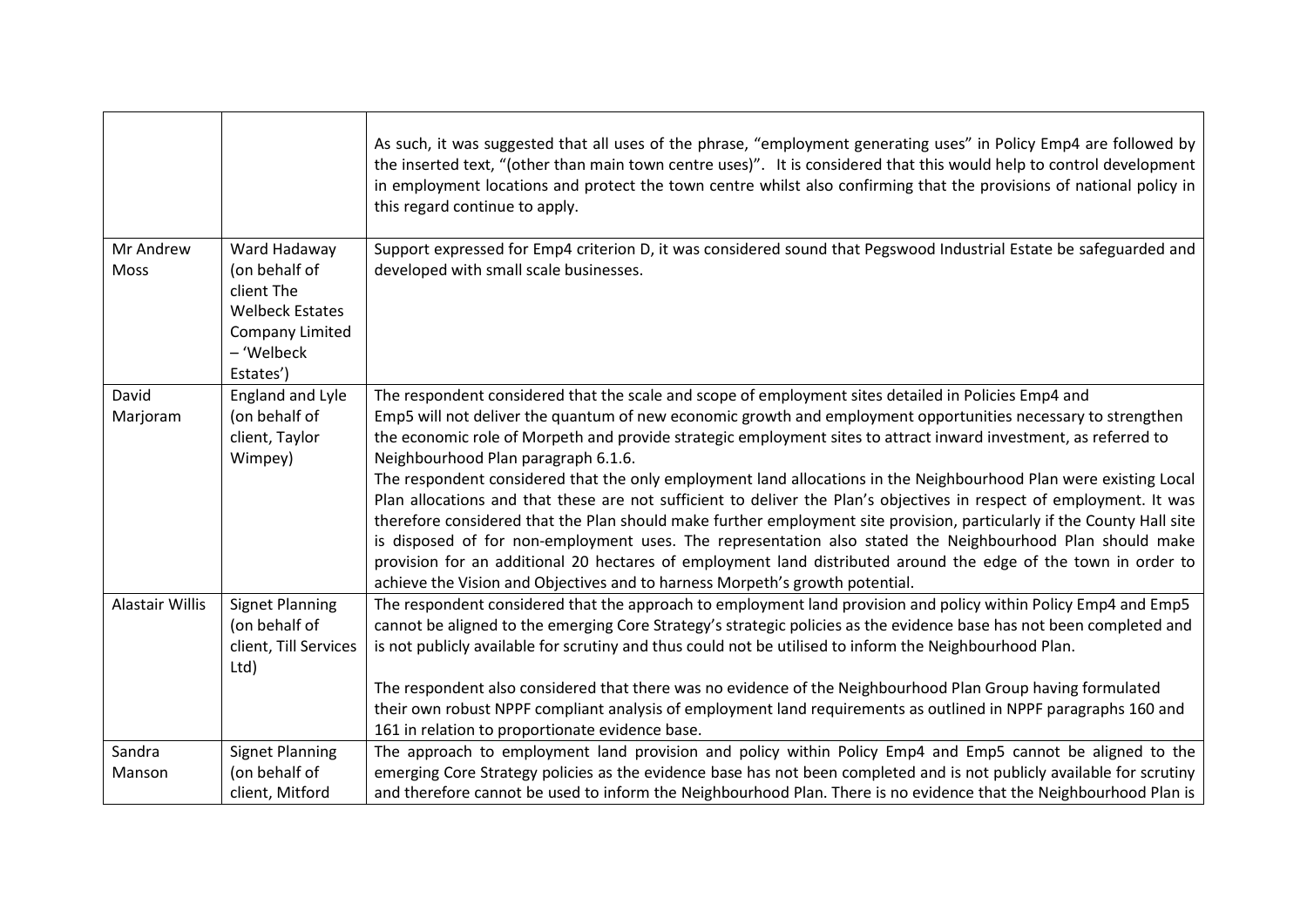|                        | Estates)                                                                 | supported by its own robust NPPF compliant analysis of employment land requirements as outlined in paragraphs 160                                                                                                                                                                                                                                                                                                                                                                                                                                                                                                                                                                  |
|------------------------|--------------------------------------------------------------------------|------------------------------------------------------------------------------------------------------------------------------------------------------------------------------------------------------------------------------------------------------------------------------------------------------------------------------------------------------------------------------------------------------------------------------------------------------------------------------------------------------------------------------------------------------------------------------------------------------------------------------------------------------------------------------------|
|                        |                                                                          | and 161 of the NPPF in relation to proportionate evidence base.                                                                                                                                                                                                                                                                                                                                                                                                                                                                                                                                                                                                                    |
| Jo-Anne                | Northumberland                                                           | In a similar manner to the County Council's comments on Policy Emp1, Policy Emp4 describes a strategy rather than                                                                                                                                                                                                                                                                                                                                                                                                                                                                                                                                                                  |
| Garrick                | <b>County Council</b>                                                    | providing precise support to decision makers in deciding how to respond to any development proposal. It is repetitive<br>and confusing in the context of Policy Emp5 which specifically covers the matters described in general terms in Policy<br>Emp4. This strategy should be placed within the supporting text to set the context for land use policies covering this<br>topic.                                                                                                                                                                                                                                                                                                |
|                        |                                                                          | The County Council objects to the reference in paragraph B of the policy which seeks to safeguard County Hall and the<br>Fire Station for 'employment generating purposes'. There is no evidence that alternative uses would not be<br>appropriate on those sites, including housing. If this policy is not deleted it should be modified to ensure that the<br>uses preferred by the policies in the Plan cannot be determined to be the only acceptable uses on these sites.                                                                                                                                                                                                     |
|                        | <b>Policy Emp5: Allocation of Employment Sites</b>                       |                                                                                                                                                                                                                                                                                                                                                                                                                                                                                                                                                                                                                                                                                    |
| David                  | England and Lyle                                                         | The respondent considered that the scale and scope of employment sites detailed in Policies Emp4 and                                                                                                                                                                                                                                                                                                                                                                                                                                                                                                                                                                               |
| Marjoram               | (on behalf of<br>client, Taylor<br>Wimpey)                               | Emp5 will not deliver the quantum of new economic growth and employment opportunities necessary to strengthen<br>the economic role of Morpeth and provide strategic employment sites to attract inward investment, as referred to<br>Neighbourhood Plan paragraph 6.1.6.                                                                                                                                                                                                                                                                                                                                                                                                           |
|                        |                                                                          | The respondent considered that the only employment land allocations in the Neighbourhood Plan were existing Local<br>Plan allocations and that these are not sufficient to deliver the Plan's objectives in respect of employment. It was<br>therefore considered that the Plan should make further employment site provision, particularly if the County Hall site<br>is disposed of for non-employment uses. The representation also stated the Neighbourhood Plan should make<br>provision for an additional 20 hectares of employment land distributed around the edge of the town in order to<br>achieve the Vision and Objectives and to harness Morpeth's growth potential. |
| <b>Alastair Willis</b> | <b>Signet Planning</b><br>(on behalf of<br>client, Till Services<br>Ltd) | The respondent considered that the approach to employment land provision and policy within Policy Emp4 and Emp5<br>cannot be aligned to the emerging Core Strategy's strategic policies as the evidence base has not been completed and<br>is not publicly available for scrutiny and thus could not be utilised to inform the Neighbourhood Plan.                                                                                                                                                                                                                                                                                                                                 |
|                        |                                                                          | The respondent also considered that there was no evidence of the Neighbourhood Plan Group having formulated                                                                                                                                                                                                                                                                                                                                                                                                                                                                                                                                                                        |
|                        |                                                                          | their own robust NPPF compliant analysis of employment land requirements as outlined in NPPF paragraphs 160 and                                                                                                                                                                                                                                                                                                                                                                                                                                                                                                                                                                    |
|                        |                                                                          | 161 in relation to proportionate evidence base.                                                                                                                                                                                                                                                                                                                                                                                                                                                                                                                                                                                                                                    |
| Sandra                 | <b>Signet Planning</b>                                                   | The approach to employment land provision and policy within Policy Emp4 and Emp5 cannot be aligned to the                                                                                                                                                                                                                                                                                                                                                                                                                                                                                                                                                                          |
| Manson                 | (on behalf of                                                            | emerging Core Strategy policies as the evidence base has not been completed and is not publicly available for scrutiny                                                                                                                                                                                                                                                                                                                                                                                                                                                                                                                                                             |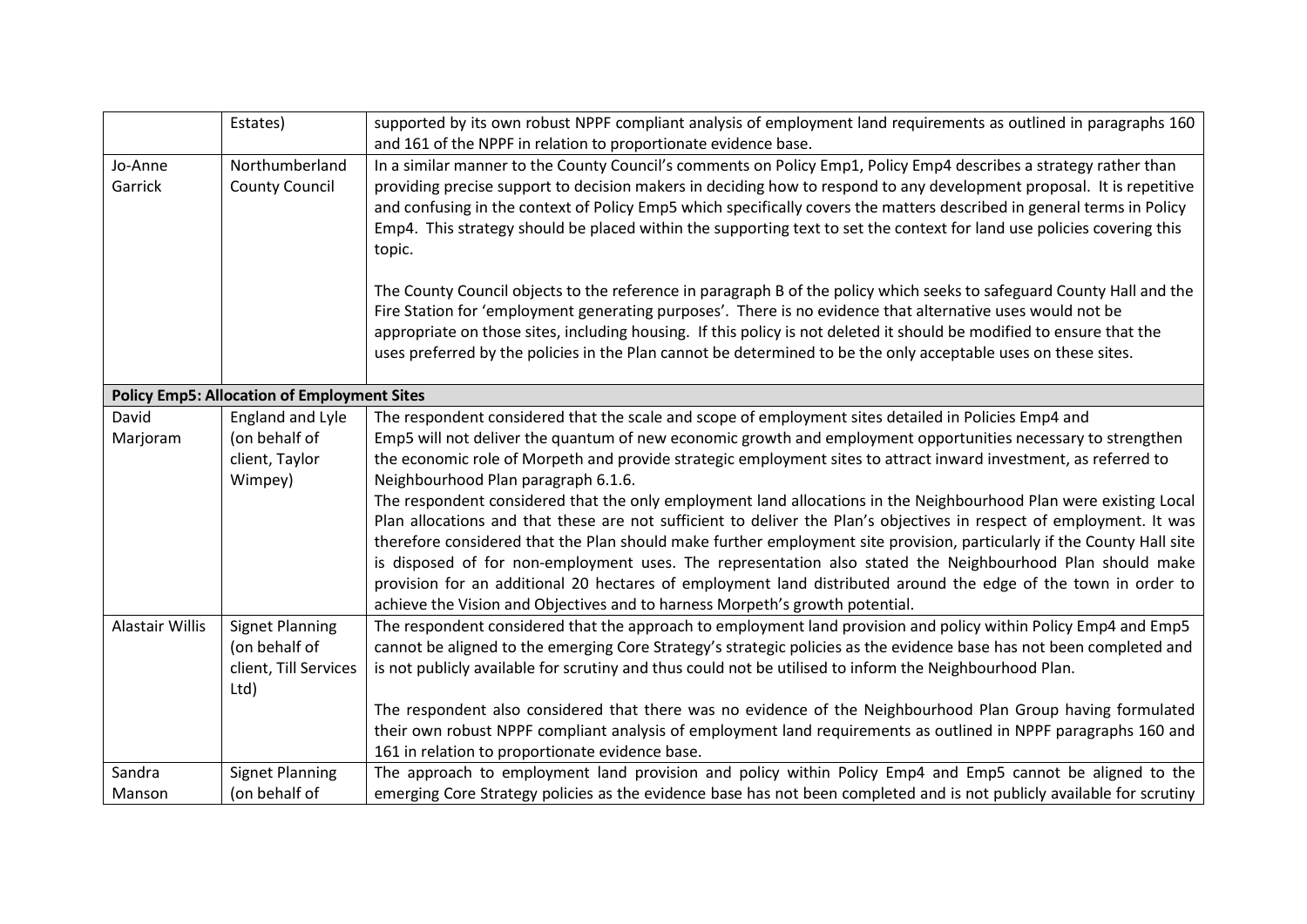|                     | client, Mitford                                      | and therefore cannot be used to inform the Neighbourhood Plan. There is no evidence that the Neighbourhood Plan is     |
|---------------------|------------------------------------------------------|------------------------------------------------------------------------------------------------------------------------|
|                     | Estates)                                             | supported by its own robust NPPF compliant analysis of employment land requirements as outlined in paragraphs 160      |
|                     |                                                      | and 161 of the NPPF in relation to proportionate evidence base.                                                        |
|                     | <b>Policy Emp6: Safeguarding of Employment Sites</b> |                                                                                                                        |
| <b>Rachael Bust</b> | Coal Authority                                       | Site Emp6 - This site is affected by recorded past shallow coal workings;                                              |
| Mr Andrew           | Ward Hadaway                                         | Support expressed for criterion D, it was considered sound that Pegswood Industrial Estate be safeguarded for B1, B2   |
| Moss                | (on behalf of                                        | and B8 uses.                                                                                                           |
|                     | client The                                           |                                                                                                                        |
|                     | <b>Welbeck Estates</b>                               |                                                                                                                        |
|                     | <b>Company Limited</b>                               |                                                                                                                        |
|                     | - 'Welbeck                                           |                                                                                                                        |
|                     | Estates')                                            |                                                                                                                        |
| Jo-Anne             | Northumberland                                       | The County Council notes that this policy seeks to 'safeguard' certain sites for employment purposes. The County       |
| Garrick             | <b>County Council</b>                                | Council objects to the limitations sought to be imposed through paragraph B of the policy in relation to County Hall   |
|                     |                                                      | and the Fire Station. Whilst it is noted that the policy states that certain uses 'may' be acceptable, it must be made |
|                     |                                                      | clear through modification that, whilst these uses may be preferred by the Town Council, the policy should not seek    |
|                     |                                                      | to preclude other appropriate uses.                                                                                    |
|                     |                                                      | It would be helpful if paragraph C (Whalton Road pharmaceutical factory) was identified on the proposals Map. It       |
|                     |                                                      | would also help if the Proposals Map were amended to more clearly define the Emp6 sites by reference to the            |
|                     |                                                      | relevant paragraph in the policy, for example: Emp6A (Coopies Lane); Emp6B (County Hall and Fire Station) etc.         |
|                     |                                                      |                                                                                                                        |
|                     |                                                      | Proposed revisions:                                                                                                    |
|                     |                                                      | The development does not conflict with policies in the Neighbourhood other-Plan or policies elsewhere<br>7.            |
|                     |                                                      | in the development plan. policies or proposals.                                                                        |
| <b>Housing</b>      |                                                      |                                                                                                                        |
| Mr Andrew           | Ward Hadaway                                         | Paragraph 7.2.3: It was noted that the Plan is based on meeting a minimum requirement of 1,700 dwellings in the        |
| Moss                | (on behalf of                                        | Neighbourhood Plan area, a figure 400 dwellings below the 2,100 figure in the latest version of the emerging           |
|                     | client The                                           | Northumberland Local Plan. As a general comment Welbeck Estates noted that in case of conflict between policies in     |
|                     | <b>Welbeck Estates</b>                               | Plans, the Act requires that the conflict be resolved in favour of the last document to be adopted. The Plan therefore |
|                     | <b>Company Limited</b>                               | needs to be sufficiently flexible to be able to deliver this.                                                          |
|                     | - 'Welbeck                                           | The Neighbourhood Plan suggests that if there is need for additional dwellings, this can be met by bringing forward    |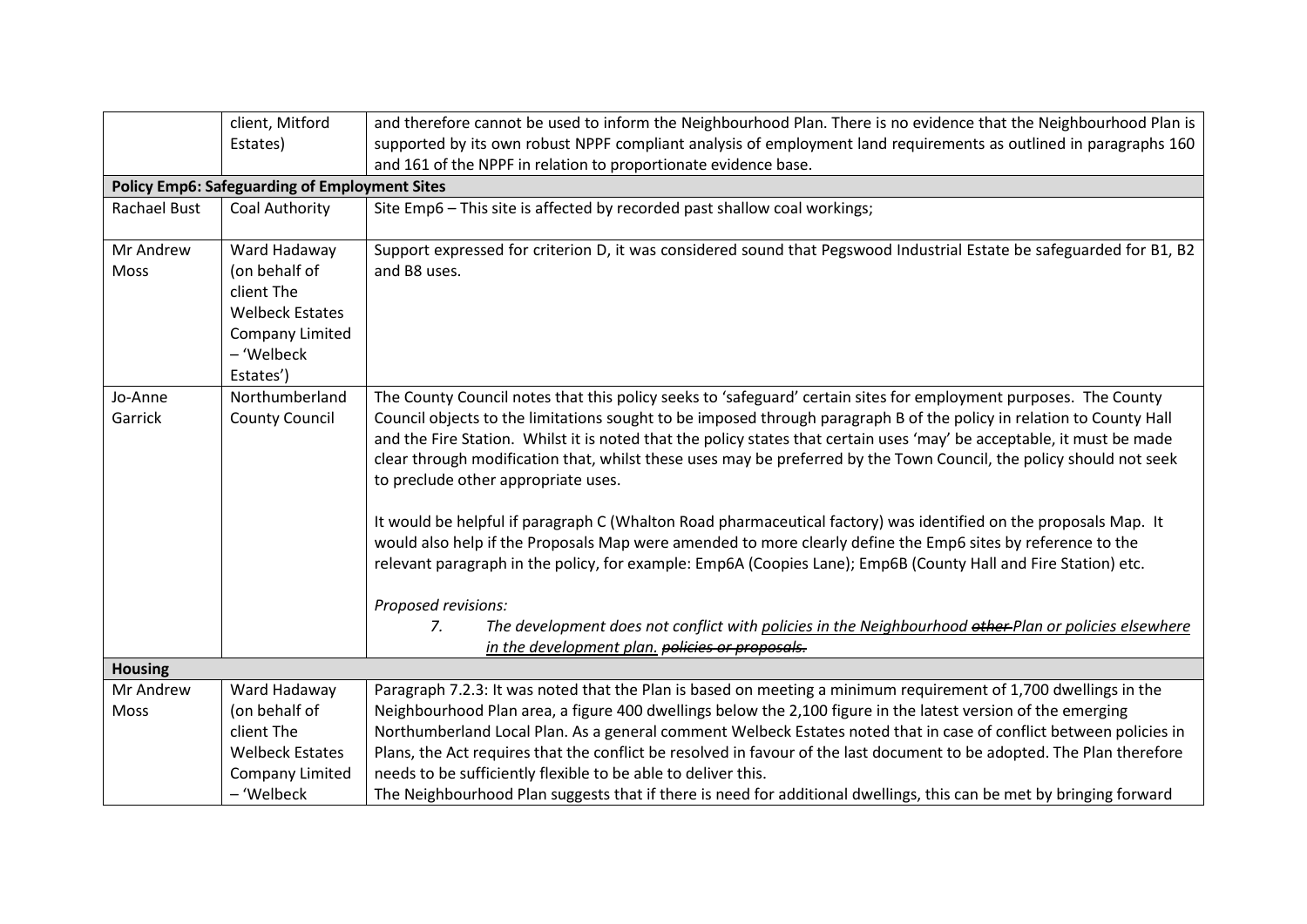|              | Estates')               | development phased for construction beyond the current Plan period on the St George's Hospital site. Welbeck                           |
|--------------|-------------------------|----------------------------------------------------------------------------------------------------------------------------------------|
|              |                         | Estates questioned if such increased numbers are deliverable on the St George's Hospital site in this Plan period.                     |
| Mr Andrew    | Ward Hadaway            | Paragraph 7.3.4: According to the Housing Site Allocation and Assessment Paper 2015, SHLAA site 6796 (land to the                      |
| Moss         | (on behalf of           | west of Pegswood) was assessed on the basis of it delivering 219 dwellings, therefore considerably more dwellings                      |
|              | client The              | than the sites proposed for allocation in Hou1C and Hou1D. Welbeck Estates stated that they would welcome                              |
|              | <b>Welbeck Estates</b>  | discussions in relation to their sites accommodating comparable numbers of dwellings to those proposed in Hou1C                        |
|              | Company Limited         | and Hou1D.                                                                                                                             |
|              | - 'Welbeck              | SHLAA site 6797 (land to the south of Pegswood) does not appear to have been assessed in the Housing Site                              |
|              | Estates')               | Allocation and Assessment Paper 2015.                                                                                                  |
| Denise Byrom | Morpeth North           | The representation set out that:                                                                                                       |
|              | <b>Residents Action</b> | o Any future housing development should be within the settlement boundaries to preserve the character of                               |
|              | Group                   | Morpeth as an historic rural market town surrounded by open countryside;                                                               |
|              |                         | o That brownfield sites such as that at St. George's Hospital, should be developed in preference to greenfield sites;                  |
|              |                         | and                                                                                                                                    |
|              |                         | o Settlements should not be permitted to coalesce.                                                                                     |
| Anonymous    | N/A                     | The respondent considered that Section 7 of the plan is unsound in that it fails to consider the need for self-build sites             |
| Respondent   |                         | and the extent to which this can extend the choice to residents. As such the basis for the document "Housing Site                      |
| #2           |                         | Allocation - Outline Methodology and Potential Sites" is unsound and the document is incomplete and inconclusive                       |
|              |                         | The scenarios tested fail to adequately consider the need for full range of choice of tenures and the need for                         |
|              |                         | affordable housing - The scenarios also fail to consider the potential for westward expansion of the urban area of                     |
|              |                         | Morpeth.                                                                                                                               |
| Lee Crawford | Persimmon               | The Neighbourhood Plan plans for "at least 1700 dwellings" within the plan period, consisting of St. George's Hospital,                |
|              | Homes                   | existing planning permissions and 2 new sites at Pegswood. The respondent states that new household projections                        |
|              |                         | and subsequent ambiguity surrounding the County housing targets has resulted in the Neighbourhood Plan's housing                       |
|              |                         | target of 1700 dwellings, which was fixed early in the plan process and fails to meet the objectively assessed housing                 |
|              |                         | needs of the area.                                                                                                                     |
|              |                         |                                                                                                                                        |
|              |                         | The respondent was fully supportive of the delivery of the St. George's Hospital site. However, they considered that                   |
|              |                         | the central plank of the Castle Morpeth Local Plan (2003) has yet to deliver any housing on the ground, and that based                 |
|              |                         | on the previous issues with delivery, the current trajectory is already optimistic and the St. George's Hospital site                  |
|              |                         | could not simply accelerate housing delivery in the way suggested unless other builders were involved providing<br>additional outlets. |
|              |                         |                                                                                                                                        |
|              |                         |                                                                                                                                        |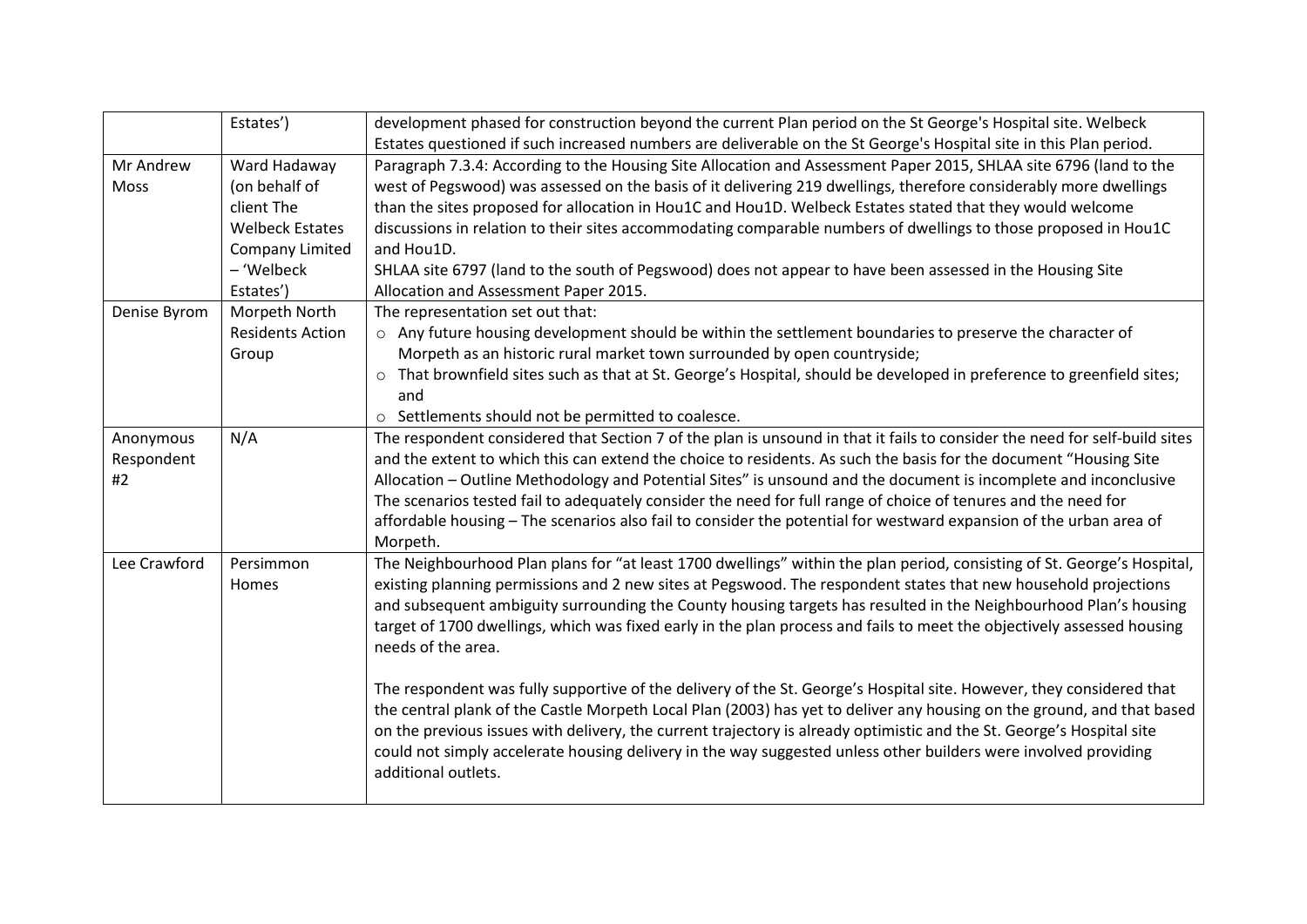|                      |                                                               | The respondent considered that, since the housing targets within the emerging Core Strategy do not include<br>Pegswood, the gap between the Neighbourhood Plan housing target and the objectively assessed housing need is<br>actually wider and if Pegswood were to be included, the 2100 figure in the emerging Core Strategy would<br>automatically rise.<br>The respondent was concerned that the Neighbourhood Plan suggests that it will establish a 5 year housing supply for<br>Morpeth. Regardless of the debate around the housing target for Morpeth, the respondent considered that the 5 year<br>housing land supply would not be considered at a Neighbourhood Plan level and, based on the significant shortfall, it |
|----------------------|---------------------------------------------------------------|-------------------------------------------------------------------------------------------------------------------------------------------------------------------------------------------------------------------------------------------------------------------------------------------------------------------------------------------------------------------------------------------------------------------------------------------------------------------------------------------------------------------------------------------------------------------------------------------------------------------------------------------------------------------------------------------------------------------------------------|
|                      |                                                               | is unlikely that the numbers currently planned would establish a favourable supply of sites for Housing Market Area or<br>Authority Area.                                                                                                                                                                                                                                                                                                                                                                                                                                                                                                                                                                                           |
| Stephanie<br>Linnell | George F White<br>(on behalf of<br>clients Messrs<br>Laidler) | The Plan acknowledges that one of the most important aspects of the Plan is to consider the amount, type and<br>location of new housing in the Plan area for the next 15-20 years. Greater clarity could be provided by amending this<br>to clearly state the Plan period 2011-2031.                                                                                                                                                                                                                                                                                                                                                                                                                                                |
|                      |                                                               | Section 7.2.3 suggests that there are uncertainties surrounding the aggregate figure for the neighbourhood plan area,<br>likely to arise from the emerging Core Strategy. The figure indicated in the Core Strategy FDP December 2014, for the<br>Plan area is an increase on the previously published figures based on more up to date evidence and clarity regarding<br>the Plan area.                                                                                                                                                                                                                                                                                                                                            |
|                      |                                                               | The Plan indicates (7.2.3) that if there is a demonstrated need for additional dwellings during the plan period (this has<br>already been demonstrated above) then this can be met by bringing forward development phased for construction<br>beyond the current plan period on the St Georges Hospital Site at Morpeth. The Plan provides no indication of how<br>this could be achieved. An amendment to the Pegswood settlement boundary and the allocation of additional land for<br>residential development will bring greater flexibility to the Plan, increase certainty that the Plan will be sufficiently<br>flexible to meet OAN, and that the Plan can deliver a range and choice of housing sites.                      |
| Stephanie<br>Linnell | George F White<br>(on behalf of<br>clients Messrs<br>Michie)  | The Plan acknowledges that one of the most important aspects of the Plan is to consider the amount, type and<br>location of new housing in the Plan area for the next 15-20 years. Greater clarity could be provided by amending this<br>to clearly state the Plan period 2011-2031.                                                                                                                                                                                                                                                                                                                                                                                                                                                |
|                      |                                                               | Section 7.2.3 suggests that there are uncertainties surrounding the aggregate figure for the neighbourhood plan area,<br>likely to arise from the emerging Core Strategy. The figure indicated in the Core Strategy FDP December 2014, for the<br>Plan area is an increase on the previously published figures based on more up to date evidence and clarity regarding<br>the Plan area.                                                                                                                                                                                                                                                                                                                                            |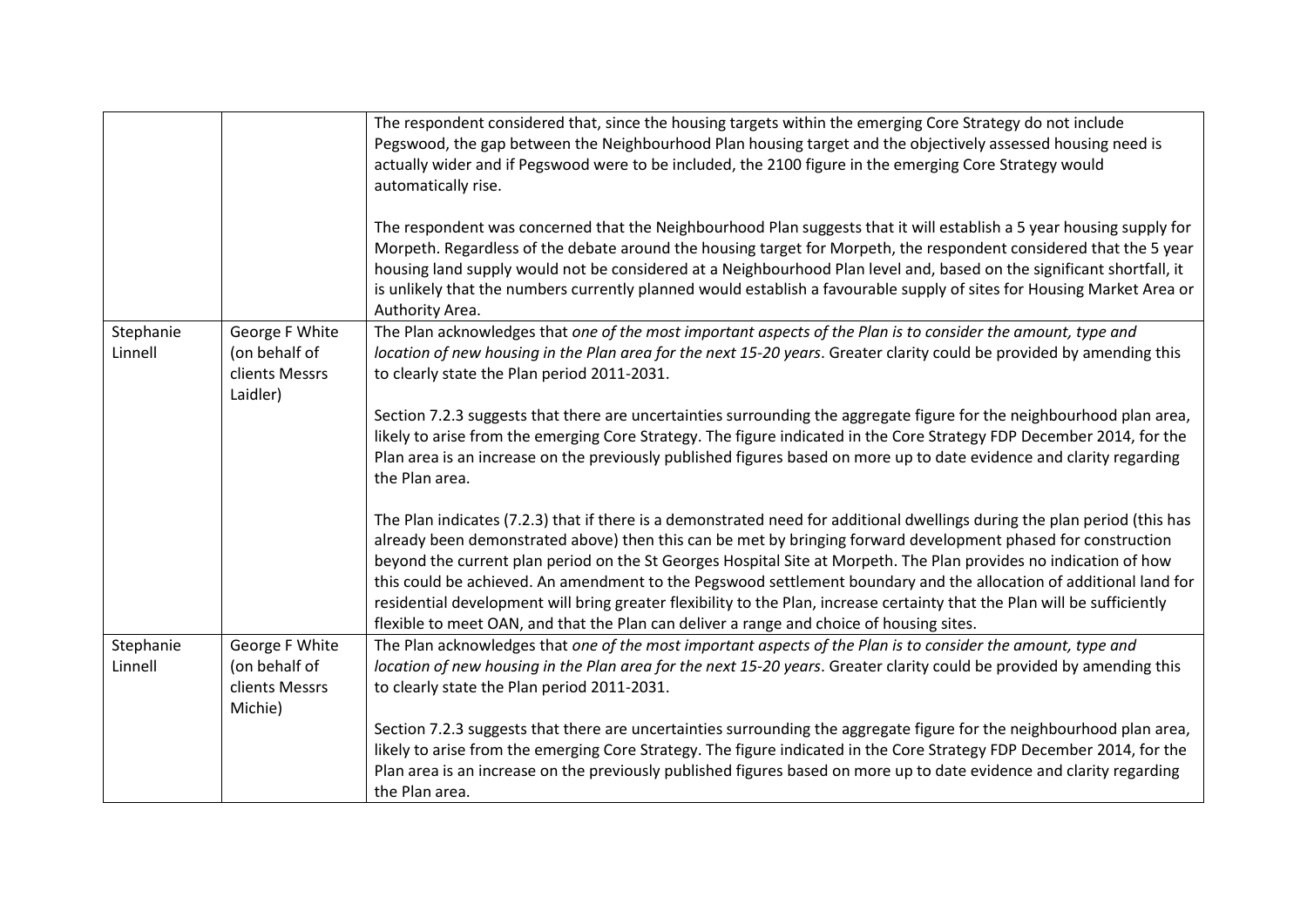| Les               | N/A                                                               | The Plan indicates (7.2.3) that if there is a demonstrated need for additional dwellings during the plan period (this has<br>already been demonstrated above) then this can be met by bringing forward development phased for construction<br>beyond the current plan period on the St Georges Hospital Site at Morpeth. The Plan provides no indication of how<br>this could be achieved. An amendment to the Pegswood settlement boundary and the allocation of additional land for<br>residential development will bring greater flexibility to the Plan, increase certainty that the Plan will be sufficiently<br>flexible to meet OAN, and that the Plan can deliver a range and choice of housing sites.<br>The respondent considers that two sites within Table 1 will not come forward for development as envisaged, that |
|-------------------|-------------------------------------------------------------------|-----------------------------------------------------------------------------------------------------------------------------------------------------------------------------------------------------------------------------------------------------------------------------------------------------------------------------------------------------------------------------------------------------------------------------------------------------------------------------------------------------------------------------------------------------------------------------------------------------------------------------------------------------------------------------------------------------------------------------------------------------------------------------------------------------------------------------------|
| Stephenson        |                                                                   | being the allocation in Pegswood, and the former Davison's Garage. The former has been identified in evidence to the                                                                                                                                                                                                                                                                                                                                                                                                                                                                                                                                                                                                                                                                                                              |
| and Mark          |                                                                   | Council as being unviable for development. The former Davison's garage is a detailed permission for a high density                                                                                                                                                                                                                                                                                                                                                                                                                                                                                                                                                                                                                                                                                                                |
| Gray              |                                                                   | proposal that the market doesn't want to deliver. It is a form of development that is not attractive to the market and<br>has all but ceased. This consent will not be implemented in its current form.                                                                                                                                                                                                                                                                                                                                                                                                                                                                                                                                                                                                                           |
|                   | <b>Policy Hou1: Housing Development</b>                           |                                                                                                                                                                                                                                                                                                                                                                                                                                                                                                                                                                                                                                                                                                                                                                                                                                   |
| Rachael Bust      | Coal Authority                                                    | Site Hou1 AP1 - This site is affected by recorded past shallow coal workings;<br>Site Hou1 AP2 - This site is affected by recorded past shallow coal workings and probable underground coal workings<br>at shallow depth;                                                                                                                                                                                                                                                                                                                                                                                                                                                                                                                                                                                                         |
| Matt<br>Verlander | Arup (on behalf of<br>client, Homes and<br>Communities<br>Agency) | The HCA welcomed the amendments to the text for policy Hou1 which states "at least 1700 dwellings" shall be<br>developed from existing commitments and allocations which include HCA's land at the St George's Hospital site. In<br>particular the HCA were supportive of the reference in paragraph 7.2.3 that the figure in the Neighbourhood Plan is<br>set at a minimum, and should there be a demonstrated need for additional dwellings during the Plan period, this can<br>be met by bringing forward development phased for construction beyond the current Plan period on the St George's<br>Hospital site.                                                                                                                                                                                                              |
|                   |                                                                   | The policy was therefore considered to be more closely aligned to the emerging Local Plan for Northumberland<br>proposing 2,100 new dwellings between 2011 and 2031 in Morpeth.<br>The HCA considered that this flexibility would allow further sites to be brought forward including specific phases of                                                                                                                                                                                                                                                                                                                                                                                                                                                                                                                          |
|                   |                                                                   | the St George's Hospital Site without conflicting with the Local Plan.                                                                                                                                                                                                                                                                                                                                                                                                                                                                                                                                                                                                                                                                                                                                                            |
| David             | England and Lyle                                                  | The respondent considered that the "at least 1,700 dwellings" in the Neighbourhood Area remains some way below                                                                                                                                                                                                                                                                                                                                                                                                                                                                                                                                                                                                                                                                                                                    |
| Marjoram          | (on behalf of                                                     | the 2,100 identified in the Northumberland Local Plan Core Strategy Full Draft Plan. The respondent considers that the                                                                                                                                                                                                                                                                                                                                                                                                                                                                                                                                                                                                                                                                                                            |
|                   | client, Taylor                                                    | overall housing requirement for the county should be increased and that, therefore, the housing requirement set out                                                                                                                                                                                                                                                                                                                                                                                                                                                                                                                                                                                                                                                                                                               |
|                   | Wimpey)                                                           | in the Neighbourhood Plan is not sufficient; a much higher figure of 2,675 is suggested by the respondent although it<br>is recognised that the Local Plan Core Strategy will determine the final minimum requirement figure.                                                                                                                                                                                                                                                                                                                                                                                                                                                                                                                                                                                                     |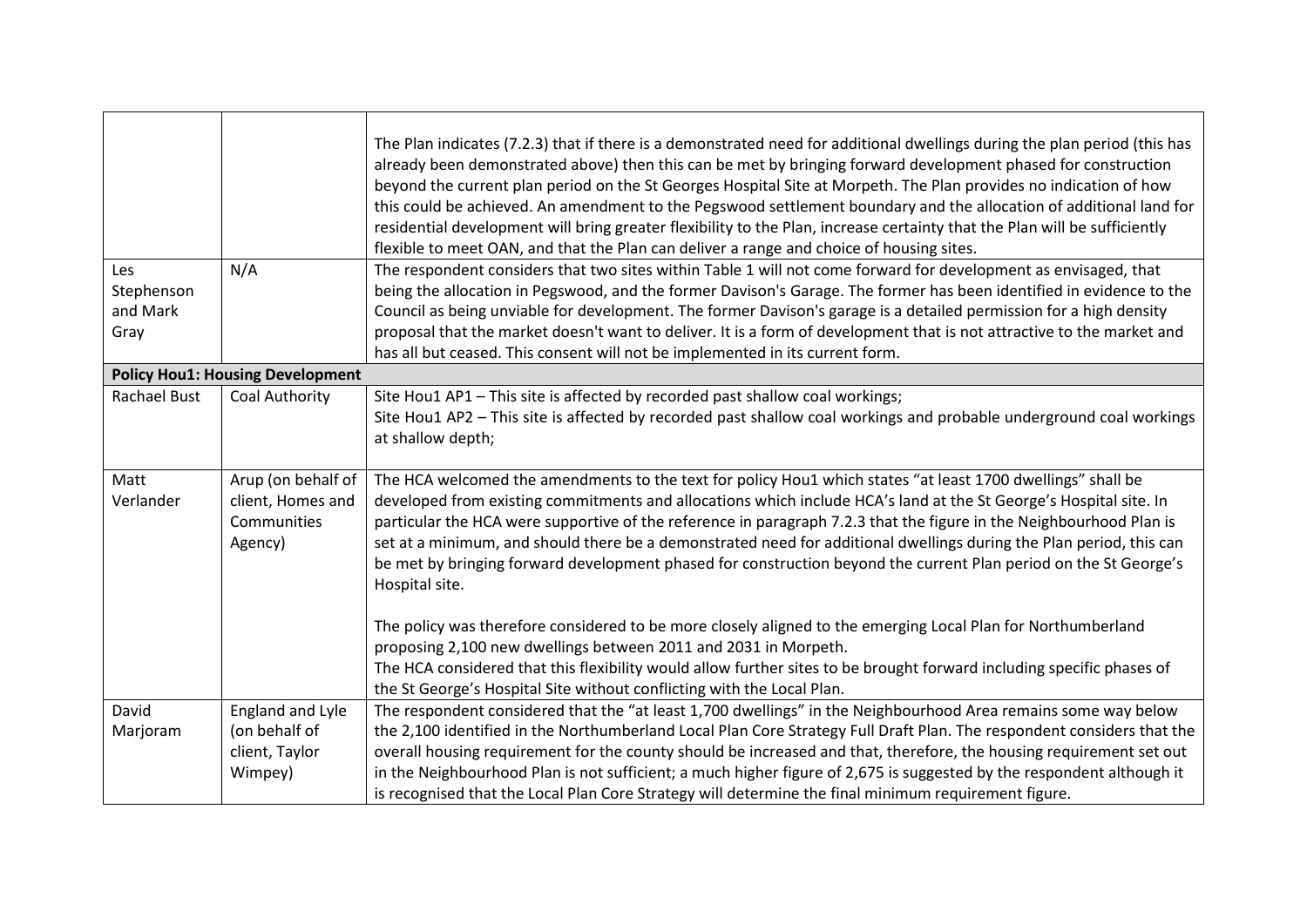|                               |                                                                        | The respondent considered that the approach to determining the housing requirement for the Neighbourhood Area is<br>not robust, reasoned justification due to the discrepancy between the housing requirements set in the<br>Neighbourhood Plan and those set in the emerging Core Strategy.<br>The respondent acknowledged the site allocation (Policy Hou2 - Land north of St. George's Hospital) but noted that<br>further development beyond the 375 dwellings holding permission will depend on the provision of an access road<br>from the Northern Bypass, together with uncertainty about both the suitability and achievability of the site in the<br>SHLAA. The respondent used this justification to recommend the allocation of land north of Barmoor Farm and South<br>of High Stobhill Farm, within their ownership, in the Neighbourhood Plan. The respondent requested that the<br>Neighbourhood Plan give consideration to the following sites:<br>Land north of Barmoor Farm; and<br>$\circ$<br>Land south of High Stobhill Farm.<br>$\circ$<br>The respondent considered it would be inappropriate to exclude this land from the settlement boundary, given:<br>The sites have been identified as being suitable, available and achievable in the SHLAA;<br>$\bullet$<br>The uncertainty over the delivery of the only housing allocation in Morpeth; and<br>Recent history, whereby housing has come forward on sites that the County Council had allocated for<br>$\bullet$<br>employment development in the town.<br>The respondent had commissioned site-specific reports for the land in their ownership. The results of these were<br>summarised within their representation. |
|-------------------------------|------------------------------------------------------------------------|--------------------------------------------------------------------------------------------------------------------------------------------------------------------------------------------------------------------------------------------------------------------------------------------------------------------------------------------------------------------------------------------------------------------------------------------------------------------------------------------------------------------------------------------------------------------------------------------------------------------------------------------------------------------------------------------------------------------------------------------------------------------------------------------------------------------------------------------------------------------------------------------------------------------------------------------------------------------------------------------------------------------------------------------------------------------------------------------------------------------------------------------------------------------------------------------------------------------------------------------------------------------------------------------------------------------------------------------------------------------------------------------------------------------------------------------------------------------------------------------------------------------------------------------------------------------------------------------------------------------------------------------------------------------------------------------------------|
| Anonymous<br>Respondent<br>#1 | N/A                                                                    | The respondent objected to the policy and stated that there is no evidential base to substantiate the numbers<br>identified and as such the policy is unsound.                                                                                                                                                                                                                                                                                                                                                                                                                                                                                                                                                                                                                                                                                                                                                                                                                                                                                                                                                                                                                                                                                                                                                                                                                                                                                                                                                                                                                                                                                                                                         |
| Anonymous<br>Respondent<br>#2 | N/A                                                                    | The respondent objected to the policy and stated that there is no evidential base to substantiate the numbers<br>identified and as such the policy is unsound.                                                                                                                                                                                                                                                                                                                                                                                                                                                                                                                                                                                                                                                                                                                                                                                                                                                                                                                                                                                                                                                                                                                                                                                                                                                                                                                                                                                                                                                                                                                                         |
| Sandra<br>Manson              | <b>Signet Planning</b><br>(on behalf of<br>client, Mitford<br>Estates) | The Neighbourhood Plan specifically allows for less development than is proposed in the emerging Local Plan.<br>Throughout the consultation on the plan, its development has been explicit in disregarding the OAN requirement that<br>has informed the emerging Core Strategy. In addition, the final OAN is not yet known, with the County Council<br>undertaking a refresh of the SHMA work and evidence base to inform the next consultation stage of the plan. The<br>respondent therefore considers that the plan has not been prepared positively and does not accord with national<br>policy.                                                                                                                                                                                                                                                                                                                                                                                                                                                                                                                                                                                                                                                                                                                                                                                                                                                                                                                                                                                                                                                                                                  |
| Jo-Anne                       | Northumberland                                                         | The County Council supports this policy. Whilst the minimum number of new dwellings differs from the numbers                                                                                                                                                                                                                                                                                                                                                                                                                                                                                                                                                                                                                                                                                                                                                                                                                                                                                                                                                                                                                                                                                                                                                                                                                                                                                                                                                                                                                                                                                                                                                                                           |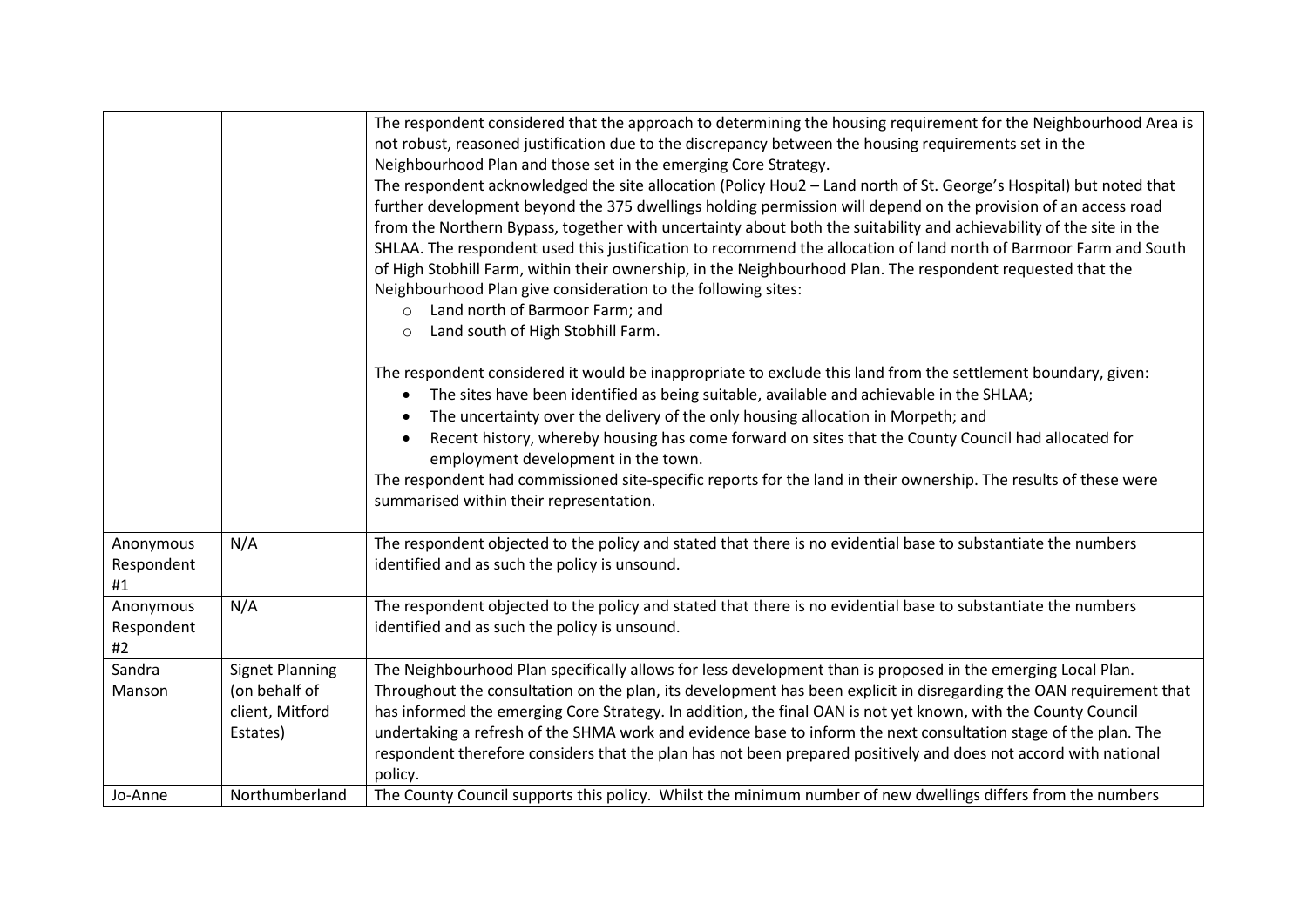| Garrick                     | <b>County Council</b>                                                                                 | indicated in the emerging Core Strategy, the evidence presented to support the Plan clearly allows for sufficient<br>flexibility to deliver sufficient housing during the Plan period when read in conjunction with information on current<br>completions and commitments and the intention to support a sustainable urban extension at St George's Hospital<br>through Policy Hou2.                                                                                                                                                                                                                                                                                                                                                                                                                                                                                                                                                                                                    |
|-----------------------------|-------------------------------------------------------------------------------------------------------|-----------------------------------------------------------------------------------------------------------------------------------------------------------------------------------------------------------------------------------------------------------------------------------------------------------------------------------------------------------------------------------------------------------------------------------------------------------------------------------------------------------------------------------------------------------------------------------------------------------------------------------------------------------------------------------------------------------------------------------------------------------------------------------------------------------------------------------------------------------------------------------------------------------------------------------------------------------------------------------------|
| Katherine<br><b>Brooker</b> | DTZ<br>(on behalf of<br>client,<br>Northumberland<br>Tyne and Wear<br><b>NHS Foundation</b><br>Trust) | Paragraph 3.3.9 makes reference to the emerging Core Strategy projected requirement for 2,100 houses in the<br>Morpeth area in the plan period. The Neighbourhood Plan proposes a lesser requirement of 1,700, which is at odds<br>with Northumberland County Council's figures. The Neighbourhood Plan states that the lesser figure can be served by<br>existing commitments and draft allocations, which it sets out in Table 1. Paragraph 7.2.2 states that 'It is recognised<br>that this figure is subject to revision in light of the Department for Communities and Local Government (DCLG) 2012<br>Household projections (Feb 2015) and will not be finalised until the Local Plan is adopted.'<br>Paragraph 7.2.3 suggests a justification for planning for a reduced figure of 1,700 in the interim, due to 'uncertainties<br>around the county housing requirement, apportionment for the Neighbourhood Plan Area, and build-out rates in a<br>locally oversupplied market' |
|                             |                                                                                                       | Morpeth is one of the most sustainable and desirable market town locations in the County as a whole and is within<br>the commuter area of the Tyne and Wear conurbation. As a result, Northumberland County Council is correctly<br>focusing significant development for the area in Morpeth.<br>It was considered that to advance a reduced projected need figure is to ignore Northumberland County Council's<br>desired economic growth, the evidence of local market advanced by the house builders (that figures should exceed<br>the 2,100 figure) and government agencies through the recent consultation events, and the recent investment in<br>infrastructure to support significant growth for Morpeth (e.g. Northern By-pass and Sewerage facility), and is contrary<br>to the NPPF by seeking to fetter delivery of sustainable development.                                                                                                                               |
|                             |                                                                                                       | Neighbourhood Plan draft policy Hou1 should include sufficient flexibility to respond to market conditions and rises in<br>local demand and should not seek to undermine Northumberland County Council's growth strategy.                                                                                                                                                                                                                                                                                                                                                                                                                                                                                                                                                                                                                                                                                                                                                               |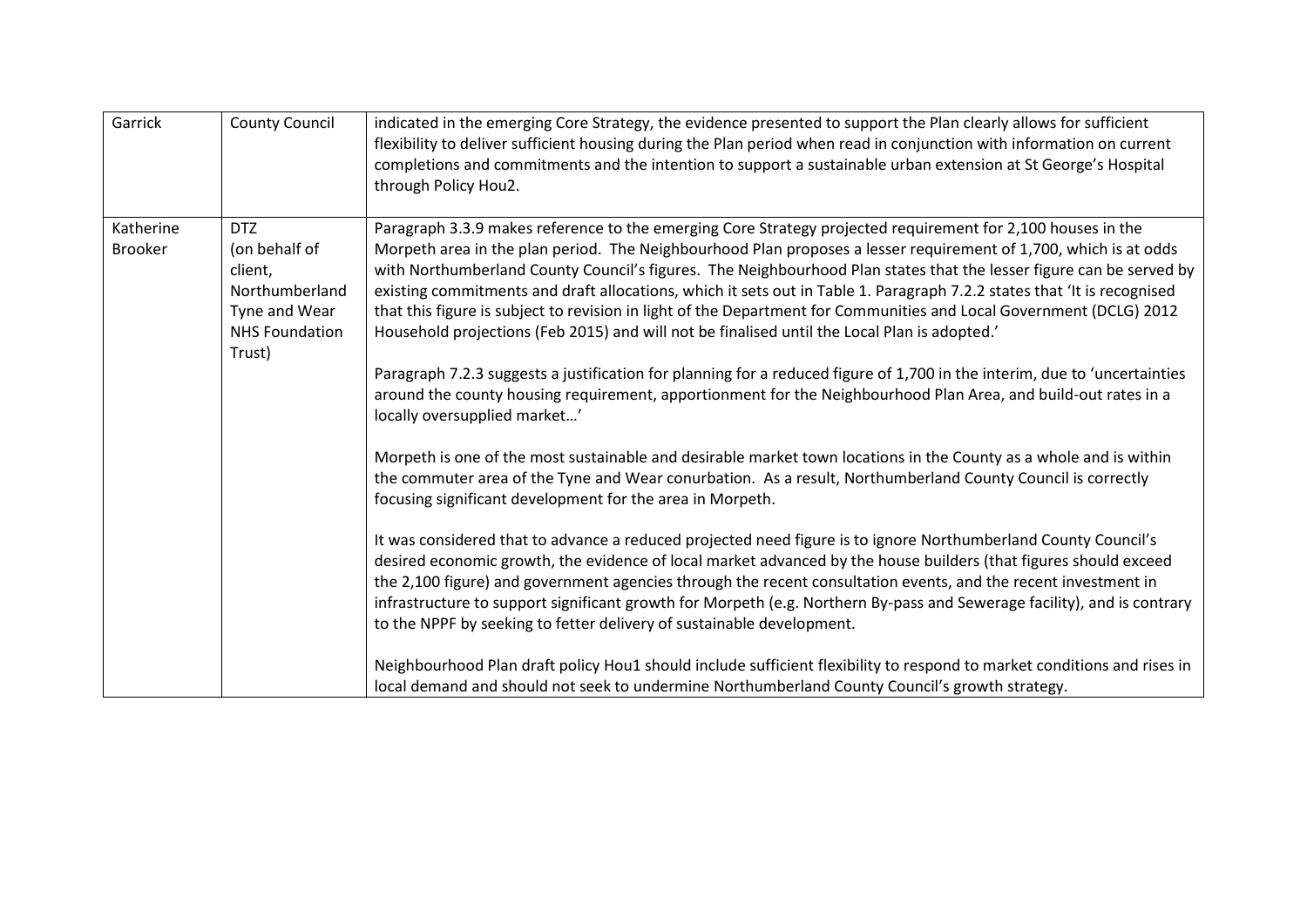| Stephanie<br>Linnell | George F White<br>(on behalf of<br>clients Messrs<br>Laidler) | The suggested amendment to the settlement boundary Policy Set2 and the Proposals Map and inclusion of SHLAA<br>sites 3018 and 6847 for residential development in Policy Hou1 offers the opportunity for: sustainable development,<br>improvements to the footpath network and wildlife environment, as well as meeting the OAN for Pegswood and the<br>Plan area in line with the Plans strategy and broad vision.<br>Support was expressed for Policy Hou1 in the allocation of land at North of Longhirst Road site 3019. |
|----------------------|---------------------------------------------------------------|------------------------------------------------------------------------------------------------------------------------------------------------------------------------------------------------------------------------------------------------------------------------------------------------------------------------------------------------------------------------------------------------------------------------------------------------------------------------------------------------------------------------------|
|                      |                                                               | However the policy should be amended to provide for 'at least 2,100 dwellings', or to 'at least meet the housing<br>provision detailed in the adopted Core Strategy'. Guidance for Neighbourhood plans clearly states that                                                                                                                                                                                                                                                                                                   |
|                      |                                                               | Neighbourhood plans should not promote less development than set out in the local plan or undermine its strategic<br>policies.                                                                                                                                                                                                                                                                                                                                                                                               |
| Stephanie<br>Linnell | George F White<br>(on behalf of<br>clients Messrs<br>Michie)  | Support was given to the identification of SHLAA site 3497 as a potential site for development in the Housing Site<br>Allocation document. However, this should be translated into the plan through a housing site allocation included in<br>Policy Hou1 and on the proposals map. The northern part of the site is within the ownership of the client.                                                                                                                                                                      |
|                      |                                                               | An objection was made against Policy Hou1 in that it should be amended to provide for "at least 2,100 dwellings" or<br>to "at least meet the housing provision detailed in the adopted Core Strategy". It was also considered that insufficient<br>sites were identified to meet the objectively assessed needs for the plan area.                                                                                                                                                                                           |
| John Fleming         | Gladman<br>Developments Ltd                                   | This policy states that at least 1,700 dwellings shall be developed in the Neighbourhood Plan area over the plan<br>period. This comprises of existing commitments in Morpeth & Pegswood and the three allocations contained in the<br>plan.                                                                                                                                                                                                                                                                                 |
|                      |                                                               | Whilst it was acknowledged that the Neighbourhood Plan allocates land for residential development in accordance<br>with the emerging Core Strategy, this figure has yet to be successfully tested at independent examination by an<br>Inspector. It cannot be certain that the level of growth proposed at this time will meet the full OAN for the district.<br>Therefore, the ability to progress the Neighbourhood Plan at this time was questioned.                                                                      |
| James Reid           | <b>Barratt David</b><br><b>Wilson Homes</b><br>North East     | Policy Hou1 and the proposals map of the Neighbourhood Plan identify the locations for new housing in Morpeth and<br>Pegswood. BDW would request the Neighbourhood Plan assess the potential of the following sites as contributors to<br>the area's housing supply during the emerging plan period:                                                                                                                                                                                                                         |
|                      |                                                               | Land at West Lane End Farm, Morpeth<br>The respondent states that the site extends to approximately 75 acres and provides the logical extension of the<br>settlement to the north. The site was previously assessed by the Castle Morpeth Local Plan Inspector in 19981 who<br>concluded it was suitable and should be allocated for residential development. Paragraph 30.16.6 of the adopted                                                                                                                               |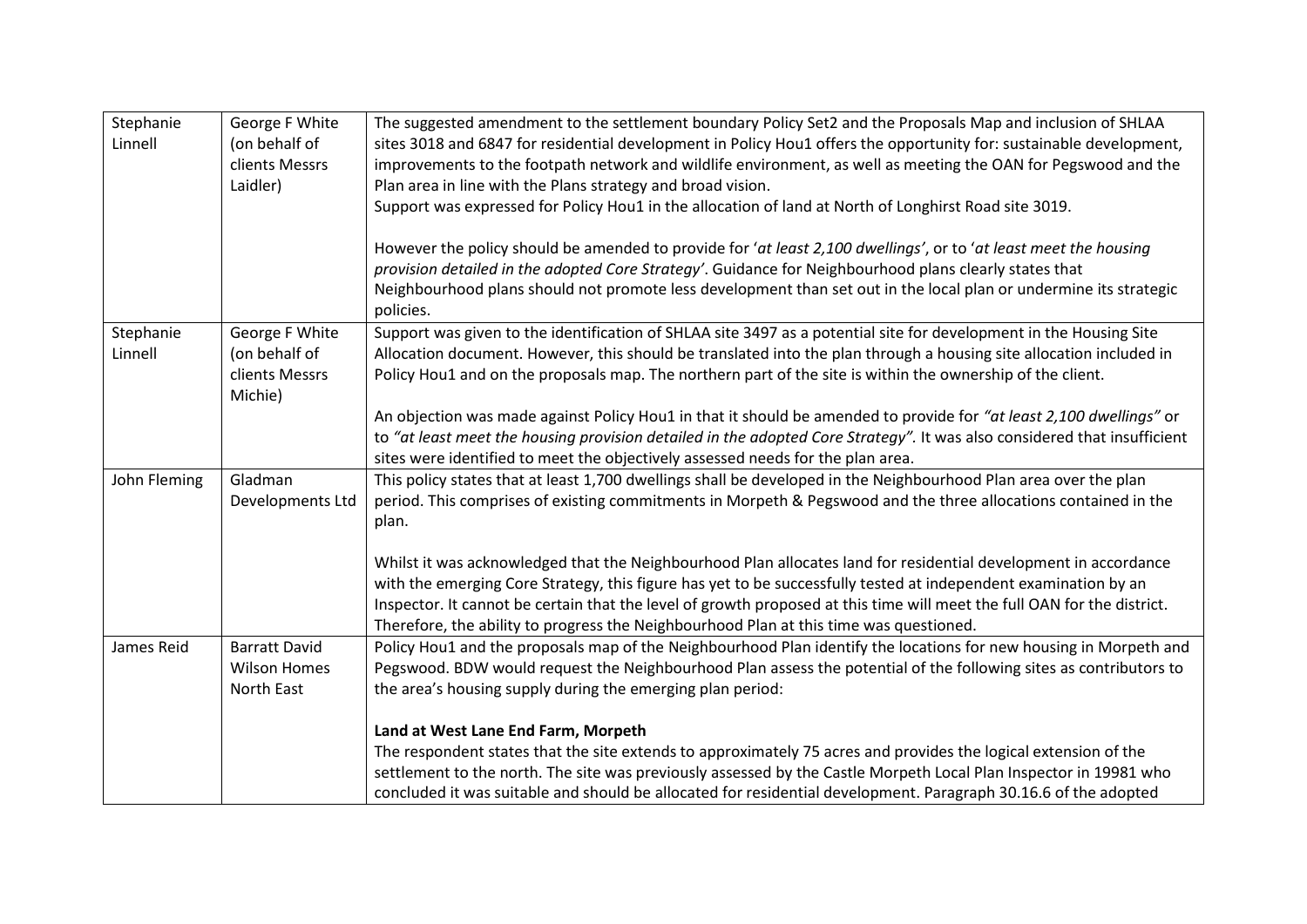| 2003 Castle Morpeth Local Plan states the principle of development was established at the local public inquiry and its<br>allocation accepted by the Inspector. However, due to national policy prevailing which at the time required a strict<br>sequential brown before green approach, the allocation was not taken forward. Notwithstanding this the Plan<br>recognised the-then longer term potential to accommodate the residential development needs of the town. In<br>addition, the Local Plan Inspector concluded that the whole of the St George's Hospital (now identified by the<br>Neighbourhood Plan) should not be allocated for housing. Given that the plan period ended in 2006, BDW considers<br>the long term potential of the site to be now. |
|---------------------------------------------------------------------------------------------------------------------------------------------------------------------------------------------------------------------------------------------------------------------------------------------------------------------------------------------------------------------------------------------------------------------------------------------------------------------------------------------------------------------------------------------------------------------------------------------------------------------------------------------------------------------------------------------------------------------------------------------------------------------|
| At present the land at West Lane End Farm is considered Safeguarded Land under Policy 21 of the draft<br>Northumberland Local Plan. Given the need to significantly boost Central Northumberland's housing supply and the<br>fact that the land is not considered within the Green Belt, BDW feels it inappropriate to restrict the site's delivery<br>beyond 2031.                                                                                                                                                                                                                                                                                                                                                                                                 |
| The Morpeth Northern Bypass is planned to dissect the site. The northern half was proposed for employment land<br>within the PO2 which supported by Policy Emp5 of the Neighbourhood Plan. The implementation of the bypass will be<br>of great benefit to the town and will provide a new defensible boundary for development at West Lane End Farm and<br>the town of Morpeth. Furthermore, the delivery of the site could contribute significantly toward the provision of<br>infrastructure in North Morpeth.                                                                                                                                                                                                                                                   |
| Land north of the A192, Hepscott<br>The respondent states that the site extends to approximately 11.76 hectares (29.06 acres) and offers the logical<br>extension of Hepscott village.                                                                                                                                                                                                                                                                                                                                                                                                                                                                                                                                                                              |
| The Council has recognised the site's potential for residential development by finding it suitable for approximately 89<br>dwellings within years 6-10 (SHLAA 2014).                                                                                                                                                                                                                                                                                                                                                                                                                                                                                                                                                                                                |
| At present the site is identified within the 'general extent of the Green Belt' which is yet to be defined. The site does<br>not meet any of the five principles set by paragraph 80 of the NPPF and has already been considered suitable for<br>development. Should the Neighbourhood Plan proceed with a similar strategy for Hepscott as the previous plan, it is<br>likely that Hepscott village will continue to lose its working age population, particularly with increased levels of<br>development proposed in Morpeth. The housing requirement is a minimum target and the allocation of this<br>sustainable site will complement the vitality of this attractive settlement, thus supporting the objectives set by the<br>draft Core Strategy and NPPF.  |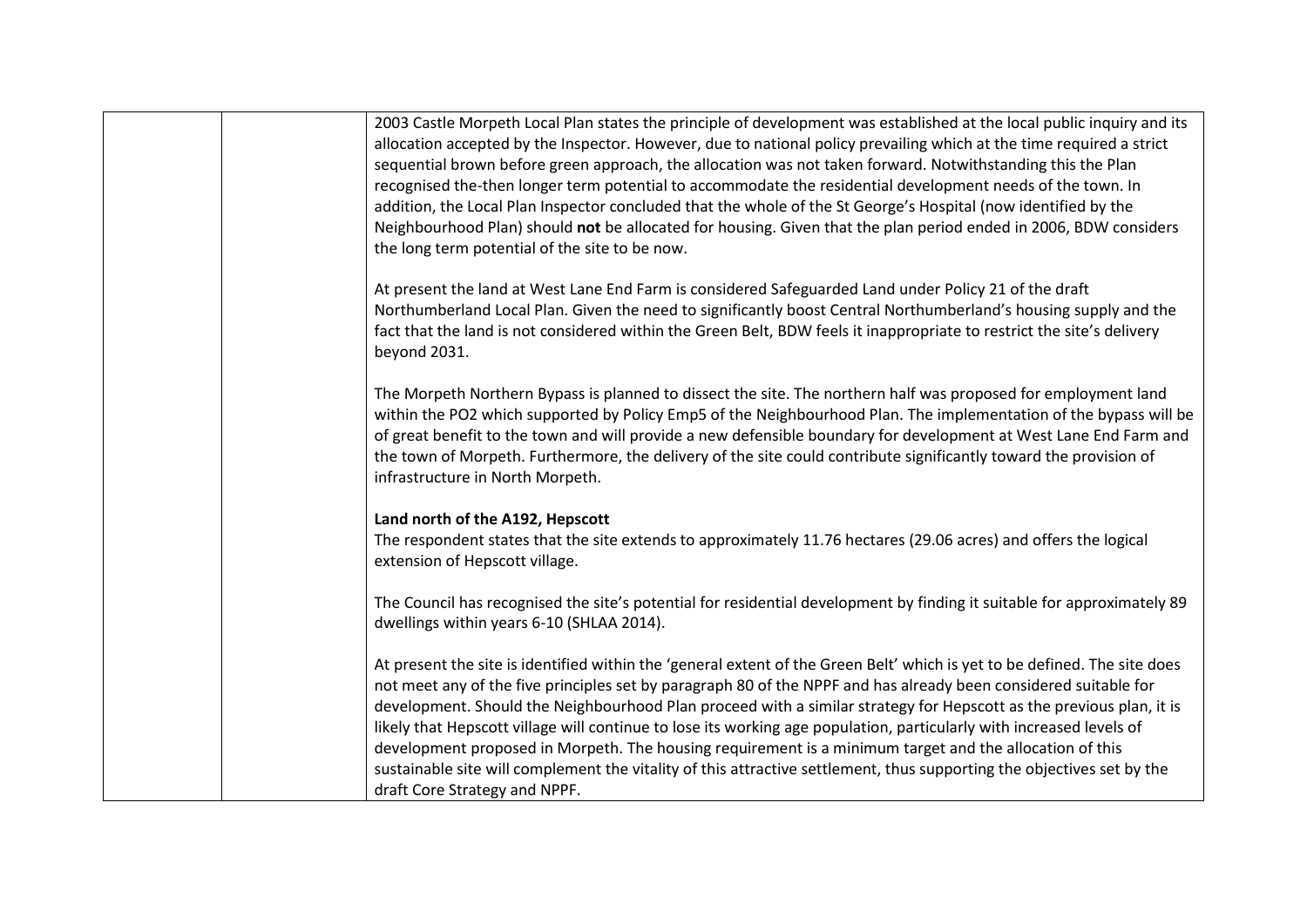| Sasha White<br>QC | Landmark<br>Chambers<br>(on behalf of<br>client Sandra<br>Manson, Signet<br>Planning) | Policy Hou1 states that "at least 1,700 houses will be built during the plan period". It could be argued that this sets a<br>minimum requirement because of the word "at least". However, the delivery of this housing requirement is<br>constrained within a tightly drawn settlement boundary as set out by Policy Set1. Given this, in order to demonstrate<br>conformity with the NPPF, it is essential that the Neighbourhood Plan demonstrates that it can meet the housing<br>need for Morpeth over the plan period within this settlement boundary. The only evidence for this is the document<br>"Housing Site Allocation - Outline Methodology and Potential Sites". This demonstrates that:<br>Existing commitments provide for approximately 1,620 dwellings in Morpeth which is below the 2,100<br>dwellings required by the Core Strategy Full Draft Plan and relies on all permitted development coming<br>forward as planned;<br>Outside of existing commitments, the Neighbourhood Plan only has one preferred site for the delivery of<br>$\bullet$<br>additional dwellings, which is the St. George's Hospital site; |
|-------------------|---------------------------------------------------------------------------------------|-----------------------------------------------------------------------------------------------------------------------------------------------------------------------------------------------------------------------------------------------------------------------------------------------------------------------------------------------------------------------------------------------------------------------------------------------------------------------------------------------------------------------------------------------------------------------------------------------------------------------------------------------------------------------------------------------------------------------------------------------------------------------------------------------------------------------------------------------------------------------------------------------------------------------------------------------------------------------------------------------------------------------------------------------------------------------------------------------------------------------------------------|
|                   |                                                                                       | The Plan identifies other possible sites within the settlement boundary that can deliver a maximum of 224<br>$\bullet$<br>dwellings but it was also recognised that a number of sites have significant constraints to delivery;<br>The respondent therefore considered that this shows that the settlement boundary is unlikely to have the capacity to<br>deliver more than 2,100 dwellings over the plan period.                                                                                                                                                                                                                                                                                                                                                                                                                                                                                                                                                                                                                                                                                                                      |
|                   | Policy Hou2: St. George's Hospital, Morpeth                                           |                                                                                                                                                                                                                                                                                                                                                                                                                                                                                                                                                                                                                                                                                                                                                                                                                                                                                                                                                                                                                                                                                                                                         |
| Matt<br>Verlander | Arup (on behalf of<br>client, Homes and                                               | Policy Hou2 refers to the St George's Hospital site specifically, with the site identified as being developed as a<br>sustainable urban extension for around 1,000 homes. The HCA were supportive of this level of development.                                                                                                                                                                                                                                                                                                                                                                                                                                                                                                                                                                                                                                                                                                                                                                                                                                                                                                         |
|                   | Communities<br>Agency)                                                                | The policy also states that a detailed masterplan shall be prepared for the site and shall be "agreed by the Local<br>Planning Authority". The HCA and County Council as local planning authority are working closely to progress this<br>strategic site.                                                                                                                                                                                                                                                                                                                                                                                                                                                                                                                                                                                                                                                                                                                                                                                                                                                                               |
|                   |                                                                                       | The HCA stated that the policy does not give the flexibility to respond to market conditions (as stated in the NPPF<br>paragraph 14) as it requests a masterplan be prepared including phasing details, detailed information including a mix<br>of house types, recreational facilities and detailed infrastructure. Any masterplan should be indicative only, setting<br>out broad principles of development form.                                                                                                                                                                                                                                                                                                                                                                                                                                                                                                                                                                                                                                                                                                                     |
|                   |                                                                                       | The respondent considered that it is for the planning application process to agree on specific details over time and to<br>suit market conditions at that time. An amendment to the policy was suggested, taking account of the above points.                                                                                                                                                                                                                                                                                                                                                                                                                                                                                                                                                                                                                                                                                                                                                                                                                                                                                           |
| David             | England and Lyle                                                                      | The respondent considered that the "at least 1,700 dwellings" in the Neighbourhood Area remains some way below                                                                                                                                                                                                                                                                                                                                                                                                                                                                                                                                                                                                                                                                                                                                                                                                                                                                                                                                                                                                                          |
| Marjoram          | (on behalf of                                                                         | the 2,100 identified in the Northumberland Local Plan Core Strategy Full Draft Plan. The respondent considered that                                                                                                                                                                                                                                                                                                                                                                                                                                                                                                                                                                                                                                                                                                                                                                                                                                                                                                                                                                                                                     |
|                   | client, Taylor                                                                        | the overall housing requirement for the county should be increased and that, therefore, the housing requirement set                                                                                                                                                                                                                                                                                                                                                                                                                                                                                                                                                                                                                                                                                                                                                                                                                                                                                                                                                                                                                     |
|                   | Wimpey)                                                                               | out in the Neighbourhood Plan is not sufficient; a much higher figure of 2,675 is suggested by the respondent                                                                                                                                                                                                                                                                                                                                                                                                                                                                                                                                                                                                                                                                                                                                                                                                                                                                                                                                                                                                                           |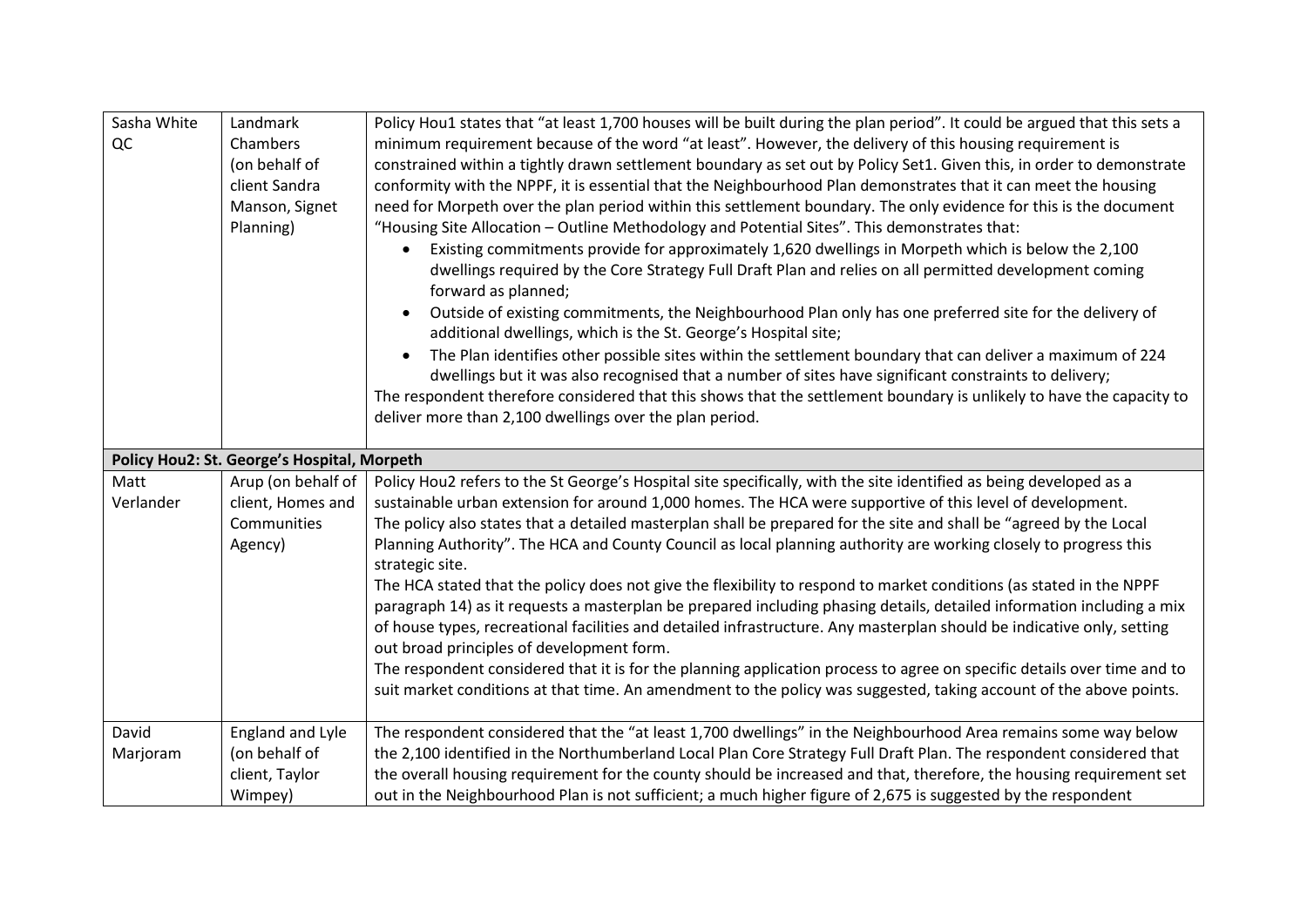|                |                           | although it is recognised that the Local Plan Core Strategy will determine the final minimum requirement figure.                                                                                                                         |
|----------------|---------------------------|------------------------------------------------------------------------------------------------------------------------------------------------------------------------------------------------------------------------------------------|
|                |                           |                                                                                                                                                                                                                                          |
|                |                           | The respondent considered that the approach to determining the housing requirement for the Neighbourhood Area is                                                                                                                         |
|                |                           | not robust, reasoned justification due to the discrepancy between the housing requirements set in the                                                                                                                                    |
|                |                           | Neighbourhood Plan and those set in the emerging Core Strategy.                                                                                                                                                                          |
|                |                           |                                                                                                                                                                                                                                          |
|                |                           | The respondent acknowledged the site allocation (Policy Hou2 - Land north of St. George's Hospital) but noted that                                                                                                                       |
|                |                           | further development beyond the 375 dwellings holding permission will depend on the provision of an access road                                                                                                                           |
|                |                           | from the Northern Bypass, together with uncertainty about both the suitability and achievability of the site in the<br>SHLAA. The respondent used this justification to recommend the allocation of land north of Barmoor Farm and South |
|                |                           | of High Stobhill Farm, within their ownership, in the Neighbourhood Plan. The respondent requested that the                                                                                                                              |
|                |                           | Neighbourhood Plan give consideration to the following sites:                                                                                                                                                                            |
|                |                           | Land north of Barmoor Farm; and<br>$\circ$                                                                                                                                                                                               |
|                |                           | Land south of High Stobhill Farm.<br>$\circ$                                                                                                                                                                                             |
|                |                           |                                                                                                                                                                                                                                          |
|                |                           | The respondent considered it would be inappropriate to exclude this land from the settlement boundary, given:                                                                                                                            |
|                |                           | The sites have been identified as being suitable, available and achievable in the SHLAA;<br>$\bullet$                                                                                                                                    |
|                |                           | The uncertainty over the delivery of the only housing allocation in Morpeth; and                                                                                                                                                         |
|                |                           | Recent history, whereby housing has come forward on sites that the County Council had allocated for<br>employment development in the town.                                                                                               |
|                |                           | The respondent had commissioned site-specific reports for the land in their ownership, including a Landscape and                                                                                                                         |
|                |                           | Visual Review, SUDS/Drainage Strategy, Access - Site Appraisals, and Preliminary Ecology Appraisal. The results of                                                                                                                       |
|                |                           | these were summarised within their representation.                                                                                                                                                                                       |
|                |                           |                                                                                                                                                                                                                                          |
| Katherine      | <b>DTZ</b>                | NTWFT supports the policy and the proposed masterplanning process and intends to fully participate in this                                                                                                                               |
| <b>Brooker</b> | (on behalf of             | process. Further to the proposal for the masterplan to be agreed before development on site, it is advanced that this                                                                                                                    |
|                | client,<br>Northumberland | should be achieved prior to determination of any planning application in respect of any part of the allocated land.                                                                                                                      |
|                | Tyne and Wear             | The aims of the masterplan as drafted in the policy are supported. However, care must be taken to give developers                                                                                                                        |
|                | <b>NHS Foundation</b>     | sufficient flexibility to agree their own, acceptable layouts and detailed proposals. The masterplan should be                                                                                                                           |
|                | Trust)                    | indicative, but set out principles of phasing, housing numbers and development form. All else should be held as part                                                                                                                     |
|                |                           | of the decision making process at planning application stage so that matters such as detailed site issues and viability                                                                                                                  |
|                |                           | can be properly assessed. The planning application process is sufficient and appropriate control over such                                                                                                                               |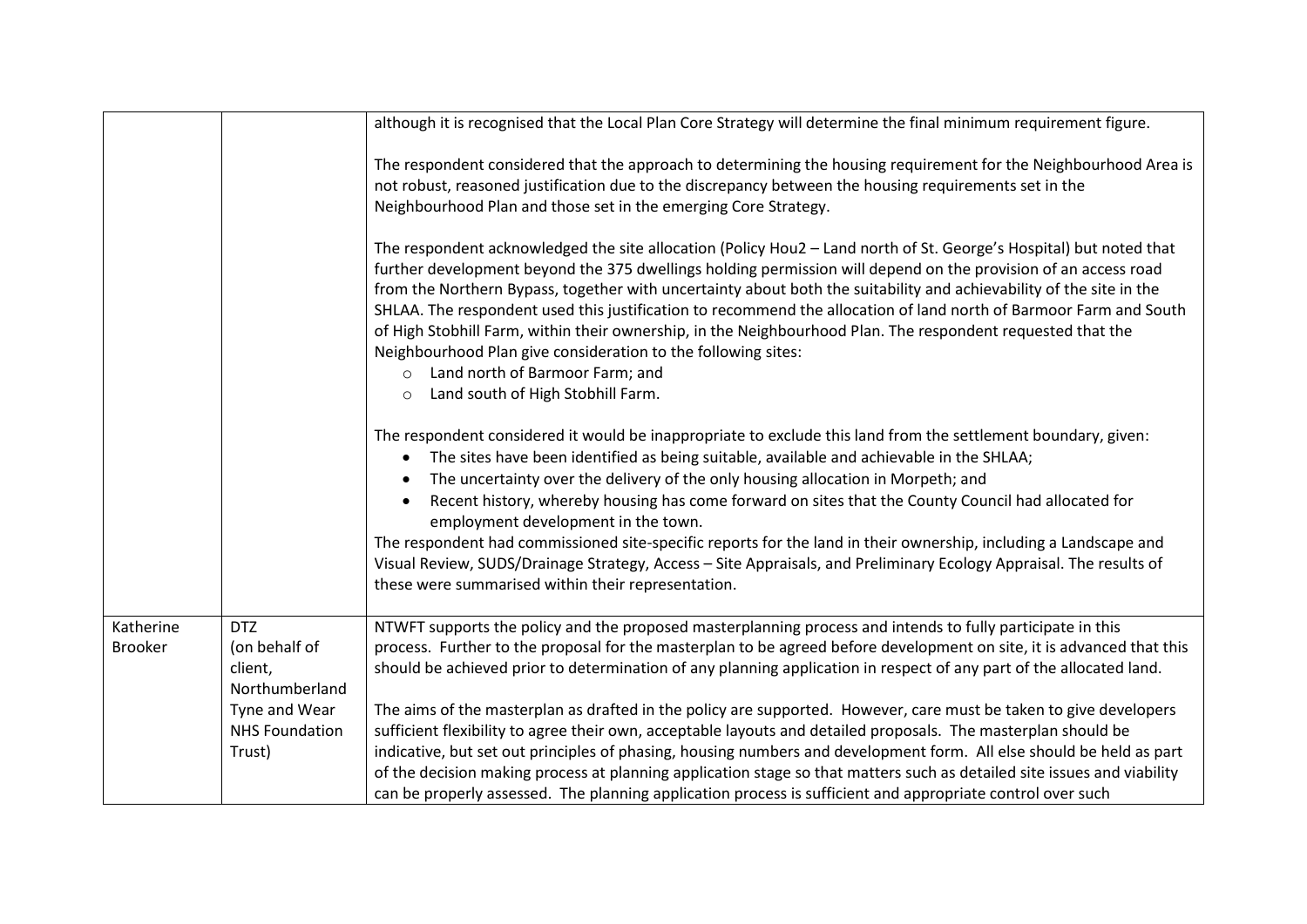|                                 |                                                                   | development matters.                                                                                                                                                                                                                                                                                                                                                                                                                                                                                                                                                                                              |
|---------------------------------|-------------------------------------------------------------------|-------------------------------------------------------------------------------------------------------------------------------------------------------------------------------------------------------------------------------------------------------------------------------------------------------------------------------------------------------------------------------------------------------------------------------------------------------------------------------------------------------------------------------------------------------------------------------------------------------------------|
| Stephanie<br>Linnell            | George F White<br>(on behalf of<br>clients Messrs<br>Michie)      | An objection was made against the area allocated for development at St. George's Hospital as identified on the<br>proposals map. It was considered that the identified site should be amended and extended to include additional land<br>beyond that in a single ownership to provide for a more holistic development to the north of Morpeth.                                                                                                                                                                                                                                                                    |
|                                 |                                                                   | The construction of the Bypass now creates a recognisable and permanent feature to the north of Morpeth, clearly<br>defining the edge of the settlement and the opportunity to facilitate the delivery of the Morpeth Strategic Site. The<br>land area contained by the bypass, Fulbeck Lane to the west and Howden Wood to the east, offers the opportunity to<br>deliver housing, services and facilities, as well as open space, recreation and sports facilities to meet the Plan's<br>objectives and needs of existing and future residents of the settlement.                                               |
|                                 |                                                                   | Detailed master planning is required for the whole of this land area rather than the simplistic proposal of constraining<br>this to the land formerly part of St. George's Hospital. It was strongly believed that the settlement boundary, as<br>currently identified within the Plan and Proposals Map should be amended to include SHLAA site 3174. The housing<br>allocation Hou1, Am1 should be amended to include SHLAA sites 3174 and 3055.                                                                                                                                                                |
| <b>Policy Hou3: Housing Mix</b> |                                                                   |                                                                                                                                                                                                                                                                                                                                                                                                                                                                                                                                                                                                                   |
| Mr Andrew<br><b>Moss</b>        | Ward Hadaway<br>(on behalf of<br>client Mr P<br>Hobson)           | The respondent considered that Tranwell has and continues to make a positive contribution to the supply of executive<br>housing in the County and that executive housing has and continues to be needed in the County and in the Region.<br>An objection was lodged that the policy / its reasoned justification needs to be amplified to reflect this and to support<br>the provision of executive housing in appropriate locations which include Tranwell.                                                                                                                                                      |
| Matt<br>Verlander               | Arup (on behalf of<br>client, Homes and<br>Communities<br>Agency) | Policy Hou3 states that the promotion of 'Lifetime Neighbourhoods' will be supported in Morpeth town centre and<br>the St George's urban extension. The HCA confirmed that as part of the master planning process, issues associated<br>with Lifetime Neighbourhoods would be explored, including:<br>The availability of shops, community facilities and transport connections;<br>$\bullet$<br>The accessibility of the neighbourhood for people who may have restricted mobility;<br>The current and potential attractiveness of the area to older people; and<br>The safety and sociability of public spaces. |
| Anonymous<br>Respondent<br>#1   | N/A                                                               | The respondent objected to the policy and considered that it failed to adequately provide for a range of choice of<br>tenures for housing.                                                                                                                                                                                                                                                                                                                                                                                                                                                                        |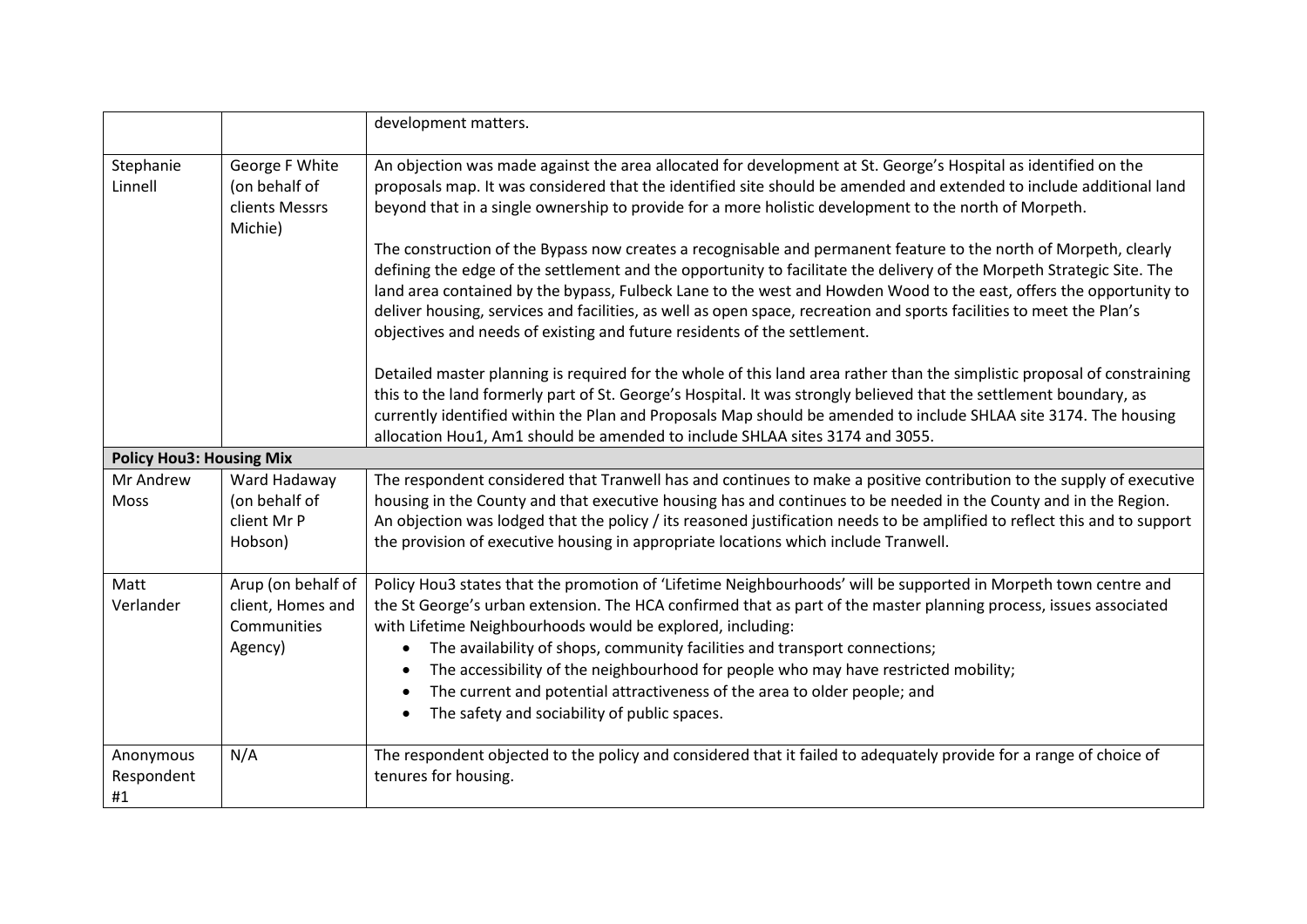| Anonymous<br>Respondent<br>#2         | N/A                                                               | The respondent objected to the policy and considered that it failed to adequately provide for a range of choice of<br>tenures for housing.                                                                                                                                                                                                                                                                                                                                                                                                                                        |
|---------------------------------------|-------------------------------------------------------------------|-----------------------------------------------------------------------------------------------------------------------------------------------------------------------------------------------------------------------------------------------------------------------------------------------------------------------------------------------------------------------------------------------------------------------------------------------------------------------------------------------------------------------------------------------------------------------------------|
| John Fleming                          | Gladman<br>Developments Ltd                                       | Policies Hou3 and Hou4 relate to providing a range of housing types and tenures. Whilst recognising the importance<br>of delivering Morpeth's housing needs, this matter will be appropriately dealt with by the local planning authority at<br>the strategic level. The deletion of this policy was recommended.                                                                                                                                                                                                                                                                 |
| Les<br>Stephenson<br>and Mark<br>Gray | N/A                                                               | This policy fails to address the attractiveness of Morpeth to the entrepreneur and businessman and notably ignores<br>evidence of a need for larger executive housing in the North East, as well as that proposed.                                                                                                                                                                                                                                                                                                                                                                |
|                                       | <b>Policy Hou4: Delivering Affordable Housing</b>                 |                                                                                                                                                                                                                                                                                                                                                                                                                                                                                                                                                                                   |
| Matt<br>Verlander                     | Arup (on behalf of<br>client, Homes and<br>Communities<br>Agency) | The HCA were supportive of this policy but reiterated previous representations made that affordable housing on the<br>site should be in accordance with the Development Plan or an up-to-date housing needs assessment. Developers<br>should not be required to undertake housing need surveys as part of development proposals as this is a very<br>substantial piece of work and should be part of the evidence base to be produced and maintained by the Local<br>Planning Authority as part of the Development Plan system.                                                   |
| Anonymous<br>Respondent<br>#1         | N/A                                                               | The respondent objected to the policy and considered that there is no evidential base to substantiate the selection of<br>10 houses as a cut off. It was also considered that the policy is poorly drafted and does not take account of the<br>economic viability of the development of the site, tenure being provided and other material considerations.                                                                                                                                                                                                                        |
| Anonymous<br>Respondent<br>#2         | N/A                                                               | The respondent objected to the policy and considered that there is no evidential base to substantiate the selection of<br>10 houses as a cut off. It was also considered that the policy is poorly drafted and does not take account of the<br>economic viability of the development of the site, tenure being provided and other material considerations.                                                                                                                                                                                                                        |
| Lee Crawford                          | Persimmon<br>Homes                                                | The respondent fully understands the reasons for the Neighbourhood Plan to seek to secure all affordable housing on<br>site and also understands concerns regarding the availability of sites locally to spend contributions on delivering<br>affordable housing. Policy Hou4 and its supporting text should be made slightly more flexible so that some affordable<br>housing can be provided can be provided through off-site contributions. This would enable innovative proposals to<br>meet needs which are all too often neglected, such as those of the ageing population. |
| Stephanie<br>Linnell                  | George F White<br>(on behalf of<br>clients Messrs<br>Laidler)     | Support was expressed for the provision of affordable housing, however it was considered that Policy Hou4 as worded<br>is at odds with the subsequent justification at paragraph 7.5.8 where it clearly identifies, in accordance with national<br>guidance, that off-site financial contributions may be justified. Policy Hou4 should be amended to include for this<br>provision.                                                                                                                                                                                              |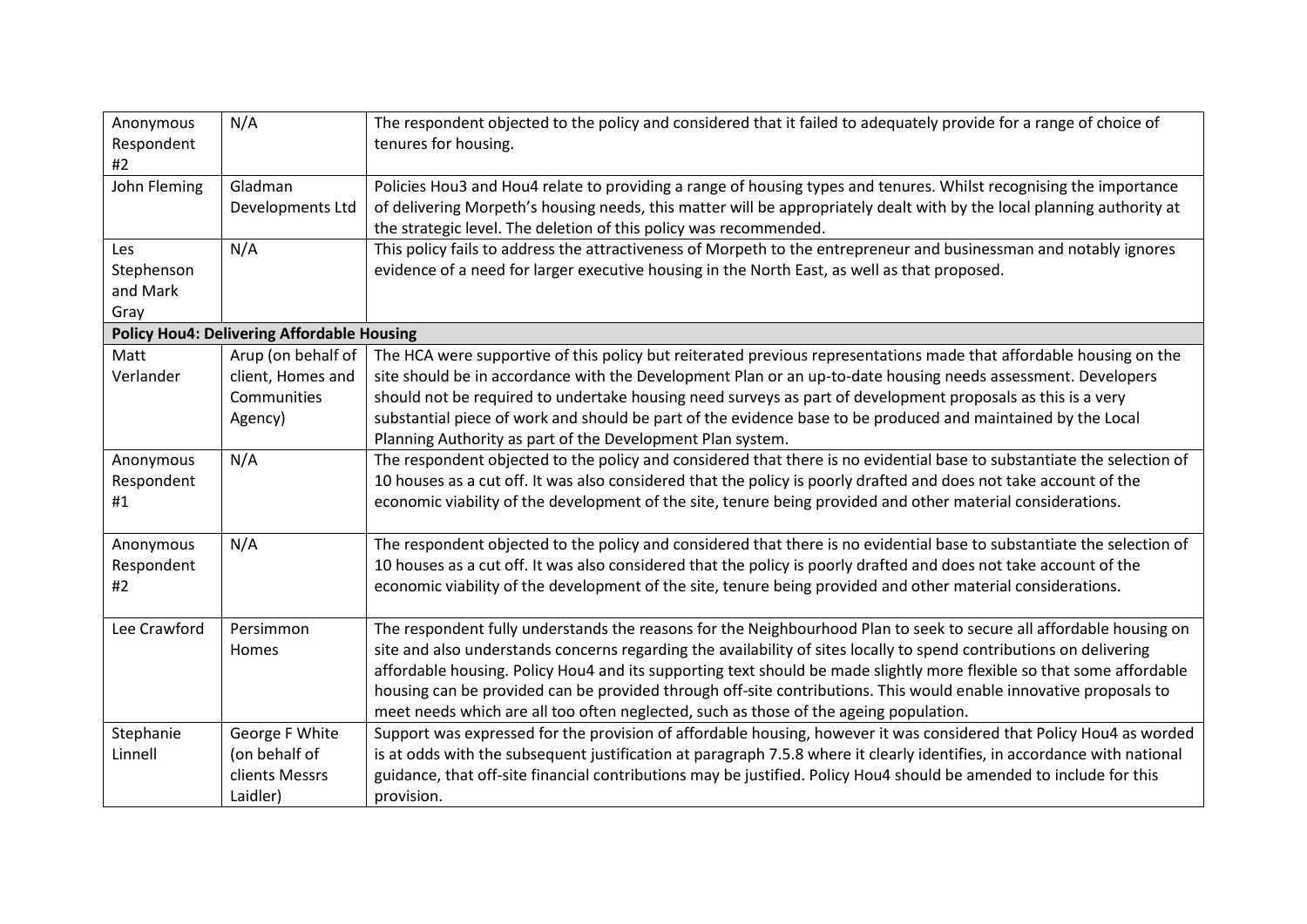| John Fleming                      | Gladman                                            | Policies Hou3 and Hou4 relate to providing a range of housing types and tenures. Whilst recognising the importance       |
|-----------------------------------|----------------------------------------------------|--------------------------------------------------------------------------------------------------------------------------|
|                                   | Developments Ltd                                   | of delivering Morpeth's housing needs, this matter will be appropriately dealt with by the local planning authority at   |
|                                   |                                                    | the strategic level. The deletion of this policy was recommended.                                                        |
|                                   |                                                    | Policy Hou5: Infrastructure to serve new Housing Development                                                             |
| Anonymous                         | N/A                                                | The respondent objected to the policy and considered that there is no evidential base to substantiate the need for       |
| Respondent                        |                                                    | development to contribute to the listed infrastructure. The policy was considered to be poorly drafted and did not       |
| #1                                |                                                    | take account of the economic viability of the development of the site and other material considerations.                 |
| Anonymous                         | N/A                                                | The respondent objected to the policy and considered that there is no evidential base to substantiate the need for       |
| Respondent                        |                                                    | development to contribute to the listed infrastructure. The policy was considered to be poorly drafted and did not       |
| #2                                |                                                    | take account of the economic viability of the development of the site and other material considerations.                 |
| Stephanie                         | George F White                                     | Support was given to the provision of affordable housing, however Policy Hou4 as worded was considered to be at          |
| Linnell                           | (on behalf of                                      | odds with the subsequent justification at paragraph 7.5.8 where it clearly identifies, in accordance with national       |
|                                   | clients Messrs                                     | guidance, that off-site financial contributions may be justified. Policy Hou4 should be amended to include for this      |
|                                   | Michie)                                            | provision.                                                                                                               |
| John Fleming                      | Gladman                                            | Policies which seek developer contributions should be properly tested for their effects on development viability and     |
|                                   | Developments Ltd                                   | supported by adequate and robust evidence. In this regard it does not appear that the Town Council have undertaken       |
|                                   |                                                    | any up-to-date viability assessment of the Neighbourhood Plan's cumulative obligations.                                  |
|                                   |                                                    |                                                                                                                          |
|                                   |                                                    | It was considered that the Town Council should therefore test all the policies contained in the Neighbourhood Plan for   |
|                                   |                                                    | the effects on development viability. Contributions must be based on up-to-date, robust evidence of needs and            |
|                                   |                                                    | cannot be used to make up the funding for desirable infrastructure, or to support the provision of unrelated items.      |
| <b>Getting Around (Transport)</b> |                                                    |                                                                                                                          |
|                                   | <b>Policy Tra1: Loansdean Link Road protection</b> |                                                                                                                          |
| David                             | <b>England and Lyle</b>                            | The respondent stated that they would support the continued protection of a preferred alignment for the proposed         |
| Marjoram                          | (on behalf of                                      | Loansdean to Stobhill Link road.                                                                                         |
|                                   | client, Taylor                                     |                                                                                                                          |
|                                   | Wimpey)                                            |                                                                                                                          |
| Jo-Anne                           | Northumberland                                     | The County Council is in the process of reviewing routes protected for future highway schemes. This work will            |
| Garrick                           | <b>County Council</b>                              | support the preparation of the Local Plan in due course. There is no evidence presented with the Neighbourhood           |
|                                   |                                                    | Plan to demonstrate the need for this link road. Accordingly, the County Council objects to the inclusion of this policy |
|                                   |                                                    | which has no basis in evidence.                                                                                          |
|                                   |                                                    |                                                                                                                          |
|                                   |                                                    | If the policy is retained it should be identified more clearly on the Proposals Map through amendment to the Key or      |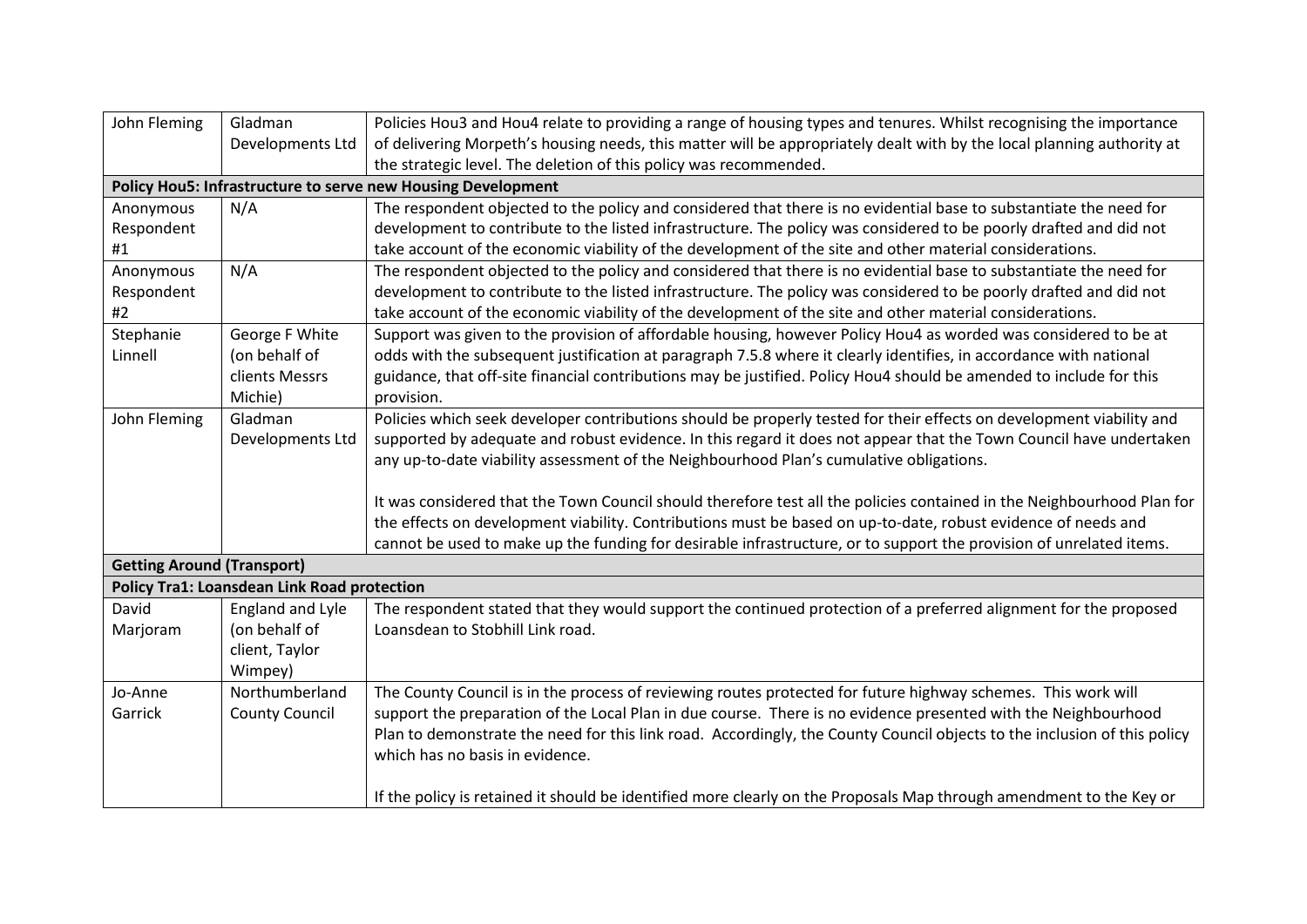|          |                                            | by inserting the Policy number next to the graphic on the Proposals Map. Furthermore, the policy should be modified<br>to allow the need for the link road to be established if development proposals come forward that may impact this<br>route.                                                                                                                                                                                                                                                     |
|----------|--------------------------------------------|-------------------------------------------------------------------------------------------------------------------------------------------------------------------------------------------------------------------------------------------------------------------------------------------------------------------------------------------------------------------------------------------------------------------------------------------------------------------------------------------------------|
|          |                                            | Proposed revisions:                                                                                                                                                                                                                                                                                                                                                                                                                                                                                   |
|          |                                            | The preferred alignment for the Stobhill - Loansdean Link Road (shown on the Proposals Map) will be                                                                                                                                                                                                                                                                                                                                                                                                   |
|          | <b>Policy Tra2: Traffic Congestion</b>     | safeguarded unless it can be demonstrated that the route is no longer required. from development.                                                                                                                                                                                                                                                                                                                                                                                                     |
| David    | England and Lyle                           | The respondent expressed support for Policy Tra2(A) and agreed that the traffic impacts of new development should                                                                                                                                                                                                                                                                                                                                                                                     |
| Marjoram | (on behalf of<br>client, Taylor<br>Wimpey) | be appropriately controlled and mitigated. The respondent also considered that the new Northern Bypass will have a<br>substantial impact on the levels and patterns of traffic movement within Morpeth, especially through traffic,<br>providing a real alternative to having to use Telford Bridge.                                                                                                                                                                                                  |
|          |                                            | In addition to the above, the representation also provided the respondent's view that land in their ownership, north<br>of Barmoor Farm and south of High Stobhill Farm, would be both accessible and sustainable, subject to appropriate<br>highway mitigation measures and a small number of public transport improvements and would facilitate use of<br>alternatives to the private car in accessing nearby local facilities and services, including schools and employment<br>opportunities etc. |
| Sandra   | <b>Signet Planning</b>                     | This policy sets out a policy criterion approach that is not aligned with the transport strategic policies in the emerging                                                                                                                                                                                                                                                                                                                                                                            |
| Manson   | (on behalf of                              | Core Strategy nor is aligned with the NPPF in that it sets out that development will not adversely impact on traffic                                                                                                                                                                                                                                                                                                                                                                                  |
|          | client, Mitford                            | congestion or key junctions within the town or wider plan area. NPPF paragraph 32 sets out that this test is one that                                                                                                                                                                                                                                                                                                                                                                                 |
| Jo-Anne  | Estates)<br>Northumberland                 | needs to be considered in relation to the overall impact not being severe as more accurately reflected in Policy Tra3.                                                                                                                                                                                                                                                                                                                                                                                |
| Garrick  | <b>County Council</b>                      | Minor modifications are suggested for clarity as follows:                                                                                                                                                                                                                                                                                                                                                                                                                                             |
|          |                                            | Proposed revisions:                                                                                                                                                                                                                                                                                                                                                                                                                                                                                   |
|          |                                            | Subject to compliance with other policies in the Neighbourhood Plan and elsewhere in the development plan                                                                                                                                                                                                                                                                                                                                                                                             |
|          |                                            | proposals for development or change of use will be supported where it can be demonstrated that: -                                                                                                                                                                                                                                                                                                                                                                                                     |
|          |                                            | they will not adversely impact on traffic congestion in Morpeth town centre or at key junctions<br>А.<br>within the town or wider plan area, achieved through appropriate mitigation as necessary;<br>and                                                                                                                                                                                                                                                                                             |
|          |                                            | additional opportunities to alleviate traffic congestion on the strategic highway network and<br>В.<br>through improvements to pedestrian and cycling routes have been identified, considered,<br>assessed and will be implemented.                                                                                                                                                                                                                                                                   |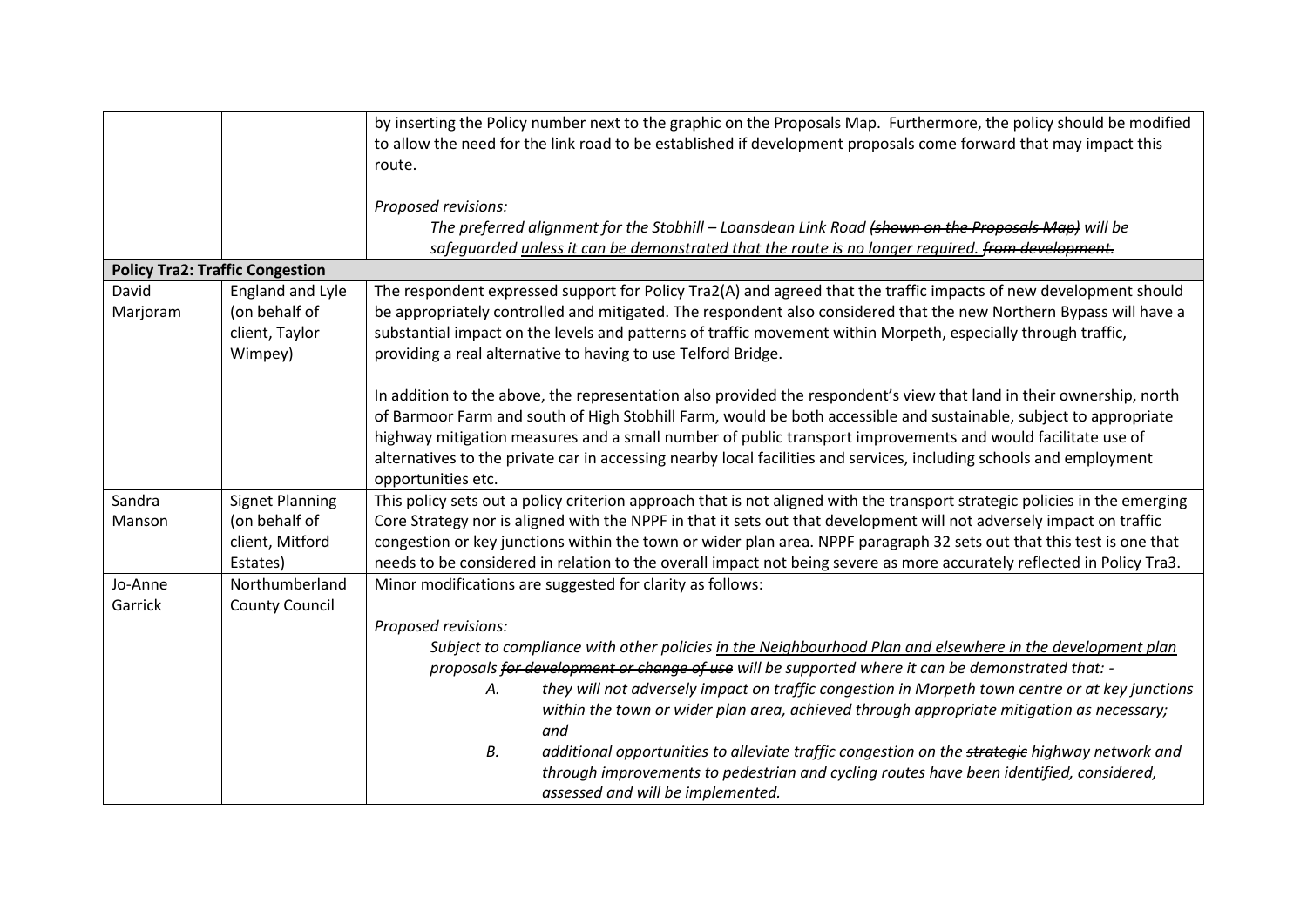| <b>Policy Tra3: Transport Requirements for New Developments</b> |                       |                                                                                                                                |  |
|-----------------------------------------------------------------|-----------------------|--------------------------------------------------------------------------------------------------------------------------------|--|
| David                                                           | England and Lyle      | The respondent expressed support for Policy Tra3(A) and (C) and agreed that the traffic impacts of new development             |  |
| Marjoram                                                        | (on behalf of         | should be appropriately controlled and mitigated. The respondent also considered that the new Northern Bypass will             |  |
|                                                                 | client, Taylor        | have a substantial impact on the levels and patterns of traffic movement within Morpeth, especially through traffic,           |  |
|                                                                 | Wimpey)               | providing a real alternative to having to use Telford Bridge.                                                                  |  |
|                                                                 |                       |                                                                                                                                |  |
|                                                                 |                       | In addition to the above, the representation also provided the respondent's view that land in their ownership, north           |  |
|                                                                 |                       | of Barmoor Farm and south of High Stobhill Farm, would be both accessible and sustainable, subject to appropriate              |  |
|                                                                 |                       | highway mitigation measures and a small number of public transport improvements and would facilitate use of                    |  |
|                                                                 |                       | alternatives to the private car in accessing nearby local facilities and services, including schools and employment            |  |
|                                                                 |                       | opportunities etc.                                                                                                             |  |
| Anonymous                                                       | N/A                   | The respondent objected to the policy and considered it to be poorly worded as a supportive policy with an unhelpful           |  |
| Respondent                                                      |                       | negative orientation. It was considered that there is no evidential base to substantiate the appropriateness or                |  |
| #2                                                              |                       | necessity for Criteria A, B or C to be applied. It was considered that that the policy is poorly drafted and does not take     |  |
|                                                                 |                       | account of the economic viability of the development of the site and other material considerations.                            |  |
| Jo-Anne                                                         | Northumberland        | Minor modifications are suggested for clarity as follows:                                                                      |  |
| Garrick                                                         | <b>County Council</b> |                                                                                                                                |  |
|                                                                 |                       | Proposed revisions:                                                                                                            |  |
|                                                                 |                       | Subject to compliance with other policies in the Neighbourhood Plan and elsewhere in the development plan                      |  |
|                                                                 |                       | proposals for development or change of use will be supported where it can be demonstrated that: -                              |  |
|                                                                 |                       | The cumulative impact on traffic flows on the strategic and local highway network, including<br>А.                             |  |
|                                                                 |                       | the roads within and leading to the town centre, will not be severe, unless appropriate<br>mitigation measures are undertaken. |  |
| Stephanie                                                       | George F White        | Policy Tra3 criterion (b) indicates that proposals for new development will be supported where it can be demonstrated          |  |
| Linnell                                                         | (on behalf of         | that: (b) It makes provision for accessible and efficient public transport routes within the development site or the           |  |
|                                                                 | clients Messrs        | improvement of public transport facilities to serve the development. This requirement is too onerous to be applied to          |  |
|                                                                 | Laidler)              | all new development; clearly a small scale development or a conversion scheme would not be able to comply with this            |  |
|                                                                 |                       | requirement. The criterion should be amended.                                                                                  |  |
| Stephanie                                                       | George F White        | Policy Tra3 criterion (b) indicates that proposals for new development will be supported where it can be demonstrated          |  |
| Linnell                                                         | (on behalf of         | that: (b) It makes provision for accessible and efficient public transport routes within the development site or the           |  |
|                                                                 | clients Messrs        | improvement of public transport facilities to serve the development. This requirement is too onerous to be applied to          |  |
|                                                                 | Michie)               | all new development; clearly a small scale development or a conversion scheme would not be able to comply with this            |  |
|                                                                 |                       | requirement. The criterion should be amended.                                                                                  |  |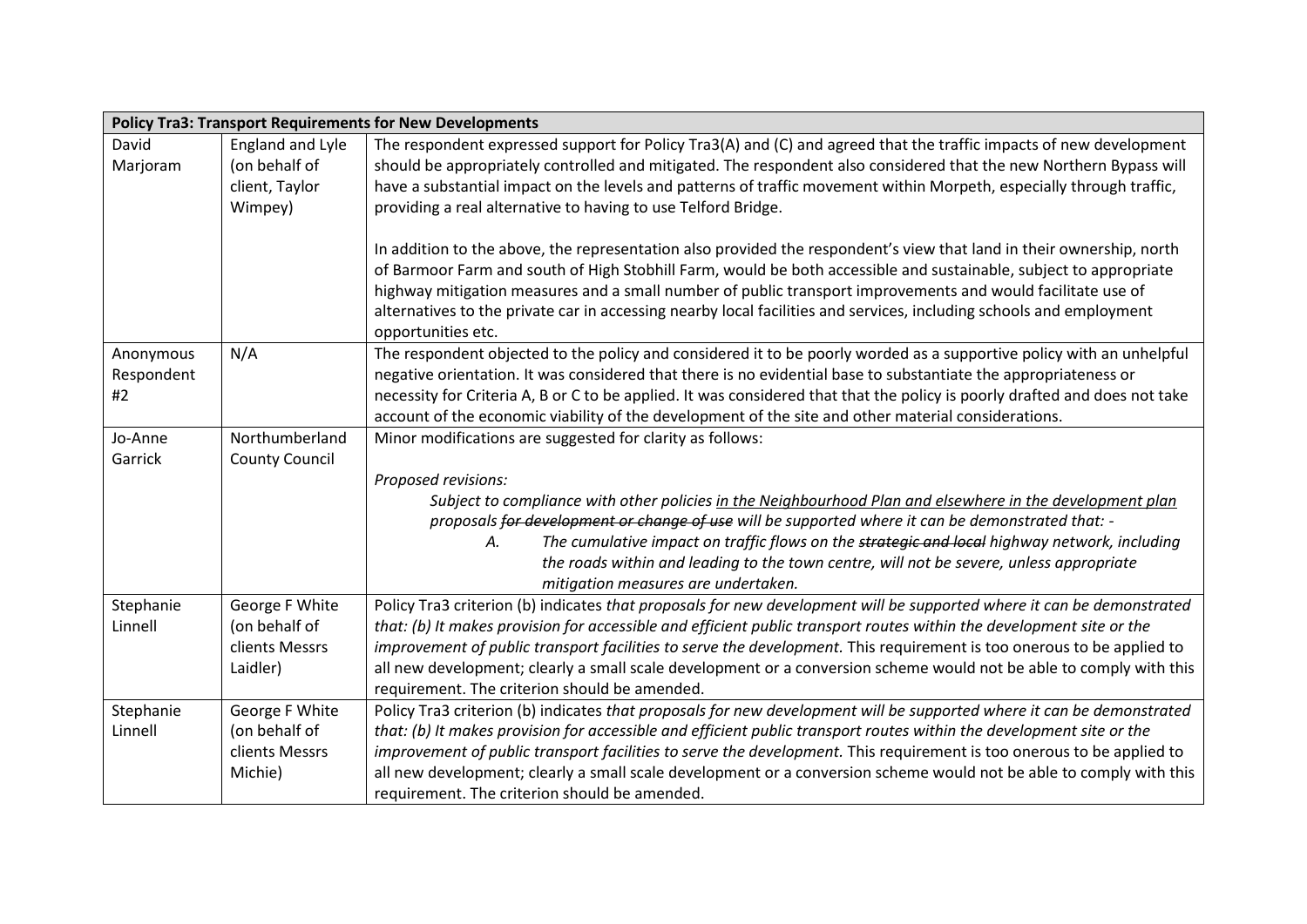| John Fleming               | Gladman                                               | It was considered that the application of national standards will appropriately implement the above policy and will be    |
|----------------------------|-------------------------------------------------------|---------------------------------------------------------------------------------------------------------------------------|
|                            |                                                       |                                                                                                                           |
|                            | Developments Ltd                                      | dealt with by the County Council. It was therefore recommend that Policy Tra3 should be deleted as it will simply         |
|                            |                                                       | repeat these requirements.                                                                                                |
|                            |                                                       | Policy Tra4: Development of Footpath and Cycleway Networks                                                                |
| <b>Rachael Bust</b>        | Coal Authority                                        | Site Tra4 - This site is affected by recorded past shallow coal workings and probable underground coal workings at        |
|                            |                                                       | shallow depth;                                                                                                            |
|                            |                                                       |                                                                                                                           |
| Jo-Anne                    | Northumberland                                        | It is suggested that modification to the policy could make reference to improving cycle and footpath links to             |
| Garrick                    | <b>County Council</b>                                 | employment sites including those designated or protected through policies in the Neighbourhood Plan.                      |
| <b>Leisure and Culture</b> |                                                       |                                                                                                                           |
|                            | <b>Flooding and Sustainable Drainage</b>              |                                                                                                                           |
| Denise Byrom               | Morpeth North                                         | Support was given to the approach set out in the Neighbourhood Plan. The representation provided agreement that:          |
|                            | <b>Residents Action</b>                               | Growth of the town through piecemeal housing and development will inevitably have a serious impact on<br>$\circ$          |
|                            | Group                                                 | land and hard surface drainage;                                                                                           |
|                            |                                                       | Integrated planning of critical improvements in drainage infrastructure, both natural in streams/rivers and by<br>$\circ$ |
|                            |                                                       | piped systems, is essential to reduce the risks of future flooding in the town; and                                       |
|                            |                                                       | With respect to watercourse management, the conservation of healthy wildlife corridors is essential to<br>$\circ$         |
|                            |                                                       | eliminate local pollution issues.                                                                                         |
|                            | <b>Policy Inf1: Flooding and Sustainable Drainage</b> |                                                                                                                           |
| Laura                      | Northumbrian                                          | Northumbrian Water strongly supported the inclusion of Policy Inf1 - 'Flooding and Sustainable Drainage', and             |
| Kennedy                    | Water                                                 | considered that the inclusion of a single, comprehensive policy relating to flood risk and sustainable drainage will      |
|                            |                                                       | provide important guidance for developers and residents. Northumbrian Water also considered that such thorough            |
|                            |                                                       | guidance will ensure that new development in the neighbourhood plan area can be facilitated whilst ensuring no            |
|                            |                                                       | detrimental impact upon flood risk and drainage.                                                                          |
| David                      | <b>England and Lyle</b>                               | The respondent accepted that any development it undertakes should not be at risk of flooding and                          |
| Marjoram                   | (on behalf of                                         | should not give rise to an increased risk of flooding elsewhere. The representation also provided details                 |
|                            | client, Taylor                                        | regarding land in their ownership, north of Barmoor Farm and south of High Stobhill Farm, explaining how issues           |
|                            | Wimpey)                                               | regarding flooding and drainage would be considered through the development of the site.                                  |
| Anonymous                  | N/A                                                   | The respondent objected to the policy and considered that there was no evidential base to substantiate the criteria       |
| Respondent                 |                                                       | based policy or the selection of the criteria. It was considered that that the policy is poorly drafted and does not take |
| #2                         |                                                       | account of the economic viability of the development of the site, the extent to which the local planning authority will   |
|                            |                                                       | adopt SuDs and other material considerations.                                                                             |
|                            |                                                       |                                                                                                                           |
| Sandra                     | <b>Signet Planning</b>                                | The Neighbourhood Plan is contrary to the strategic policy set out in the emerging Core Strategy and NPPF in relation     |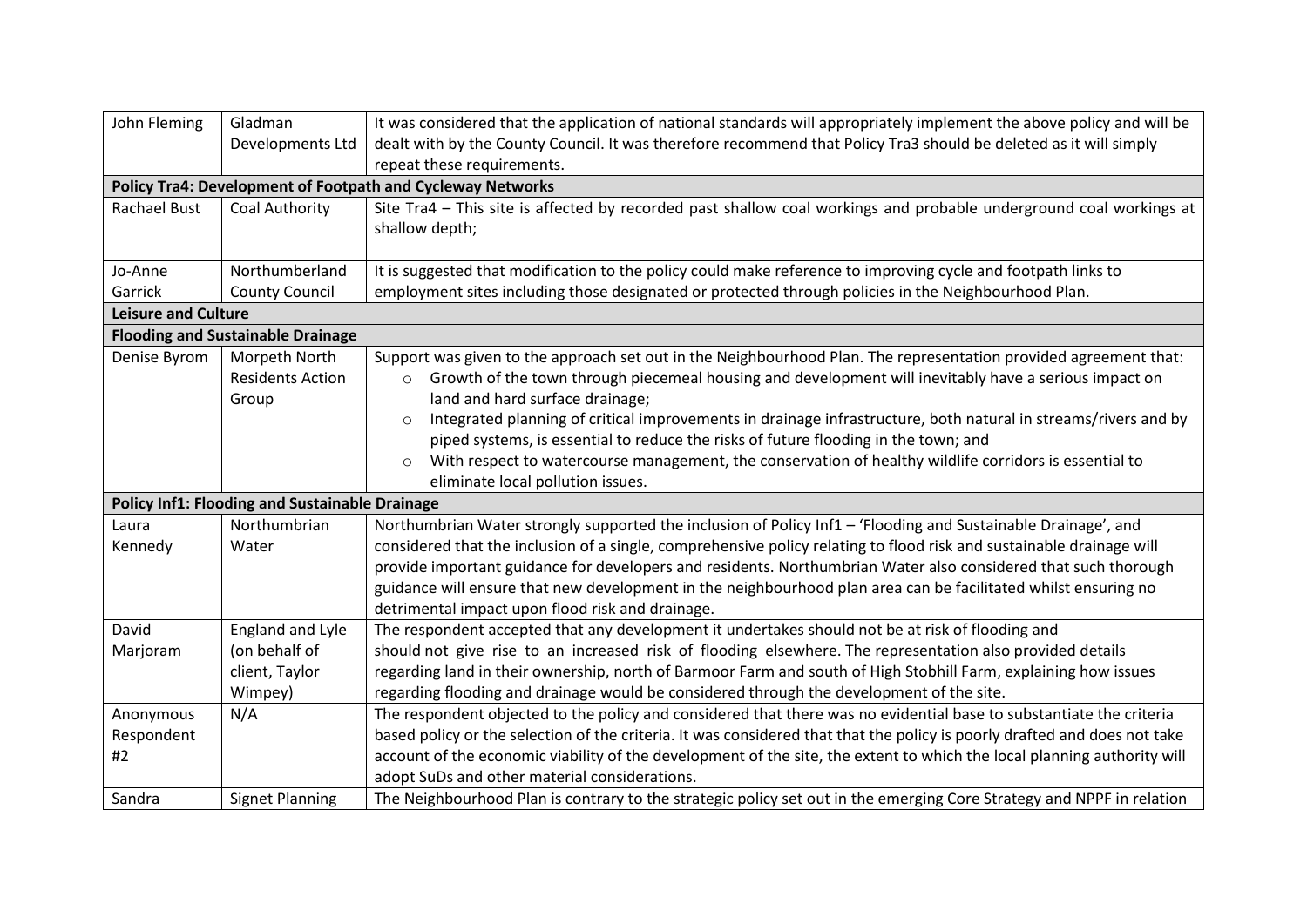| Manson             | (on behalf of<br>client, Mitford<br>Estates) | to Policy Inf1 which sets out criterion C2 that greenfield sites to be developed should reduce the existing run-off rates<br>by a minimum of 50% of the existing site run-off rates. This is considered wholly contrary to any national legislation<br>and policy approach in relation to addressing sustainable urban drainage and flooding and is not in accordance with<br>the emerging Core Strategy. Such a policy approach has inherent financial implications for developability of sites<br>contrary to the NPPF which requires sustainable development to pay careful attention to viability and cost making                                                                                                                                                                                                                                                                                                                                                                                                                                                                                                                                                                                                                                                                                                                                                                                                                                                                                                                                                                                                                 |
|--------------------|----------------------------------------------|---------------------------------------------------------------------------------------------------------------------------------------------------------------------------------------------------------------------------------------------------------------------------------------------------------------------------------------------------------------------------------------------------------------------------------------------------------------------------------------------------------------------------------------------------------------------------------------------------------------------------------------------------------------------------------------------------------------------------------------------------------------------------------------------------------------------------------------------------------------------------------------------------------------------------------------------------------------------------------------------------------------------------------------------------------------------------------------------------------------------------------------------------------------------------------------------------------------------------------------------------------------------------------------------------------------------------------------------------------------------------------------------------------------------------------------------------------------------------------------------------------------------------------------------------------------------------------------------------------------------------------------|
|                    |                                              | and plan marking and decision taking. This outlines that the policy burdens should not be at such a scale to threaten<br>viability of development and is wholly beyond any requirement in the NPPF or other legislation relating to such<br>considerations.                                                                                                                                                                                                                                                                                                                                                                                                                                                                                                                                                                                                                                                                                                                                                                                                                                                                                                                                                                                                                                                                                                                                                                                                                                                                                                                                                                           |
| Jo-Anne<br>Garrick | Northumberland<br><b>County Council</b>      | Comments on the drafting of this policy have been provided previously to the Town Council by the County Council's<br>Flood and Coastal Erosion Risk Management Team. The County Council suggests that modification should be made to<br>the policy to better reflect the intention of NPPF as follows:                                                                                                                                                                                                                                                                                                                                                                                                                                                                                                                                                                                                                                                                                                                                                                                                                                                                                                                                                                                                                                                                                                                                                                                                                                                                                                                                |
|                    |                                              | Proposed revisions:<br>Ensuring that the development will not increase the risk of flooding reduce flood risk in vulnerable locations<br>В.<br>elsewhere and wherever possible look to reduce the risk of flooding in particular areas known to have<br>experienced flooding. flood risk overall.<br>Ensuring that development proposals separate, minimise and control surface water runoff, with sustainable<br>C.<br>drainage systems being the preferred approach.<br>Surface water should be disposed of in accordance with the hierarchy of preference, which states that surface<br>İ.<br>water should be directed to:<br>Infiltration (i.e. a soakaway), or if that is not feasible due to underlying ground conditions or site constraints,<br>$\bullet$<br>A watercourse, unless there is no alternative or suitable receiving watercourse available;<br>$\bullet$<br>A surface water sewer;<br>$\bullet$<br>A combined sewer should be the last resort once all other methods have been explored.<br>$\bullet$<br>Where greenfield sites are to be developed, the surface water runoff rates must match the equivalent<br>ii.<br>greenfield run-off rate for the same rainfall event and wherever possible should aim to reduce the existing<br>greenfield run-off rate should reduce the existing runoff rates. Where previously developed (brownfield)-sites<br>are to be developed surface water runoff rates should aim to discharge surface water at the equivalent<br>greenfield run-off rate. Where this is impractical, discharge rates shall be reduced by a minimum of 50% of<br>the existing site run-off rate. |
| John Fleming       | Gladman<br>Developments Ltd                  | The deletion of Policy Inf1 was suggested as significant weight is already afforded to flood mitigation measures by<br>national planning policy and the application of national standards is more appropriate for the implementation of this<br>policy.                                                                                                                                                                                                                                                                                                                                                                                                                                                                                                                                                                                                                                                                                                                                                                                                                                                                                                                                                                                                                                                                                                                                                                                                                                                                                                                                                                               |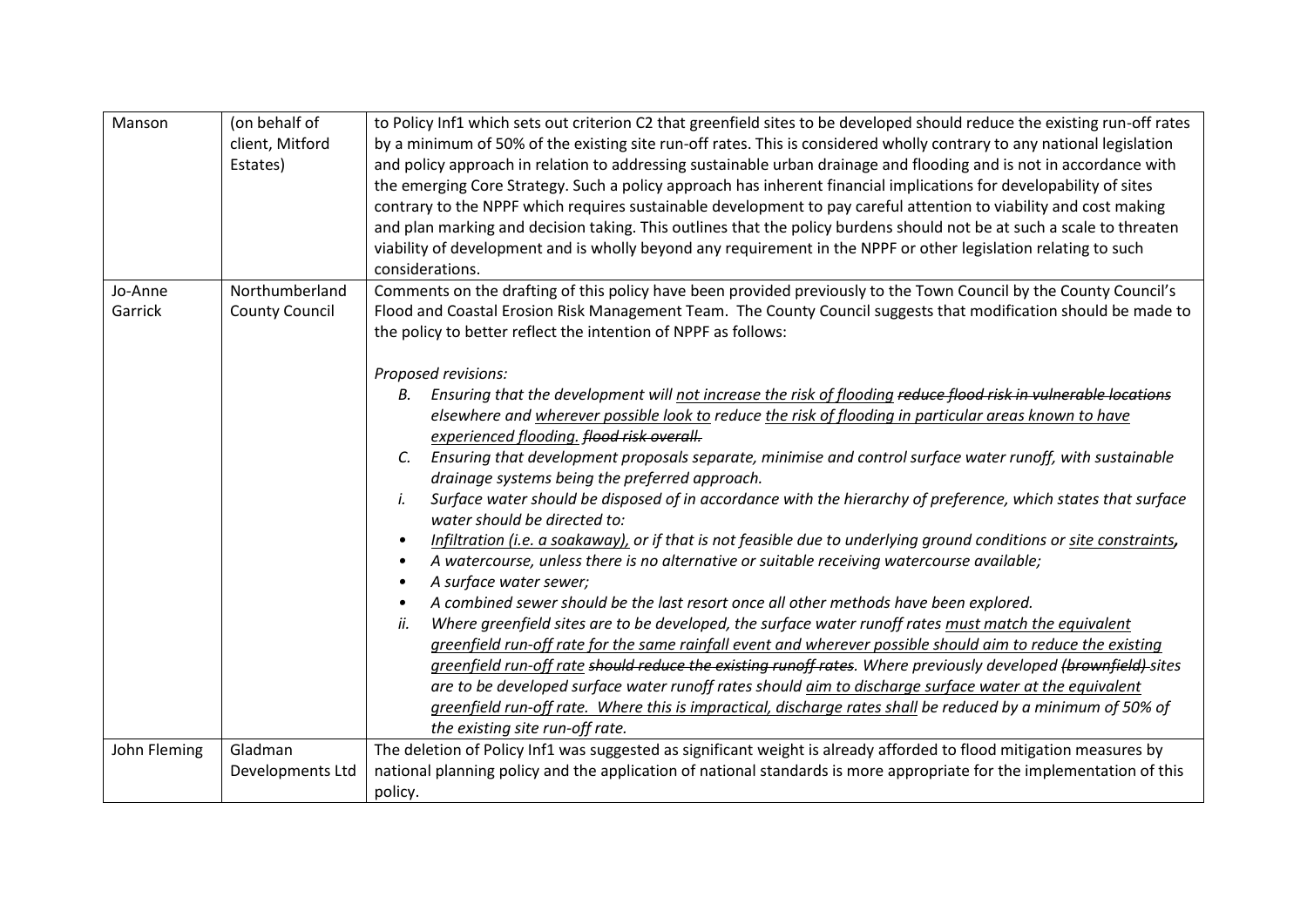| <b>Proposals Map</b> |                                              |                                                                                                                                                                                                                                                                                                                                                            |
|----------------------|----------------------------------------------|------------------------------------------------------------------------------------------------------------------------------------------------------------------------------------------------------------------------------------------------------------------------------------------------------------------------------------------------------------|
| Mr Andrew<br>Moss    | Ward Hadaway<br>(on behalf of<br>client Mr P | An objection was lodged that SHLAA site 3245 (Hepscott Station, land at) is shown as being outside settlement<br>boundaries. The respondent considered that the settlement boundary should be revised to include the site within the<br>settlement boundaries of Hepscott and that the settlement boundary would be logically drawn along the railway line |
|                      | Mitford)                                     | which runs on the northern side of the site.                                                                                                                                                                                                                                                                                                               |
| <b>Cllr Nic Best</b> | Morpeth Town                                 | A request was made to vary the Proposals Map to show all sites as designated as 'protected open space under Plan                                                                                                                                                                                                                                           |
|                      | Council                                      | Policy Env3 and also listed in Appendix A of the Plan, as these were omitted from the Proposals Map as submitted.                                                                                                                                                                                                                                          |
|                      | (Qualifying Body)                            | This request did not include new or additional sites not previously proposed for designation in the Plan.                                                                                                                                                                                                                                                  |
|                      | <b>Strategic Environmental Assessment</b>    |                                                                                                                                                                                                                                                                                                                                                            |
| Sandra               | <b>Signet Planning</b>                       | The respondent raises concerns regarding the compatibility of the 'Strategic Environmental Assessment (SEA) and                                                                                                                                                                                                                                            |
| Manson               | (on behalf of                                | Sustainability Appraisal (SA) Environmental Report' submitted with the Neighbourhood Plan and considered that that                                                                                                                                                                                                                                         |
|                      | client, Mitford                              | there are issues regarding its compliance with the relevant SEA regulations. The issues highlighted were as follows:                                                                                                                                                                                                                                       |
|                      | Estates)                                     | It was considered that the reasonable alternatives considered through the SEA and Neighbourhood Plan                                                                                                                                                                                                                                                       |
|                      |                                              | process used a report from 2011 produced by David Locke Associates entitled 'Sustainable Growth Scenarios                                                                                                                                                                                                                                                  |
|                      |                                              | for Morpeth. There was concern that this report was produced pre-NPPF and that the 'growth areas'                                                                                                                                                                                                                                                          |
|                      |                                              | contained within the Report and used as a starting point for developing the reasonable alternatives were<br>developed using policy designations which are not supported or carried forward through the NPPF or the                                                                                                                                         |
|                      |                                              | emerging Core Strategy;                                                                                                                                                                                                                                                                                                                                    |
|                      |                                              | It was considered that the alternative scenarios considered in the SEA do not assess or incorporate the client's<br>$\bullet$                                                                                                                                                                                                                              |
|                      |                                              | land interest in any of the alternative scenarios, despite the scheme and site being promoted as a reasonable<br>alternative by the respondent;                                                                                                                                                                                                            |
|                      |                                              | It was considered that the SEA was fundamentally flawed in relation to its approach to considering reasonable<br>$\bullet$                                                                                                                                                                                                                                 |
|                      |                                              | alternatives with no robust rationale on the housing and employment sites/locations considered. The<br>approach to the SEA in relation to potential alternatives is based on a highly restrictive scope utilising an                                                                                                                                       |
|                      |                                              | outdated plan policy approach for the former Castle Morpeth Borough Council in relation to settlement                                                                                                                                                                                                                                                      |
|                      |                                              | boundaries and housing requirement and overly influenced by remaining housing and employment land                                                                                                                                                                                                                                                          |
|                      |                                              | allocations within that Borough Plan which has limited the Neighbourhood Plan Group from proactively and                                                                                                                                                                                                                                                   |
|                      |                                              | transparently considering alternative scenarios to meet both housing and employment requirements. It was                                                                                                                                                                                                                                                   |
|                      |                                              | strongly contended that the plan failed to meet this basic condition text and if progressed through to                                                                                                                                                                                                                                                     |
|                      |                                              | adoption could be the subject of fundamental legal issues and potential legal challenges.                                                                                                                                                                                                                                                                  |
| John Fleming         | Gladman                                      | The requirement to produce a Strategic Environmental Assessment/Sustainability Appraisal (SEA/SA) goes to the core                                                                                                                                                                                                                                         |
|                      | Developments Ltd                             | compliance of basic condition (f) which requires strict adherence to the requirements of the Strategic Environmental                                                                                                                                                                                                                                       |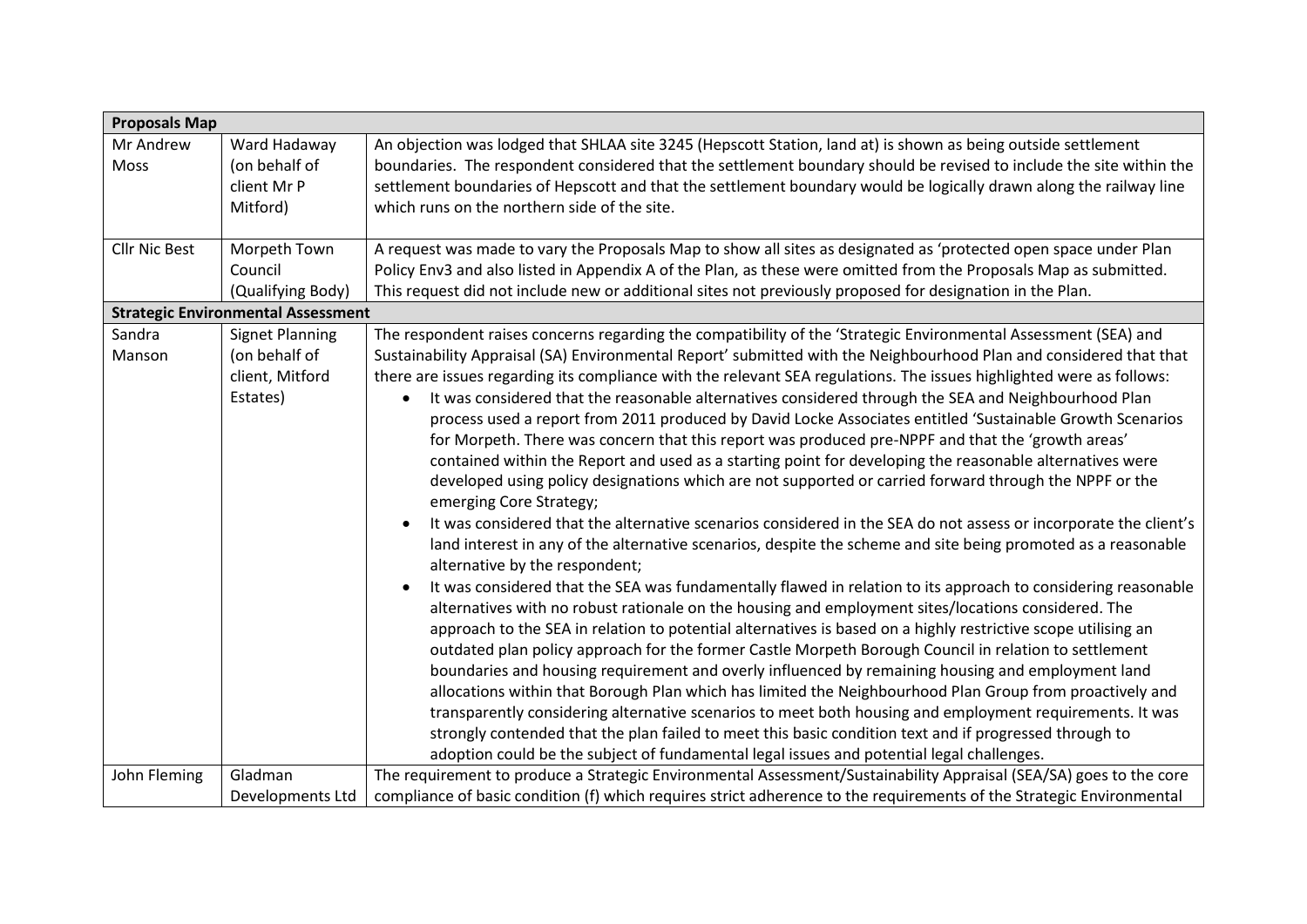|                                       |     | Assessment Directive and implementing UK Regulations. Where an adequate SEA/SA has not been undertaken a<br>Neighbourhood Plan is unlikely to meet this basic condition.<br>Whilst it was acknowledged that the Neighbourhood Plan was supported by an SEA, this document was not<br>considered to be a robust piece of evidence nor was it considered to comply with the requirements set out above.<br>In a number of instances the SEA work undertaken was considered overly-simplistic and contains flawed or un-<br>evidenced judgements that have been made in the assessment of the Neighbourhood Plan's proposals. It was also<br>considered that the SEA failed to consider the implications of the Neighbourhood Plan's housing proposals on<br>meeting, or more critically failing to meet, housing needs.<br>Given that the Neighbourhood Plan is restrictive throughout, the SEA should have assessed all reasonable alternatives<br>on individual policies.<br>The SEA has not been prepared in accordance with paragraphs 2) and 3) of regulation 12 of the Environmental<br>Assessment of Plans and Programmes 2004. The SEA cannot meet these requirements when it has fundamentally<br>failed to assess the development potential of individual sites only providing for broad locations. Failure to identify and<br>then assess alternatives is unlawful and would provide grounds for legal challenge and quashing of the policy. There is<br>no attempt to assess individual policies which may restrict growth, this has likely impacted on the plans preferred<br>options. The SEA provides a flawed assessment.<br>The respondent submitted that the SEA/SA needs to be completely revised and updated, with active consideration of<br>the removal of the settlement boundary and other restrictive policies as reasonable alternatives. Given that this will<br>likely alter the spatial strategy, it was suggested that the Council will be need to re-consult under Regulation 16. |
|---------------------------------------|-----|----------------------------------------------------------------------------------------------------------------------------------------------------------------------------------------------------------------------------------------------------------------------------------------------------------------------------------------------------------------------------------------------------------------------------------------------------------------------------------------------------------------------------------------------------------------------------------------------------------------------------------------------------------------------------------------------------------------------------------------------------------------------------------------------------------------------------------------------------------------------------------------------------------------------------------------------------------------------------------------------------------------------------------------------------------------------------------------------------------------------------------------------------------------------------------------------------------------------------------------------------------------------------------------------------------------------------------------------------------------------------------------------------------------------------------------------------------------------------------------------------------------------------------------------------------------------------------------------------------------------------------------------------------------------------------------------------------------------------------------------------------------------------------------------------------------------------------------------------------------------------------------------------------------------------------------------------------------------------------------------------------------|
| Les<br>Stephenson<br>and Mark<br>Gray | N/A | There is currently no evidence that the NP is the most appropriate strategy when considered against reasonable<br>alternatives. For example it has not taken account of the above evidence and information in its ES process, and has<br>made no provision for addressing the need to provide for different types of housing contrary to the provisions of the<br>NPPF.<br>The accompanying ES does not present suitable alternatives and has been absent in consideration of meeting the                                                                                                                                                                                                                                                                                                                                                                                                                                                                                                                                                                                                                                                                                                                                                                                                                                                                                                                                                                                                                                                                                                                                                                                                                                                                                                                                                                                                                                                                                                                      |
|                                       |     | wider needs of the Town in terms of its position as a Commuter Town and in terms of its status as a quality location to                                                                                                                                                                                                                                                                                                                                                                                                                                                                                                                                                                                                                                                                                                                                                                                                                                                                                                                                                                                                                                                                                                                                                                                                                                                                                                                                                                                                                                                                                                                                                                                                                                                                                                                                                                                                                                                                                        |